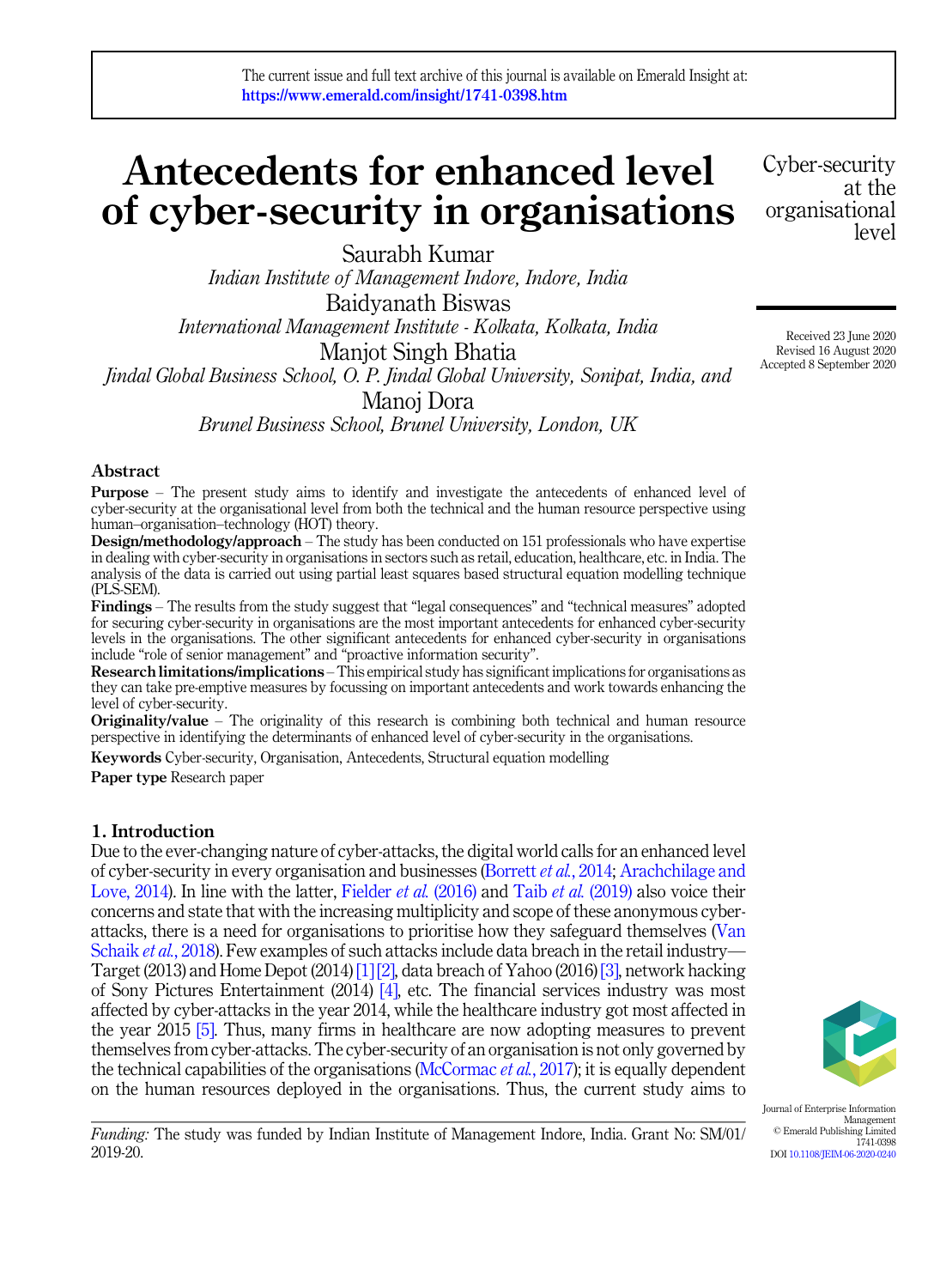investigate the antecedents of enhanced cyber-security at the organisational level from both the technical and the human resource perspective.

The cyber-security at the organisational level can be determined by various factors, which include the role of senior management in enhancing cyber-security in organisation in terms of their perceived organisational support and commitment towards information technology (IT) security (Boss *et al.*, 2009; Jarvenpaa and Ives, 1991; Barton *et al.*, 2016). Other antecedents include the strategies adopted for IT security (McFadzean *et al.*, 2011; Nassimbeni*et al.*, 2012; Tang and Liu, 2015), nature of business of the firm (Barton *et al.*, 2016), the presence of proactive information security measures and technical measures adopted by the organisation to enhance cyber-security at the organisational level. The legal consequence of violations and enforcement of cyber-laws are some of the other antecedents for enhanced cyber-security found from the literature (Herath and Rao, 2009). The personality traits of employees including their agreeableness and conscientiousness towards security policy implementations and their attitude towards compliance are yet other antecedents derived from the literature review (Boss *et al.*, 2009; Mishra and Dhillon, 2006; Shropshire *et al.*, 2015).

The objective of this study is multifold. *First*, the study helps in identifying the important antecedents for enhanced level of cyber-security in the organisations. *Second*, the study is first of its kind to investigate the enhanced level of cyber-security in organisations from both technical as well as human resource perspective. *Third*, the study has implications for company managers, policymakers and cyber-security experts. To achieve these objectives, the antecedents are identified from thorough literature review and discussion with experts. The prominent antecedents are then identified by partial least square based structural equation modelling (PLS-SEM) technique. The data are collected from 151 professionals at various levels of management (junior, mid-level and senior manager), working in sectors such as retail, education, healthcare, etc. The study has significant implications for organisations and businesses, i.e. pre-emptive measures and work towards enhancing cyber-security is required at large.

Apart from the introduction, the paper has been divided into five sections. Section 2 deals with the background literature and hypothesis development. Section 3 illustrates the methodology, and section 4 describes the results. Finally, section 5 concludes the study stating the limitations and future scope of the work.

#### 2. Background literature and hypothesis development

The study derived the factors influencing the enhanced cyber-security in organisations from human–organisation–technology (HOT) theory. The HOT framework was initially developed for health information systems (HISs) (Yusof *et al.*, 2008). The HOT framework is built on previous models of information system (IS) evaluation, including the IT-Organisation fit model and the IS success model. The framework propagates that the more technology, human and organisation fit with each other, the higher the potential of HIS. The technology factors in HOT framework include factors like system quality, information quality and service quality. The human factors in the HOT framework include factors like system use and user satisfaction. Similarly, the organisational factors in the HOT framework include structure and environment. The HOT theory is based on the premise that apart from technical issues, human and organisational aspects are also crucial in identifying the important factors for enhancing cyber-security in organisations (Ahmadi*et al.*, 2015). Human factors that can influence cyber-security include the role of senior management and personality traits of the IT security manager. Organisational factors of HOT includes strategies adopted by senior management of the organisation, legal measures adopted for enhanced IT security and proactive information security measures. Technological factors of HOT theory include technical measures adopted for enhancing cyber-security.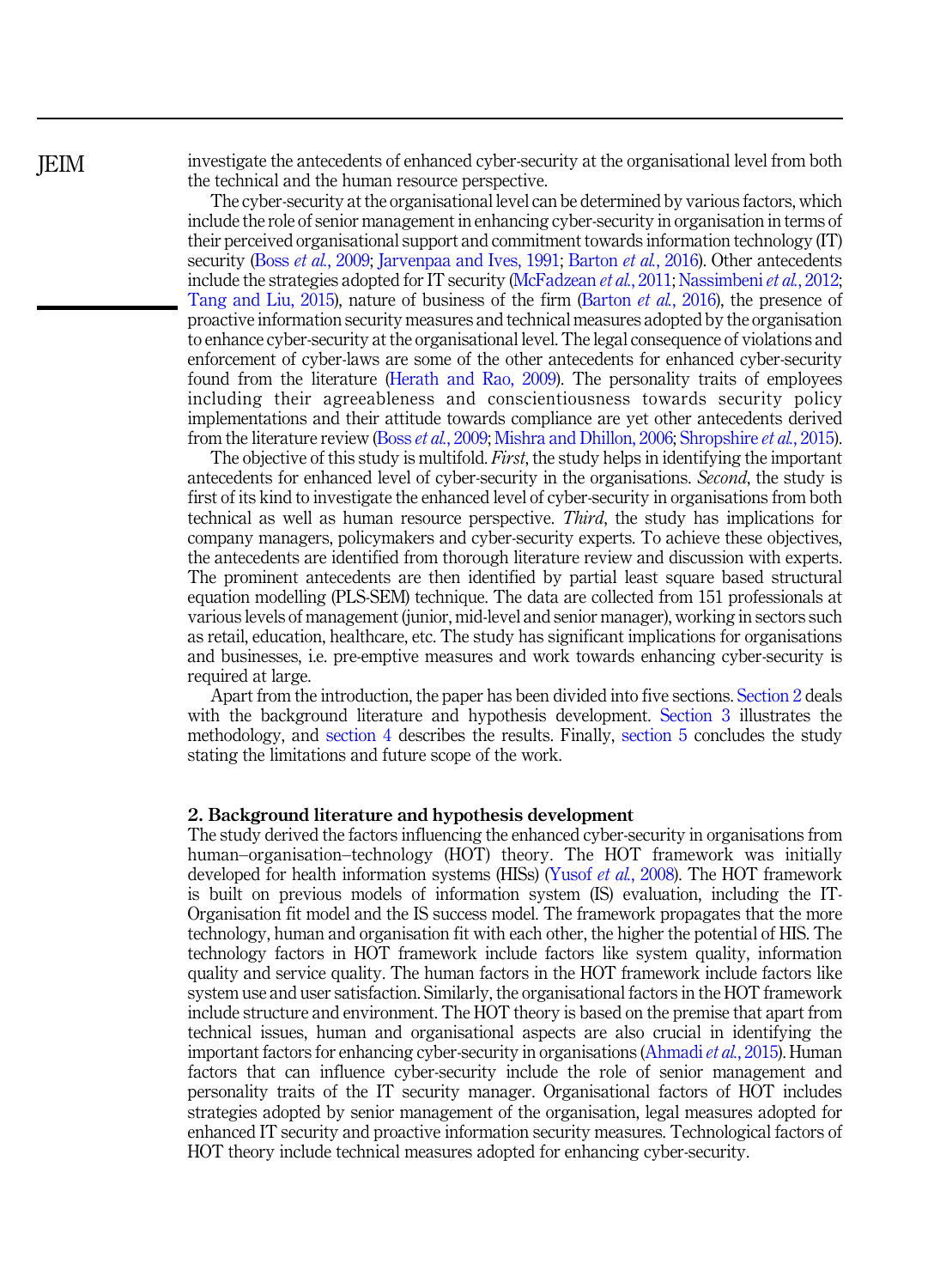## *2.1 Role of senior management*

The role of senior management refers to the support, commitment, participation of the senior management towards the organisations. The role of senior management towards the development and management organisations is well studied by various researchers across the world (Garrity, 1963; Doll, 1985; Jarvenpaa and Ives, 1991; Dora *et al.*, 2013). For our study, we categorise the role of senior management into the following four streams: *legitimacy through regular participation*, *commitment*, *evaluation* and *ethical leadership*.

*2.1.1 Legitimacy through regular participation of senior management.* Legitimacy through regular participation consists of the set of activities such as review of IT security design, planning and development of information security policies (ISPs) followed by the successful implementation (Jarvenpaa and Ives, 1991; Hu *et al.*, 2012). Often, businesses view their cybersecurity spends as a cost centre, and therefore information security investments in related training, technology purchases and process improvements through information security assessment (ISA) and improved information security culture (ISC) are deemed as a burden for the entire organisation. (Emm and Unuchek, 2017). Therefore, the active and regular participation of senior IT managers in ISA exercises such as security education, training and awareness (SETA), security implementation and strategic decision-making (Dhillon and Torkzadeh, 2006), is often viewed as a positive reflection of information security compliance and has a positive effect on an enhanced level of cyber-security in the organisation.

*2.1.2 Commitment of senior management.* The existing literature in information systems security (ISS) has extensively reported that the commitment of senior management is necessary to achieve an enhanced information security environment in organisations (HöNe and Eloff, 2002; Kankanhalli *et al.*, 2003; McFadzean *et al.*, 2006). Further, Da Veiga and Eloff (2007) reported that the commitment of senior management could play a crucial role in inculcating a tolerable level of ISC that could lead to establishing a successful information security governance (ISG) framework. Hu *et al.* (2012) found that if the employees perceived a more substantial top management commitment, it would positively motivate and reassure employees to pledge to compliance behaviour by participating in SETA and acquire necessary skills. Holgate and Hardy (2012) found that choosing the primary owners of ISG from the representatives of senior management of an organisation would further facilitate to establish the locus of ISGs concerning various governance mechanisms.

*2.1.3 Ethical leadership behaviour of senior management.* In an organisation, leaders are those whom employees trust and respect. Leaders also have the power to determine rewards or punishments for the employees' behaviours. Therefore, a leader plays a vital role in modelling the attitudes and manners exhibited by their subordinate employees (Mulki *et al.*, 2009). In line with Brown *et al.* (2005), ethical leadership can be defined as "the demonstration of appropriate conduct through personal actions and interpersonal relationships, and the promotion of such conduct to followers through two-way communication, and decisionmaking". Ethical leadership plays a vital role in influencing the behaviours of employees (Mayer *et al.*, 2010). On the other hand, Kacmar *et al.* (2011) found a positive association between ethical leadership and employee organisational citizenship behaviour (OCB). Therefore, with the enforcement of organisational rules through ethical leadership, employees will perceive a highly ethical climate (Mayer *et al.*, 2010; Shin *et al.*, 2015). Xue *et al.* (2018) proposed that ethical leadership would promote the generation of positive information security climate in the organisation. They further noted that ethical leadership would also help to measure the negative effect of information security climate on ISP violation intention among employees through direct and indirect means. Thus, ethical leadership among senior management might enhance cyber-security in the organisation.

*2.1.4 Regular evaluation by senior management.* Although senior management commitment, ethical leadership and participation alone does not guarantee adequate information security at the operational, strategic compliance levels, they are strong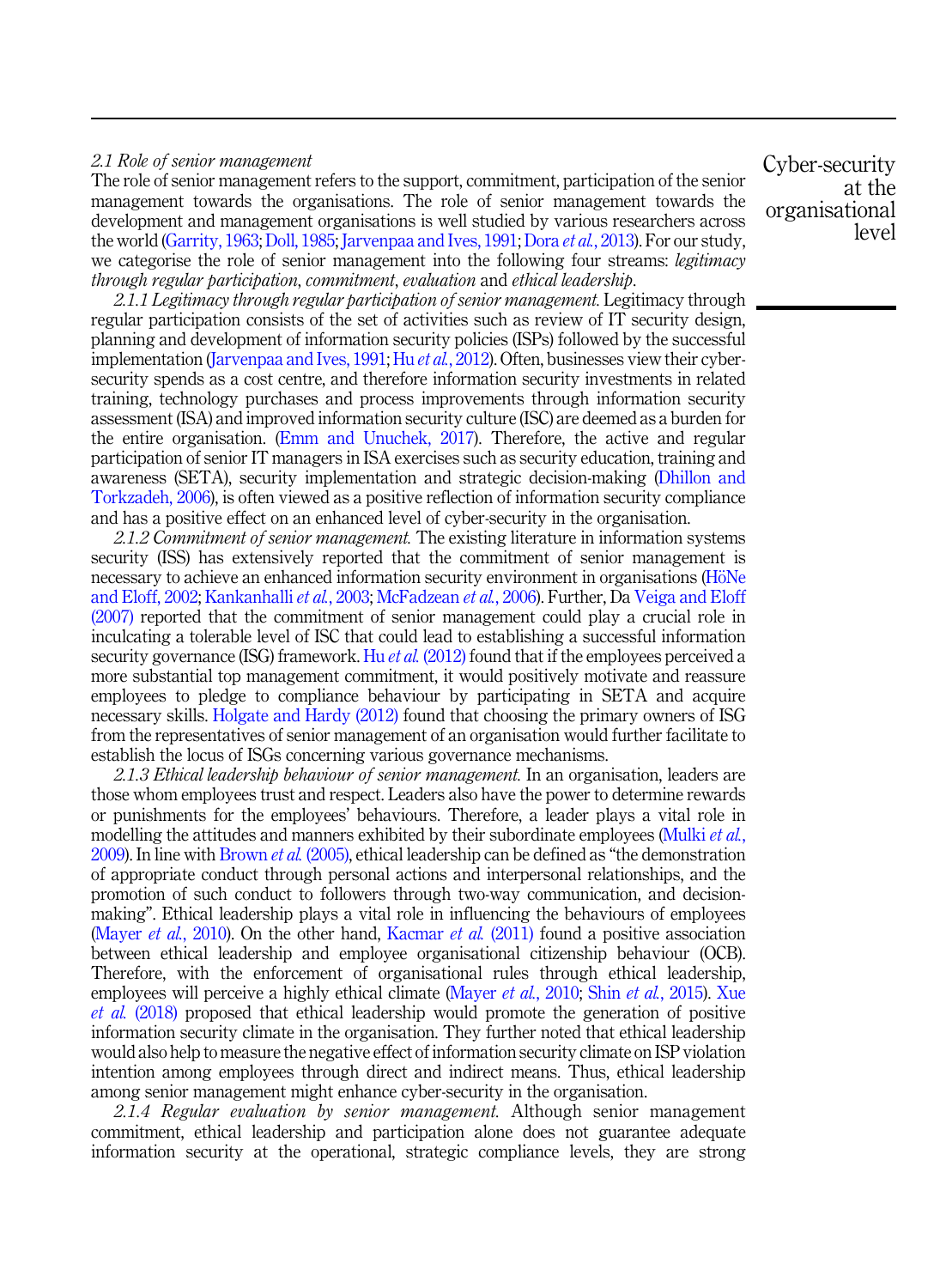prerequisites for active growth, execution and subsequent compliance with ISS controls (Boss *et al.*, 2009). Therefore, ISS compliance among employees and subsequent evaluation by senior management helps to improve the effectiveness of ISS controls and supplements their presence, instead of solely depending on them (Dhillon and Mishra, 2006; Herath and Rao, 2009). Additionally, researchers noted that senior management and primary stakeholders needed good situational awareness about the incumbent IT risk levels (such as strategic, operational and financial) (Franke and Brynielsson, 2014; Dora *et al.*, 2016), or of the external ISS background (Webb *et al.*, 2014). Therefore, organisations where managers can maintain a strong link between ISS control compliance by employees and their subsequent evaluation can achieve an enhanced cyber-security level.

As a result of the above discussions, we hypothesise that:

*H1.* Role of senior management (such as legitimacy through participation, commitment, evaluation and ethical leadership) plays a positive role towards an enhanced level of cyber-security in the organisation.

#### *2.2 Strategies adopted by senior management*

The strategies adopted by the senior management, in general, align with the business strategies of the organisation (Chang and Yeh, 2006; Nassimbeni *et al.*, 2012). For our study, we have categorised the *strategies adopted by senior management* towards an enhanced level of cyber-security in the organisation, into the following five streams: *clear vision*, *institutionalised IT security governance*, *risk management controls*, *reward policy* and *information sharing*.

*2.2.1 Clear vision about IT security strategies.* Effective information security management (ISM) is not a standalone activity, but it is established on a well-developed and inter-linked IT strategy spread across the entire organisation (Seeholzer, 2012). Often, there exists a one-toone correspondence between the behaviour of top management and the characteristics of organisational culture (such as transformative vision about IT security implementation in the organisation) (Ke and Wei, 2008). By championing the new initiatives, and model ISPs, the senior management can articulate a clear vision, strategy and can set a measurable IT security goal. Setting the right strategy may also include the organisational statements of core values, rationale, vision, strategic plans, ISS at operational-level and ISS investments (Baskerville and Dhillon, 2008). Such actions render significant legitimacy to ISA activities, SETA programs, enrich information security cultures (ISC), followed by framing of ISPs and controls. ISS strategies must be adopted by senior management in organisations, and they should be able to evaluate the efficacy of IS security as well as communicate its value to the organisation (McFadzean *et al.*, 2011; Nassimbeni *et al.*, 2012; Tang and Liu, 2015). While the IT strategy and organisation strategy for information security can percolate from the business strategy of an organisation, it essential that there remains an explicit synchronisation between each of these dimensions (Baets, 1992; Bharadwaj *et al.*, 2013). Recently, one of the studies have analysed the adoption of the international ISM system standard ISO/IEC 27001 by using web-mining approach (Mirtsch *et al.*, 2020)

*2.2.2 Institutionalised IT security governance.* Organisations draft IT governance procedures to ensure thorough execution of ISPs and security procedures (Warkentin and Johnston, 2006a, b; IT Governance Institute, 2006). According to Moulton and Coles (2003), ISG for an installed IS in an organisation is the "establishment and maintenance of the control environment to manage risks relating to C-I-A-NR (Confidentiality, Integrity, Authenticity, and Non-Repudiation) of information and its supporting processes and systems." Von Solms and Von Solms (2004) noted that an effective ISG must consist of successful and distinct implementation of both IT governance and corporate governance. Over time, as organisations evolve, their ISGs also mature. Within this phase of change, however, they

JEIM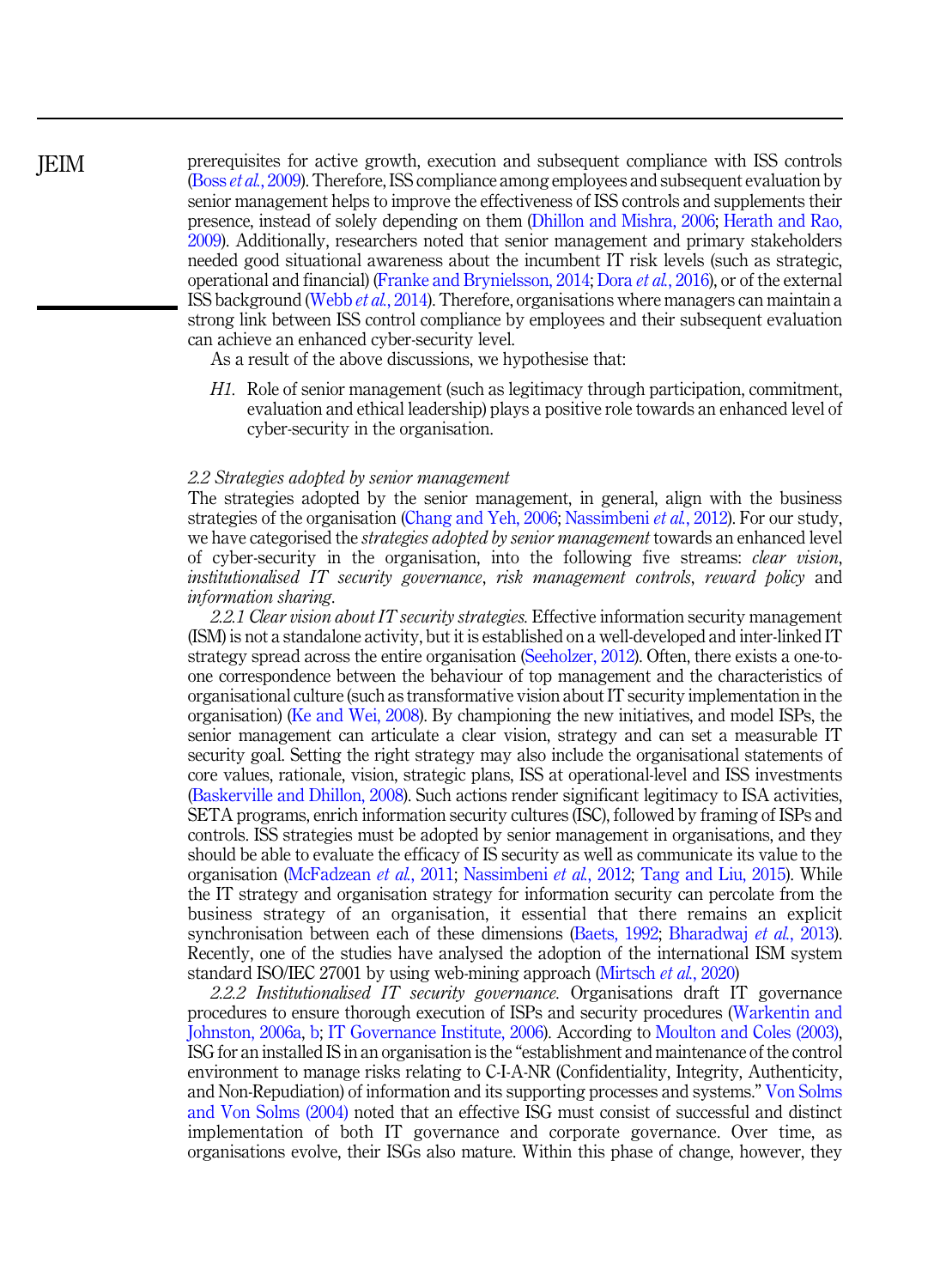must strive to maintain a high level of information assurance (Moulton and Coles, 2003; COBIT, 2005; Von Solms, 2005). In this context, IT governance and organisational design play a significant role in fulfilling the commitment of ISM. Thus, ISGs and ISS controls can also support regulatory compliance for the organisation. Finally, ISGs can support a firm to achieve ISS controls to be benchmarked and be embedded in key business processes (Dhillon and Mishra, 2006). Therefore, through the ISGs, organisations must verify whether the business goals and vision are in alignment and whether do they lead to executable IT security goals.

*2.2.3 IT risk management controls.* What follows directly from the establishment of ISG-s, are the following information security risk management (ISRM) objectives, which includes: (1) identification of sufficient controls at the strategic level, (2) whether they map with the outlined ISPs and (3) the degree to which these controls should be centralised or decentralised (Van der Haar and Von Solms, 2003; Von Solms and Von Solms, 2004; Von Solms, 2005; NIST, 2013). The NIST framework presents a set of controls that an organisation needs to implement the C-I-A-NR of information security assurance and conform to the draughted ISPs. Often, certain dimensions of the C-I-A-NR triad could pose more important than others. For instance, Knowles *et al.* (2015) noted that availability becomes the most important dimension in industrial control systems, thus making the triad as A-I-C-NR. Recently, one of the studies has conducted a cyber-risk analysis for smart-grid and applied the model on the case study of an electric utility (Smith and Paté-Cornell, 2018).

*2.2.4 Reward policy for employees*' *ISP compliance.* The extant literature on organisational theories highlights the role of sanctions and rewards to encourage the desired compliance behaviour among employees (Huselid, 1995; Herath and Rao, 2009). Rewards are tangible or intangible forms of compensation (such as salary increments, promotions and written appreciation letters) that an employee receives from the employer as recognition of ISP compliance (Bulgurcu *et al.*, 2010). Rewarding employees for positive compliance behaviours are recently gaining popularity as incentive mechanisms. Recent studies have discussed their possibility in the context of information security (Kirsch and Boss, 2007; Pahnila *et al.*, 2007). Further, while rewards and sanctions generate external motivations for an enhanced OCB, intrinsic values of employees can support their internal motivations to abide by regulations (Tyler and Blader, 2005). In contrast, Siponen *et al.* (2014) had shown that rewards could be detrimental on the intrinsic motivation of employees to comply, especially when they were tangible (such as gift coupons, or awards). Otherwise, rewards may also work well in organisations, where sanctions on information security behaviour do not stop violation among employees. Bulgurcu *et al.* (2010) examined whether intrinsic benefits/safety of resources/rewards can stimulate the ISA of an employee. Hence, senior management in organisations needs to adopt a reward policy for ISP compliance and motivate an enhanced ISC.

*2.2.5 Information sharing as an IT security strategy.* Sharing of information about IT risks among firms can encourage them to adopt a relatively proactive, rather than a reactive, approach towards investing in security technology and ISPs, such as the tendency to defer necessary investments (Liu *et al.*, 2011; Skopik *et al.*, 2016; Safa and Solms, 2016). The USA federal government has supported the establishment of industry-based information sharing and analysis centers (also known as ISACs). Governments in other nations have established computer emergency response teams (CERTs), where they directly broadcast alerts, tips, major attacks, exploits and disclosed vulnerabilities (CERT, 2019). These informationsharing activities have several advantages: (1) lower risk of security breaches in the future, (2) identification and repairing of vulnerabilities in organisational IT systems, (3) increased sales resulting from more effective security products and (4) improved reputation among consumers (Gal-or and Ghose, 2005; Skopik *et al.*, 2016). However, Gordon and Leob (2003) noted that when firms shared security information among themselves, they wanted to free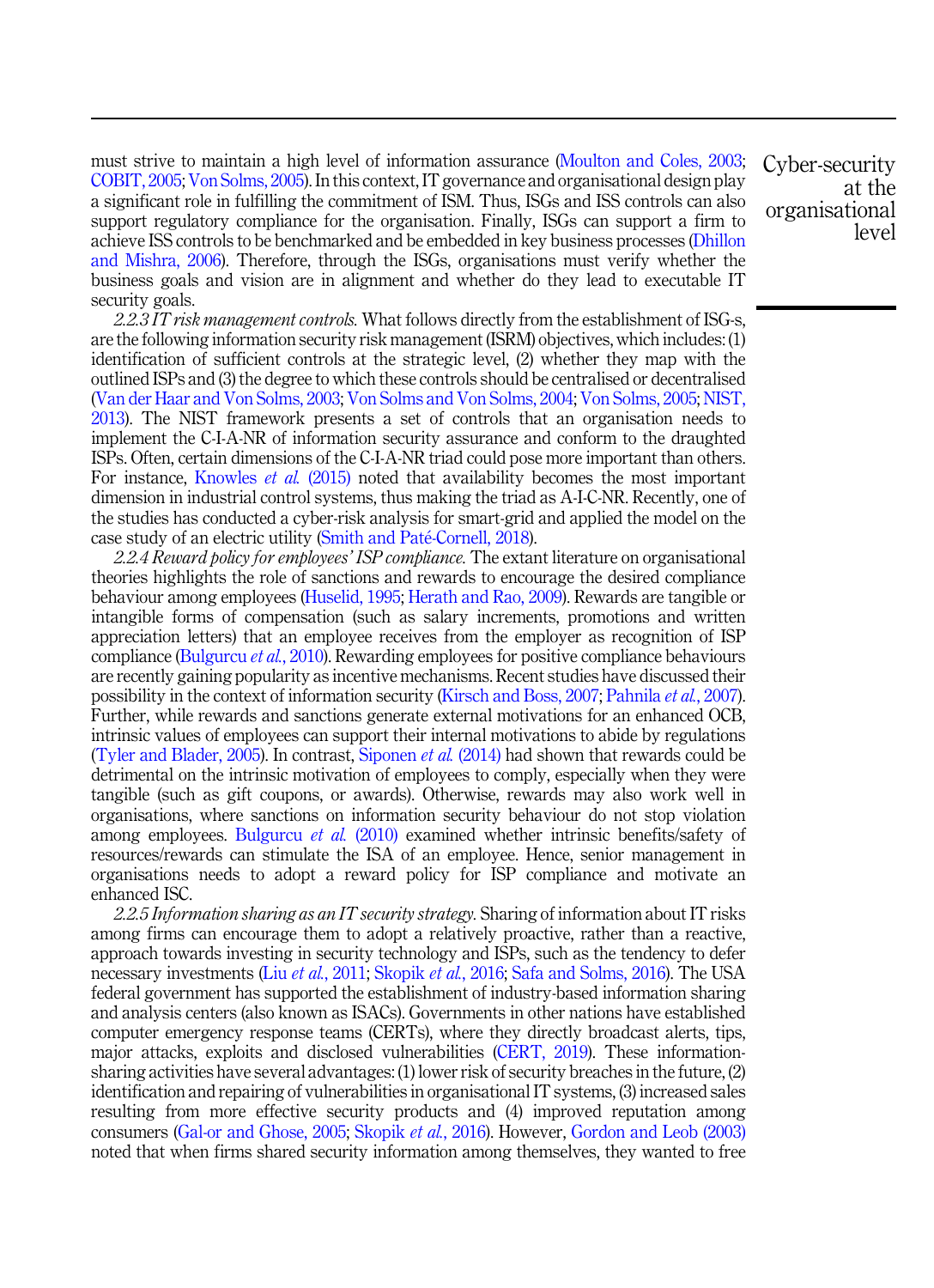## **IEIM**

ride and had reduced their investment incentives, thereby leading to possible discouragement among the ISACs. In contrast, Gal-Or and Ghose (2005) found that most firms perceived information security investments and information-sharing activities as "strategic complements". Hausken (2007) has also demonstrated that the interdependence, not their mutual competitiveness, is the key attribute of information-sharing. Hence, organisations need to find out whether they are actively contributing to ISACs by sharing relevant, actionable cyber-threat information.

As a result of the above discussion, we hypothesise the following:

*H2.* Strategies adopted (such as vision, institutionalised IT security governance, risk management controls, reward policy and information sharing) for IT security by senior management, play a positive role towards an enhanced level of cyber-security in the organisation.

#### *2.3 Technical measures for enhanced IT security*

Organisations invest in technologies for improving security to prevent becoming victims of possible cyber-attacks. For our study, we categorise the technical measures for increased IT Security, into the following three streams: *proactive and reactive prevention mechanisms*, *cyber-incident management* and *minimise correlated risks*.

*2.3.1 Proactive and reactive prevention mechanisms.* Technical measures for information security refer to the application of all possible contemporary security technologies to the existing IT assets of the organisation (Venter and Eloff, 2003; Brynes, 2005). Much of the academic literature in the discipline of computer science and cryptography has been dedicated to the invention of these technical measures (Choo, 2011; Ab Rahman and Choo, 2015; Sureshkumar *et al.*, 2019). Broadly, they are categorised into two types—proactive and reactive. Proactive technology tools are those preventative measures that are built upon in a bid to secure data or resources before a security breach can occur. Reactive technology tools are those preventative measures, which are being applied by the organisation in a bid to secure data or resources as soon as a security breach is detected (Venter and Eloff, 2003). Often organisations rely upon historical data on cyber-attacks to build both of these measures and applied at the network, host or application level (N–W/H/A) within the organisation. Cryptography is a proactive technology measure because it safeguards data before a potential threat can materialise. It is performed by successfully encrypting the data and preventing it from frequent attacks such as wiretapping, sniffing and snooping attacks (Biswas and Patra, 2018). Similarly, the recent use of cyber-threat intelligence (CTI) as a proactive technology measure in the analysis of external sources such as dark forums to identify ongoing and popular attack vectors and mitigate the organisation from future cyberattacks (Samtani *et al.*, 2017; Biswas *et al.*, 2018). An Internet firewall is a software tool installed on a specially configured computer that serves as a blockade to unauthorised users. Firewalls are reactive technology measures because they are used to act against specific security incidents as soon as they occur. Therefore, organisations must find out whether they are investing in proactive/reactive technology measures to reduce chances of cyber-attacks in the organisation. The proactive information security measures include techniques such as those of digital signatures, cryptographic keys, digital certificates and anti-virus and antiphishing scanners. On the other hand, reactive information security measures include techniques such as those of Access controls, firewalls, passwords and remote access, biometrics and intrusion detection systems. Recently, one of the studies has proposed a comprehensive model to manage cyber-security incidents called SOTER (Onwubiko and Ouazzane, 2019).

*2.3.2 Regularly manage cyber-incidents and vulnerabilities.* A security incident can be any of the following, e.g. attempted intrusion, data breach, successful compromise or an active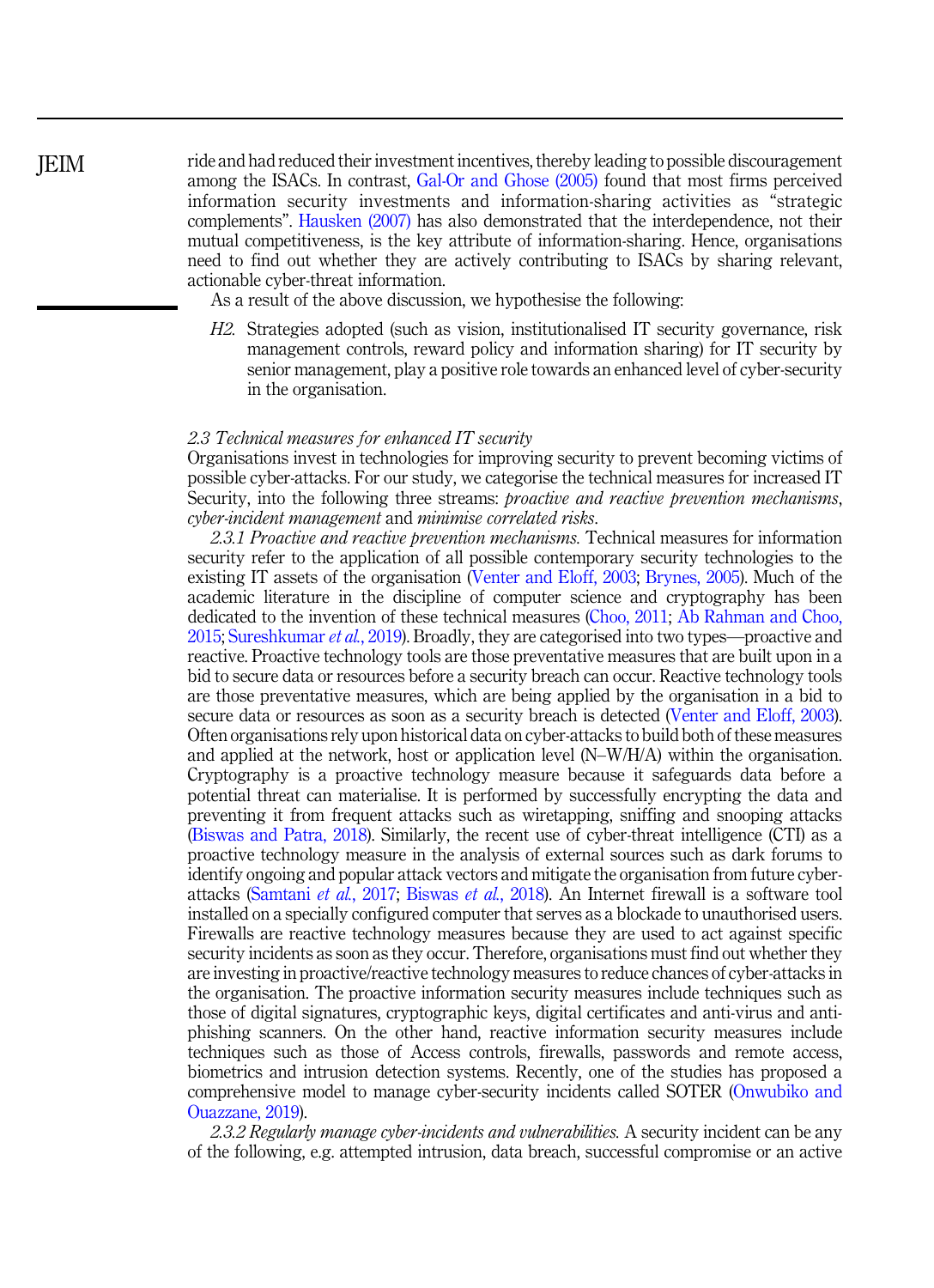threat. In the context of cyber-security, incident management is the process of recognising, managing, recording and examining security threats and incidents in real-time. Since the incident, response activities for cyber-security events are relatively new to organisations, the effective functioning of cyber-security incident response teams (CSIRTs) is not yet fully developed (Steinke *et al.*, 2015). In fact, a recent study by Martin *et al.* (2017) pointed out that a robust incident management and response system should be present in organisations and that will lead to improved cyber resilience. Recently, one of the studies have presented seven pillars of cyber-security, which includes patient, persevering, persistent, proactive, preventive, predictive and pre-emptive (Carayannis *et al.*, 2019)

*2.3.3 Minimise correlated risks.* Shared software vulnerabilities can often lead to correlated failures of IT systems that are interconnected and can escalate the cyber-risk of the entire organisational network. Therefore, IT managers need to carefully choose software with uncorrelated vulnerabilities while building system configurations (Chen *et al.*, 2011; Temizkan *et al.*, 2017). Diversification of correlated cyber-risk enables efficient assessment and mitigation of cyber-risks and reduces "software monoculture" (Chen *et al.*, 2011; Temizkan *et al.*, 2017; Biswas and Mukhopadhyay, 2018). Chen *et al.* (2011) have developed a simulation-based study to identify the correlated risks arising due to shared software vulnerabilities across multiple software platforms. Current research has adopted various techniques, such as (1) benchmarking to identify vulnerable sections within software codes (Larsen *et al.*, 2015) and (2) within operating system platforms Garcia *et al.*, (2014) , to achieve diversity. Hosseini *et al.* (2016) examined the propagation of malware across software platforms laden with shared vulnerabilities through epidemic modelling. Lagerström *et al.* (2017) examined the relationship between the architecture couplings of software codes with shared vulnerabilities across various platforms. Biswas and Mukhopadhyay (2018) proposed a {risk, benefit} metric applying Markowitz optimisation to indicate the quality of software products and their optimal procurement ratios. Finally, we noted that organisations need to address the possibilities of correlated risks across multiple software platforms through shared vulnerabilities.

As a result of the above discussions, we hypothesise the following:

*H3.* Technical measures (such as proactive and reactive prevention mechanisms, cyberincident management and minimise correlated risks) play a positive role towards an enhanced level of cyber-security in the organisation.

## *2.4 Legal measures adopted for enhanced IT security*

Legal frameworks and regulatory sanctions against cyber-attacks can disincentives malicious attackers from committing cyber-crimes. For our study, we categorise the legal consequences faced by an organisation, into the following streams: repo*rt prior cyber-attacks to regulatory authorities*, *practice law-enforced surveillance methods* and *adhere to national and international cyber-legislation frameworks to discourage cyber-attacks*.

*2.4.1 Report prior cyber-attacks to regulatory authorities.* According to the general deterrence theory (Williams and Hawkins, 1986), the severity of legal sanctions could deter individuals from indulging in criminal activities. Roumani*et al.* (2015) and Chen *et al.* (2011) also found that attackers regularly probed organisational networks to recognise software vulnerabilities that are not patched by users and eventually exploit them. The potential costs of sharing security information could have a snowball effect and ensuing negative publicity could lead to the loss of market shares (Cavusoglu *et al.*, 2004). According to the CSI-FBI survey, firms undertook different measures as a preventive action after cyber-incidents. Of them, twenty-seven per cent of firms reported their breaches to federal law enforcement agencies and twenty-six per cent to legal counsels (Gordon *et al.*, 2005). Sometimes, firms adopted a staggered form of the public announcement of data breaches, such as the theft of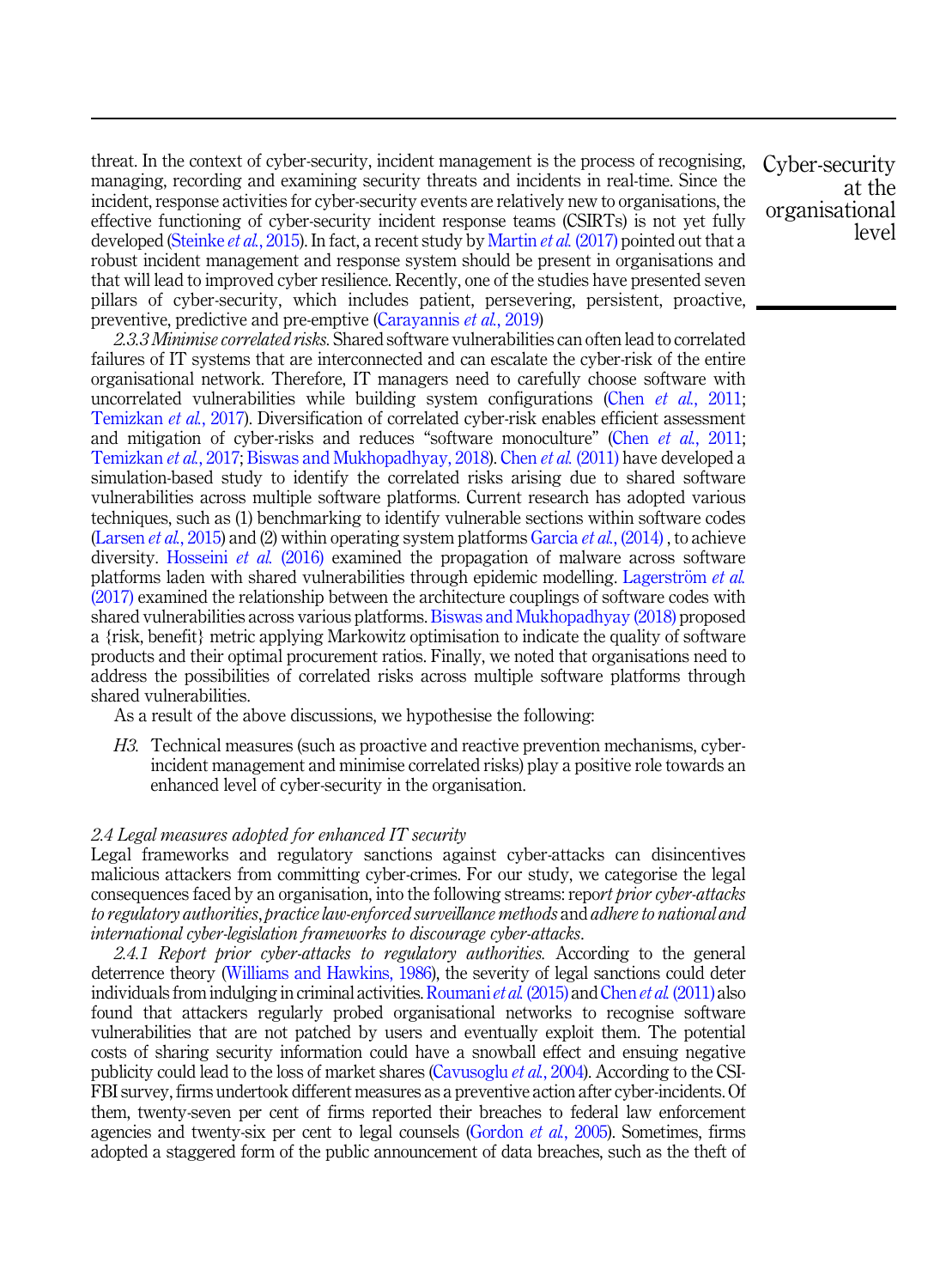personally identifiable information in the cases of Target data breach and LinkedIn data breach. In these cases, the victim organisation reported intrusion(s) to individuals/customers whose personal data was breached and then to the public media (Brynes, 2005). Therefore, robust proactive mechanisms at the organisational level, that include incident reporting policy and compliance with the existing ISGs, can mitigate cyber-attacks in future (Breaux and Baumer, 2011; Hathaway *et al.*, 2012; Ghappour, 2017; Ratten, 2019).

*2.4.2 Practice of law-enforced surveillance methods.* While corrective action against cyberattacks is mostly reactive in nature, firms need to participate in proactive CTI (Samtani *et al.*, 2017; Biswas *et al.*, 2018). Likewise, regulators need to frame contemporary guidelines that will take care of difficult issues (such as ethical hacking and cyber-analytics-based mitigation measures). A recent study by Samtani *et al.* (2017) noted that CTI is a far more effective practice to thwart cyber-attacks and hacking attempts on a business firm, than employing passive and reactive measures such as firewalls, antivirus, IDS and SETA exercises. Often, attackers discussed attack techniques on hacker forums visible only on the dark web, thereby obscuring any digital attempts of future tracking. Organisations in the USA primarily conduct electronic surveillance based on the Electronic Communications Privacy Act of 1986 and the Foreign Intelligence Surveillance Act of 1978 (Solove, 2003). In this context, Ghappour (2017) proposed the legalisation of certain cyber-analytics activities and found that the governing authority of the US Congress could help regulate the nature and scope of these techniques.

*2.4.3 Adherence to cyber-laws enforced by the central government.* Stringent legal sanctions (Ehrlich, 1996) on black market sales of exploits, penalising cyber-attacks on commercial organisations, as well as critical national infrastructure, helps policymakers at the national level to recognise the economic impact of these malicious activities (Stockton and Golabek-Goldman, 2013). According to the General Data Protection Regulation 2018, businesses must report the possibility of any data breaches within 72 h if they suspect an adverse effect on user privacy (Albrecht, 2016; GDPR, 2018). On violation, the involved party can be penalised up to 4% of the annual global turnover or a sum of 20 million euros. Extant studies (Breaux and Baumer, 2011; Hathaway *et al.*, 2012; Fischer, 2013) also noted that robust cyber-laws at the federal level, ISGs at corporate-level and incident management policy at operational-level could drastically mitigate the chances of cyber-attacks. For instance, the CSI-FBI Computer Crime and Security Survey showed that the Sarbanes Oxley Act of 2002 (SOX) had made a substantial impact across industries through mandatory compliance to data privacy of users. Further, most of the IT managers agreed that the necessary compliance with the SOX Act had raised the level of interest in IS security in their organisation. The cyber-security and Infrastructure Security Agency Act of 2018 enforces organisations to comply with ISACs and information-sharing teams to fight cyber-crime. Often, these legal measures can evoke fear and desist attackers from launching cyber-attacks in the future.

Organisations also need to adhere to international legal frameworks that are pertinent to cyber-security and data privacy in matching industries. For instance, botnet-based attacks can be launched from any geographical location in the world (Hui*et al.*, 2017). Attackers may even relocate their command-and-control servers to other countries where legal frameworks for cyber-security are relatively weaker (Cremonini and Nizovtsev, 2009). Often, these phenomena can result from a displacement effect triggered by strong national cyber-laws in a country (Png *et al.*, 2008). For instance, when the legal sanctions against cyber-attacks become stricter in the USA, it may prompt attackers to relocate their resources to other countries.

Thus, based on the above discussions, we hypothesise that:

*H4.* Legal factors (such as, reporting prior cyber-attacks, practice law enforced surveillance methods and adherence to cyber-legislation frameworks) play a positive role towards an enhanced level of cyber-security in the organisation.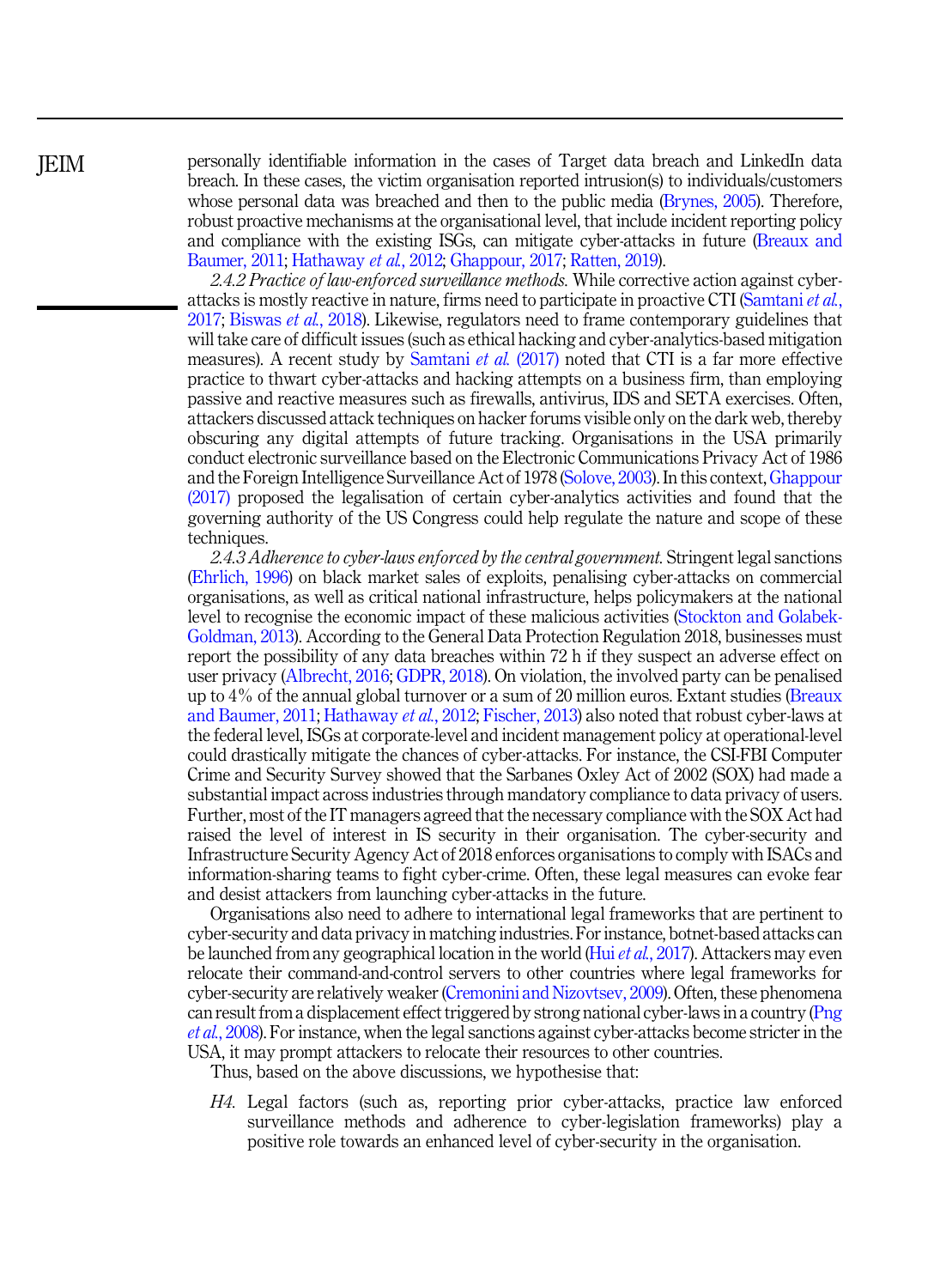## *2.5 Proactive information security measures*

The primary goal of a security-compliant ISS is to ensure the confidentiality, integrity and the availability of business-level data within an IT system. Organisations can maintain the satisfactory levels of C-I-A-NR only if the IT security policies and procedures are comprehensive, accurate and finally put into practice (see Figure 1) (Warkentin and Johnston, 2006a, b; Bulgurcu *et al.*, 2010). Therefore, if the IT managers, software developers, and finally, the end-users are not convinced of those IT security policies and procedures, they will not execute successfully. Figure 1 explains the flow of ISPs (based on the strategies adopted) that translate into the IT security procedures and finally are practised in the organisation. For this study, we categorised proactive information security measures adopted towards an enhanced level of cyber-security in the organisation, into the following streams: regular review and update of ISPs, presence of SETA programs and appearance of proactive information security measures. Recent work suggested proactive environmental scanning and locating potential threats and attacks for handling the cyber-attacks (Appiah *et al.*, 2020)

*2.5.1 Information security policies (ISPs)*— *frame and update regularly.* A fundamental approach to address cyber-risks in organisations is through the early adoption of pertinent and well-documented ISPs, by following the steps which include: (1) specifying the standards and responsibilities for users of IT assets and resources (Bulgurcu *et al.*, 2010; Lowry and Moody, 2015), (2) acceptable user behaviour towards consumption of business-level information and (3) controlled use of IT assets (Palmer *et al.*, 2001; Knapp *et al.*, 2009; Bulgurcu *et al.*, 2010). Such adoption of ISPs will facilitate the prevention, detection and response towards security incidents. Employees in an organisation are generally unaware of organisational vision and strategies (see Figure 1) and their roles and responsibilities towards fulfilling this objective (Warkentin and Johnston, 2006a, b; Werlinger *et al.*, 2009). Sipior *et al.* (2018) found that after the infamous *Petya* ransomware attack at a USA hospital, the ISG owners needed to update their ISPs and business continuity plans. Therefore, as a future step, the organisation can plan to improve its employees' awareness and compliance with the revised ISP. Doherty and Fulford (2006) noted that organisations who regularly updated their ISP were less likely to suffer security breaches, in terms of both likelihoods as well as impact. In a recent systematic review of information security literature, Cram *et al.* (2017) have pointed out a new stream of research that discusses the benefits of timely adjustments and fine-tuning of ISPs. Often, these policies are clichéd due to little/no changes since



Figure 1. IT security policy – procedure – practice

**Source(s):** Warkentin and Johnston, 2006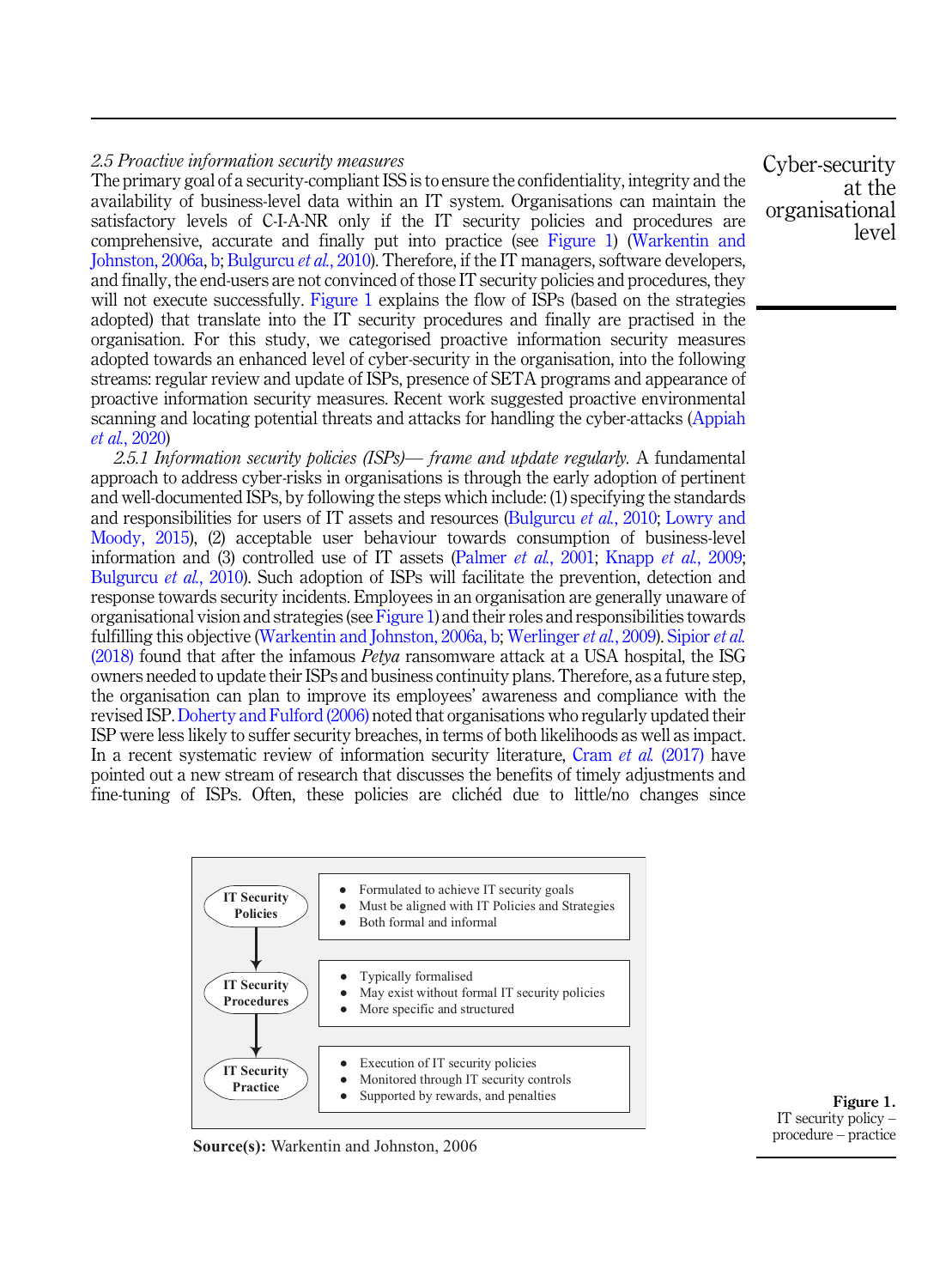JEIM

implementation, need the addition of revised scope (such as changes in IT and user behaviour) and finally the adoption of new compliance and guidelines from the industry and legal frameworks (Chen *et al.*, 2012). Figure 1 presents the stage-wise formulation of ISPs, IT security procedures and finally adopting them into IT security practices through supplementary sanctions and rewards for employees in the organisation.

*2.5.2 Security education, training and awareness (SETA) programs.* Organisations employ SETA programs and their exercises to counter security threats and promote employee compliance behaviour towards ISPs (Crossler and Bélanger, 2006; D'Arcy et al., 2009). Both ISPs and SETA exercises are IS risk management measures that are delivered at low-cost but can generate high ROI (Whitman, 2003). For instance, the SETA programs include employee training to (1) improve their ISA issues, (2) legal and regulatory consequences of unauthorised data access and tampering and (3) educate on software copyright laws. Furthermore, they plan to provide employees with necessary skills to comply with ISPs and necessary security processes (D'Arcy *et al.*, 2009; Lee and Lee, 2002; Puhakainen and Siponen, 2010; Straub and Welke, 1998; Whitman *et al.*, 2001). Contrary to technological solutions, which are expensive to implement and are never fail-safe, SETA programs act as efficient human solutions, which organisations administer first and then follow with IT security tools (Whitman, 2003). Herein lies the simplicity of managing SETA programs in their practice and organisational effectiveness. For instance, D'Arcy *et al.* (2009) found that a high ISA among employees could mitigate the intention to misuse the IT systems and processes at the workplace. On the other hand, Haeussinger and Kranz (2013) also note that SETA programs are capable of improving ISS by increasing ISA about potential IS risks and ISPs. Further, there is a need for balancing the spending related to cyber-security tools with operational efficiency (Ekelund and Iskoujina, 2019).

Thus, based on the above discussions, we hypothesise that:

*H5.* Presence of proactive information security measures (such as the regular update of ISPs and presence of SETA programs) play a decisive role towards an enhanced level of cyber-security in the organisation.

#### *2.6 Personality traits of the IT security manager*

The personality traits of an individual can be recognised in numerous ways. One of the earliest works by Allport and Odbert identified 4500 personality traits of individuals (Allport and Odbert, 1936). Various scholars have tried to reduce the personality traits into a meaningful and manageable structure. The five-factor model (FFM) of personality traits has emerged as the "model of choice" (Briggs, 1992). Goldberg's Big Five factor is one of the most widely used FFM consisting of *extroversion*, *agreeableness*, *emotional instability*, *conscientiousness* and *intellect* (Goldberg, 1992). We have used the Big Five personality traits as a construct in this study because of its broad applicability in issues related to human behaviour for tackling ISS.

*Extroversion* can be defined as the individuals who are full of life, energetic, gregarious, dominant and outgoing (Goldberg, 1992; McCrae and Costa, 1991). *Extraverts* generally tend to focus on feelings that help them associate with others (Osatuyi, 2015).*Agreeableness*, on the other hand, can be defined as the individual's act of being sympathetic, trusting, selfless and straightforward (Goldberg, 1992; McCrae and Costa, 1991). Highly agreeable individuals are generally altruistic, and they tend to avoid any form of conflict with others (Goldberg, 1992; McCrae and Costa, 1991). *Emotional instability* is a trait that reflects neuroticism and the extent of individuals' reactions to stressful conditions. Individuals with this trait are defined by depressed, anxious, stressed, volatile, suggestible and fearful (Goldberg, 1992). *Conscientious* individuals are rational, logical and competent (Goldberg, 1992; McCrae and Costa, 1991). Conscientious individuals tend to be orderly and are very particular and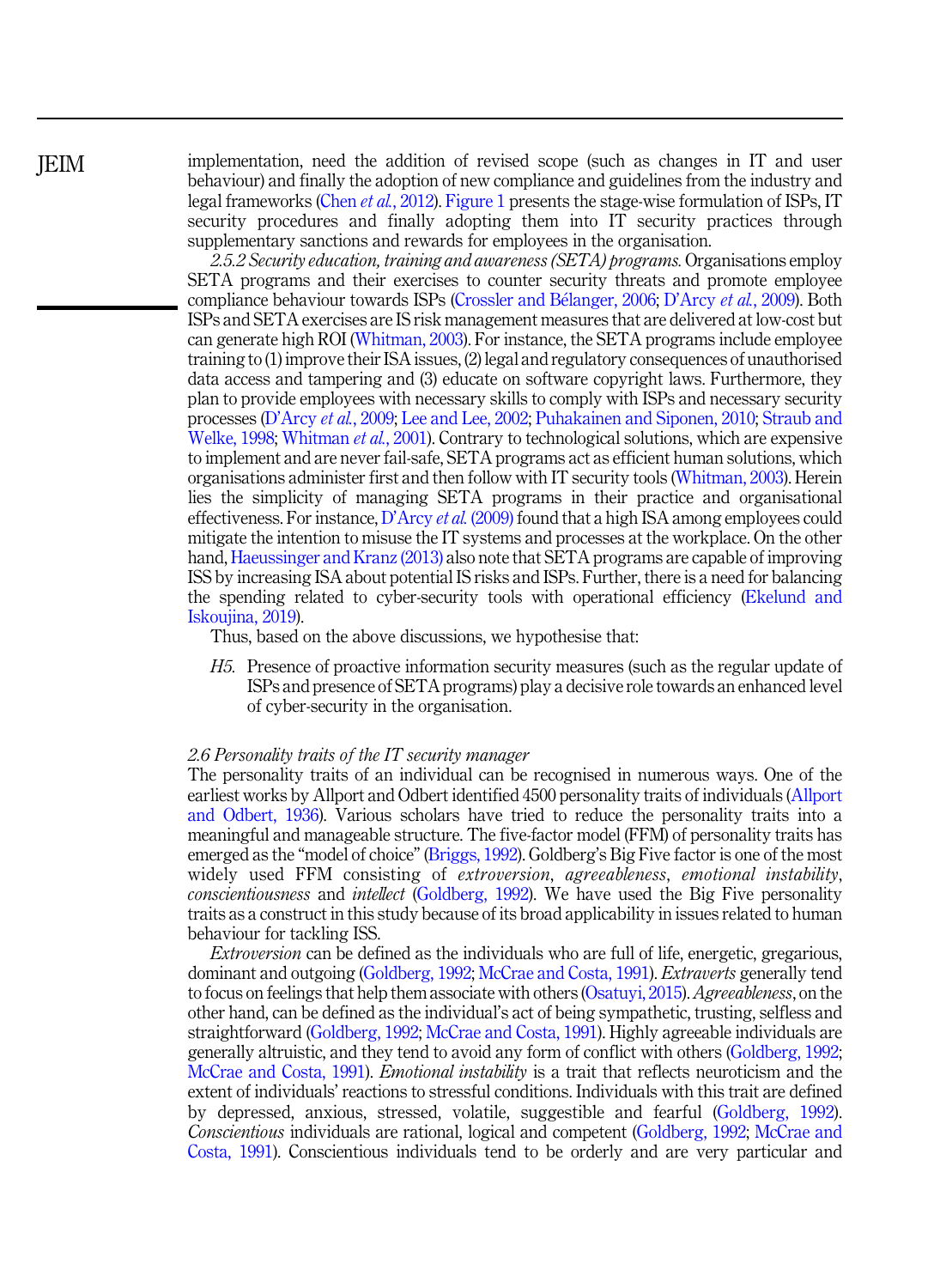attentive to all the details (Goldberg, 1992; McCrae and Costa, 1991). Intellect or openness to experience refers to an individual's propensity to try new things, to learn, to be intellectually challenged and curious (Goldberg, 1992; McCrae and Costa, 1991). The individuals who have high intellect tend to be more creative, empathic, artistic and aesthetically responsive (McCrae and Costa, 1991). Thus, we propose that the personality traits of the information security manager play a dominant role in enhancing the cyber-security level of organisation. Thus, based on the above discussions, we hypothesise that:

*H6.* Personality traits of the information security manager (such as extrovert, agreeable, open to new ideas, moody and ability to deliver) play a positive role towards an enhanced level of cyber-security in the organisation.

#### *2.7 Enhanced cyber-security in organisations*

Most organisations need to measure their level of cyber-security after incorporating necessary measures such as the proactive role of senior management, strategies adopted for IT security, technical standards, legal frameworks, regulatory guidelines and finally the positive personality traits of the IT security managers (D'Arcy *et al.*, 2009). For this study, we categorised the measurement of enhanced cyber-security in an organisation, into the following streams: *current cyber-security maturity levels and assessment*, *adopted security control measures (such as C-I-A-NR)*, *improved efficacy (such as technological, process and organisational)* and *extensible for dealing with external and internal deficiencies*.

*2.7.1 Cyber-security maturity levels and assessment.* Cyber-security maturity frameworks support the procedures to measure the current state of cyber-security in an organisation (Le and Hoang, 2016). Among the earliest, capability maturity models (CMMs) were proposed by Humphrey (1989) and White (2011), who applied the CMM for software quality assessment. If the need arises, an organisation can also extend these models to address various aspects and domains of IT security risks. For instance, the ISO:IEC:27,001 was draughted to enable the choice of appropriate IS controls which could ably protect the IS assets and additionally offer system assurance to the organisational stakeholders (ISO, 2005). Later NIST proposed the information security maturity model (ISM2), which helped firms in the accurate evaluation of the degree of current cyber-security maturity through qualitative assessment in the following five dimensions: *policy*, *processes*, *implementation*, *testing* and *integration* (NIST, 2013). Gartner developed an IT score-based information security awareness maturity model that could track the information security development of an organisation through the following five levels: *initial*, *developing*, *defined*, *managed* and *optimising* Brynes (2005). IBM built the information security framework as a business-level security reference model to connect business drivers with IT security and risk management, based on standards and common practices (IBM, 2007). Similarly, NIST created the cyber-security framework in 2014 to impose the federal-level regulations on responsible firms for critical infrastructure protection (NIST, 2014).

Table 1 provides a summary of recent cyber-security maturity and assessment frameworks examined from the existing literature.

IT risk management involves the use of enterprise risk management techniques in the realm of IT to cope with systemic or operational risks arising from the usage of IT in organisations (Moulton and Coles, 2003; ISACA, 2009). Whether an organisation adheres to a systematic methodology to tackle IT risks can be signalled by its formation, regular maintenance and timely update of its ISMS (Dhillon and Backhouse, 2000). IT risk management is a continuous process that organisations follow, and associated techniques involve these distinct steps—understand, measure and subsequently mitigate (Debreceny, 2013). Ruan (2017) presents a summary of qualitative and quantitative IT risk management methodologies that have been widely employed by organisations.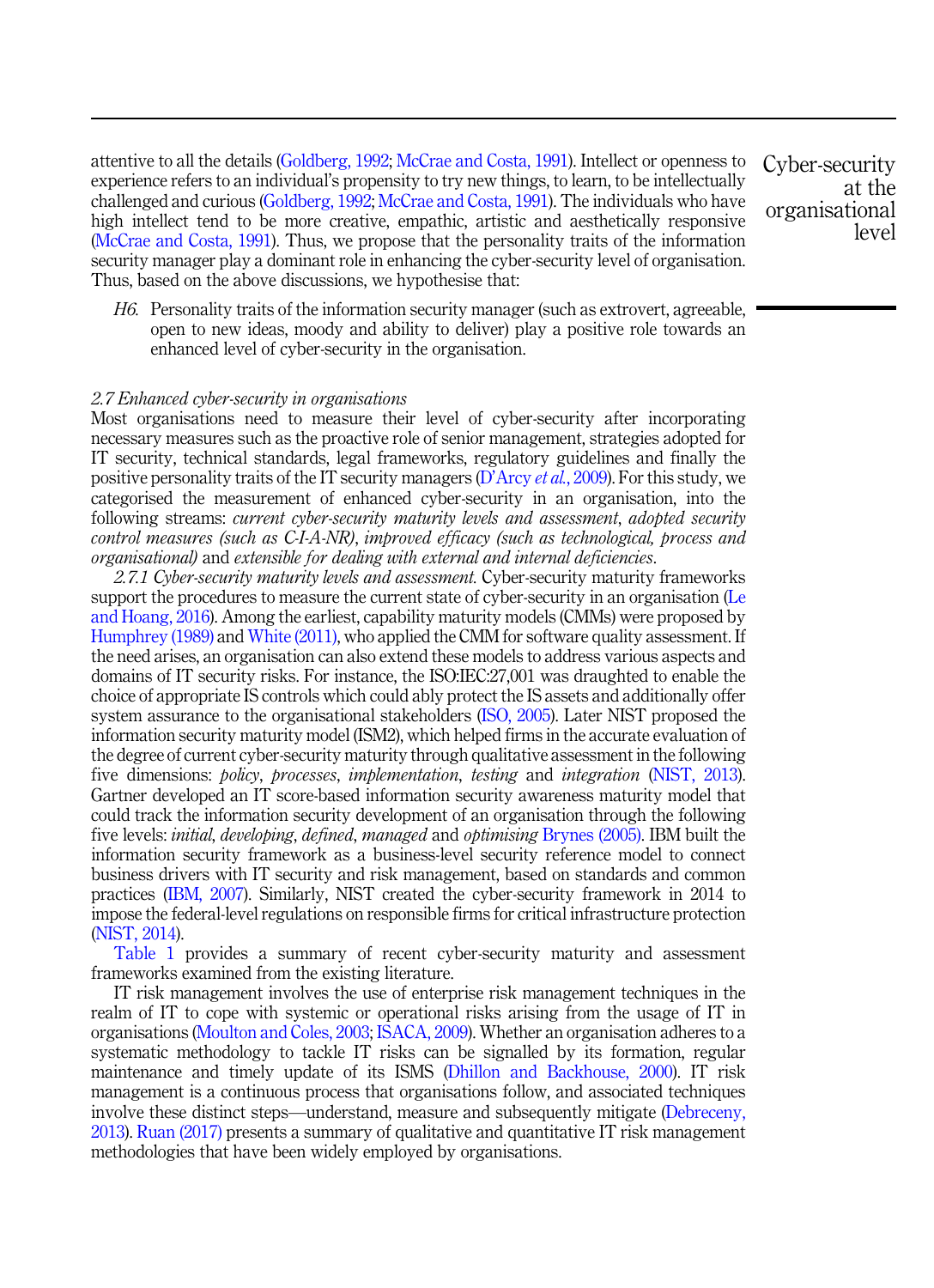|                                                       | # | Name                                                | Year | Author(s)                                                   | Objectives                                                                         |
|-------------------------------------------------------|---|-----------------------------------------------------|------|-------------------------------------------------------------|------------------------------------------------------------------------------------|
|                                                       |   | Information security<br>management systems          | 2005 | ISO                                                         | IT risk management in the context of<br>security standards                         |
|                                                       | 2 | Information security<br>maturity model              | 2007 | National Institute of<br>Standards and Technology<br>(NIST) | Review, measure ISPs and the<br>current level of ISA in firms                      |
|                                                       | 3 | Information security<br>awareness maturity<br>model | 2005 | <b>Brynes</b>                                               | IT risk management and<br>measurement of awareness in big<br>firms                 |
|                                                       | 4 | Information security<br>framework                   | 2009 | <b>IBM</b>                                                  | Analyse security gaps between IT<br>strategy and technology<br>implementation      |
| Table 1.<br>Summary of cyber-                         | 5 | Cyber-security<br>framework                         | 2014 | National Institute of<br>Standards and Technology<br>(NIST) | Impose ISGs, ISPs and technical<br>cyber-security measures at the<br>federal level |
| security maturity<br>models from extant<br>literature | 6 | Cyber-security capability<br>maturity models (C2M2) | 2015 | Curtis and Mehravari<br>(2015)                              | Cyber-security framework<br>implementation in critical<br>infrastructures          |

*2.7.2 Assurance of security control measures lead to efficacy (technology, process and organisation*). Through information security assurance at an organisation, it desires to recognise whether the imposed security control(s) are in effect, meet the C-I-A-NR and the explicitly identified functional requirements in the control statements/ISPs (Von Solms and Van Der Merwe, 1994). They also help the stakeholders to examine and confirm whether the above assurance steps lead to a better cyber-security environment in the organisation than earlier (Ross *et al.*, 2009). Thus, organisations must honour the C-I-A-NR of the information assets and consider it as the primary objective of ISM (Dzazali *et al.*, 2009). Unfortunately, senior management at most organisations perceives information security as a technical problem. In contrast, the reality is that successful enforcement of ISPs and SETA are a managerial hurdle and not a technical one (ITGI, 2006). To begin with, the *confidentiality* of an IS lies in concealing necessary information from being accessed by unauthorised individuals (Von Solms and Van Der Merwe, 1994; NIST, 2013). For example, cryptography, encryption and other technical measures ensure confidentiality of business-level data during transmission between multiple IT systems. Next, the *integrity* of the IS ensures that any business-level data remains an accurate and unaltered depiction of the original information (Von Solms and Van Der Merwe, 1994; Ross *et al.*, 2013).

Further, organisations need to comply with strict guidelines regarding an appropriate categorisation of information and related infrastructure and consequently maintain a consistent level of cyber-security assurance. To address this problem, the National Institute of Standards and Technology (NIST) developed a set of Federal Information Processing Standards (FIPS) [6] and guidelines that adhere to the Federal Information Security Management Act (2002). The most widely used FIPS standards are FIPS-199 and FIPS-200 [7]. FIPS guidelines provide a minimum level of security required for business information and related infrastructure allowing a range of risk-levels (such as *lo*, *mid*, *hi*) to categorise the associated IS. For instance, the IS for acquisitions at an e-commerce firm needs to manage the following: (1) sensitive *contract information* from its suppliers and pricing mechanisms for buyers, as well as (2) regular *business activities* and *administrative information*. Using the FIPS framework, the security categorisations (i.e. (C-I-A) for type (a) and type (b) are  $SC_1 = \{ (C, mid), (I, mid), (A, lo) \}$  and  $SC_2 = \{ (C, lo), (I, lo), (A, lo) \}$ , shown in Figures 2a and 2b, respectively. Finally, these security categorisations are combined as max  ${SC_1, SC_2}$  to calculate the potential impact on the overall IS of the e-commerce firm as  $SC_3 = \{(C, mid),$ (I, *mid*), (A, *lo*)} and shown in Figure 2c.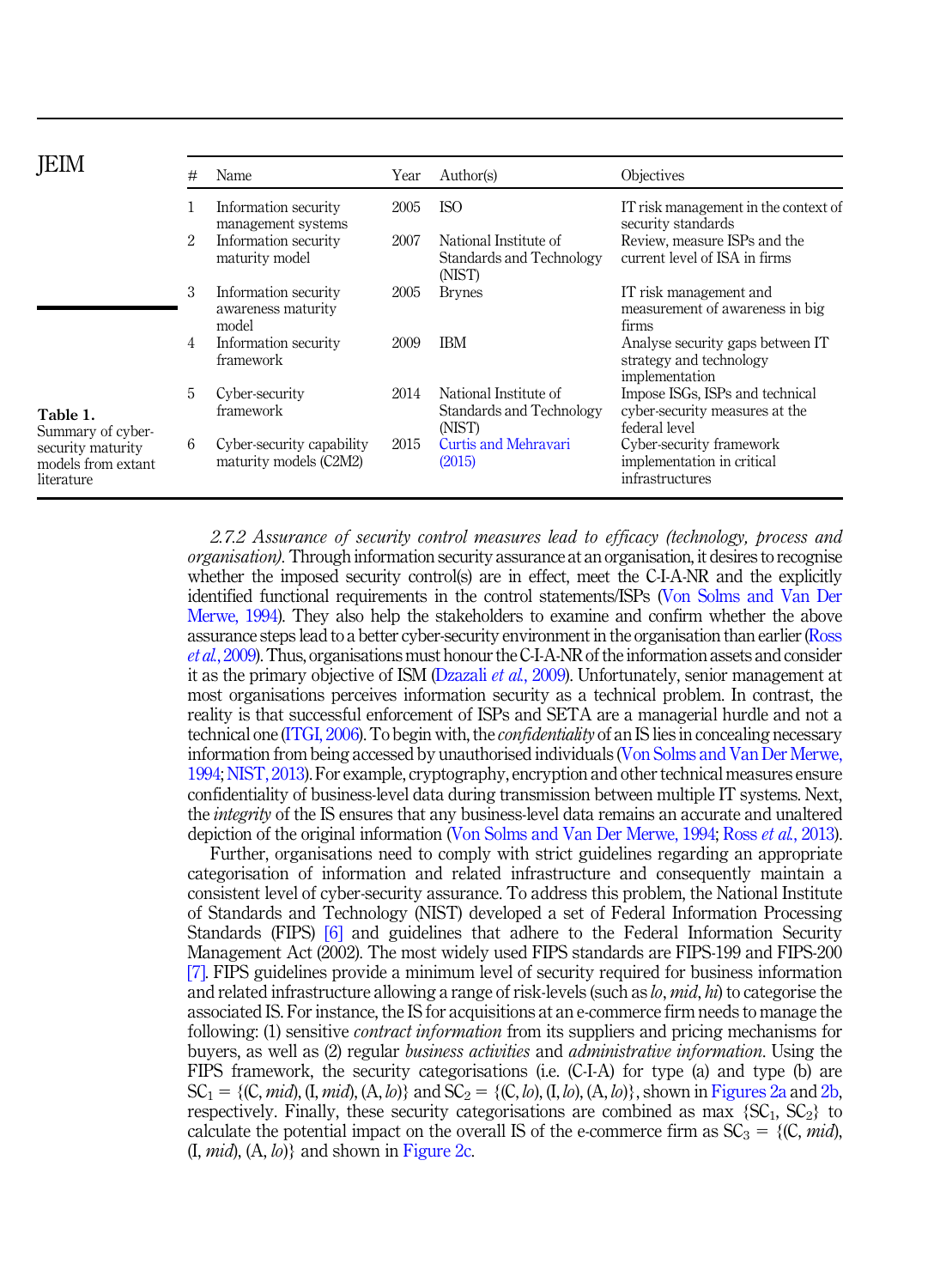Often, attackers conduct man-in-the-middle (M-o-M) attacks to intercept business-critical data and modify it before the intended receiver can access it. Finally, the *availability* of the IS ensures that the concerned information is always readily accessible to the authorised user(s) (Von Solms and Van Der Merwe, 1994;NIST, 2013). Historically attackers have launched denialof-service (DoS) attacks the websites of popular e-commerce firms (such as Amazon, eBay, etc.), social networks (such as Orkut, Facebook, etc.), banks (such as Bank of Spain, HSBC, etc.) to disable/disrupt their services. Therefore, after adherence to security control measures in organisations, their enhanced cyber-security can be measured with the help of strict conformance to C-I-A-NR levels across the organisation—finally, these adopted security control measures to technological efficacy, process efficacy and organisational efficacy.

*2.7.3 Extensible for dealing with external and internal deficiencies.* Availability of a comprehensive and robust set of security metrics is essential to meet various business objectives in an organisation. For instance, the European Union (EU) has issued a Directive on Network and Information Security (ENISA, 2015). Another case of externally enforced usage of cyber-security regulations is while meeting security demands at the third-party levels to comply with contractual service-levels. Although regulations exist for specific business usecases, there are hardly any cyber-security regulations, which are generic across various industrial IT systems (Le and Hoang, 2016). However, this is rapidly changing with new regulatory frameworks that cover national-level critical infrastructures in particular. Such as, during Target breach, the attackers first compromised the IT systems of the facility provider Fazio, a third-party entity and reached till the customer database of Target. Further, CMMs can only ensure bare minimum compliance rather than achieving an aspired level of cybersecurity maturity which will deal with the evolving IT risks, high demand of usage (A-I-C-NR), as well as guarding against advanced attacks (Ross *et al.*, 2013).

A study by Knowles *et al.* (2015) shows that a degree of flexibility in security maturity models can address each dimension of cyber-space specifically or extend their existing dimensions to cope up with the emerging cyber-spaces. For instance, new attack vectors such as ransomware (a variant of malware) have emerged in recent times, which are marked with ransoms and extortions. The WannaCry, Petya and Locky ransomware has wreaked havoc in European organisations by demanding millions of ransom money to unlock their compromised IT systems and files (Techrepublic, 2017). Additionally, these deficiencies could be internal to the organisation, such as improving the existing risk posture, integrate cybersecurity during the product development period (to reduce the possibility of software vulnerabilities and build secure source codes), support decision-making at strategic levels (such as, during the installation of new ERP systems) (Jansen, 2009; Roumani*et al.*, 2015), and finally, estimate the ROI on security investments.

The overall research model for the study is illustrated in (see Figure 3).

#### 3. Methodology

#### *3.1 Questionnaire development*

The survey method is used to collect data and test the proposed hypotheses. For the purpose of collecting the data, a questionnaire was prepared. The first part of the questionnaire

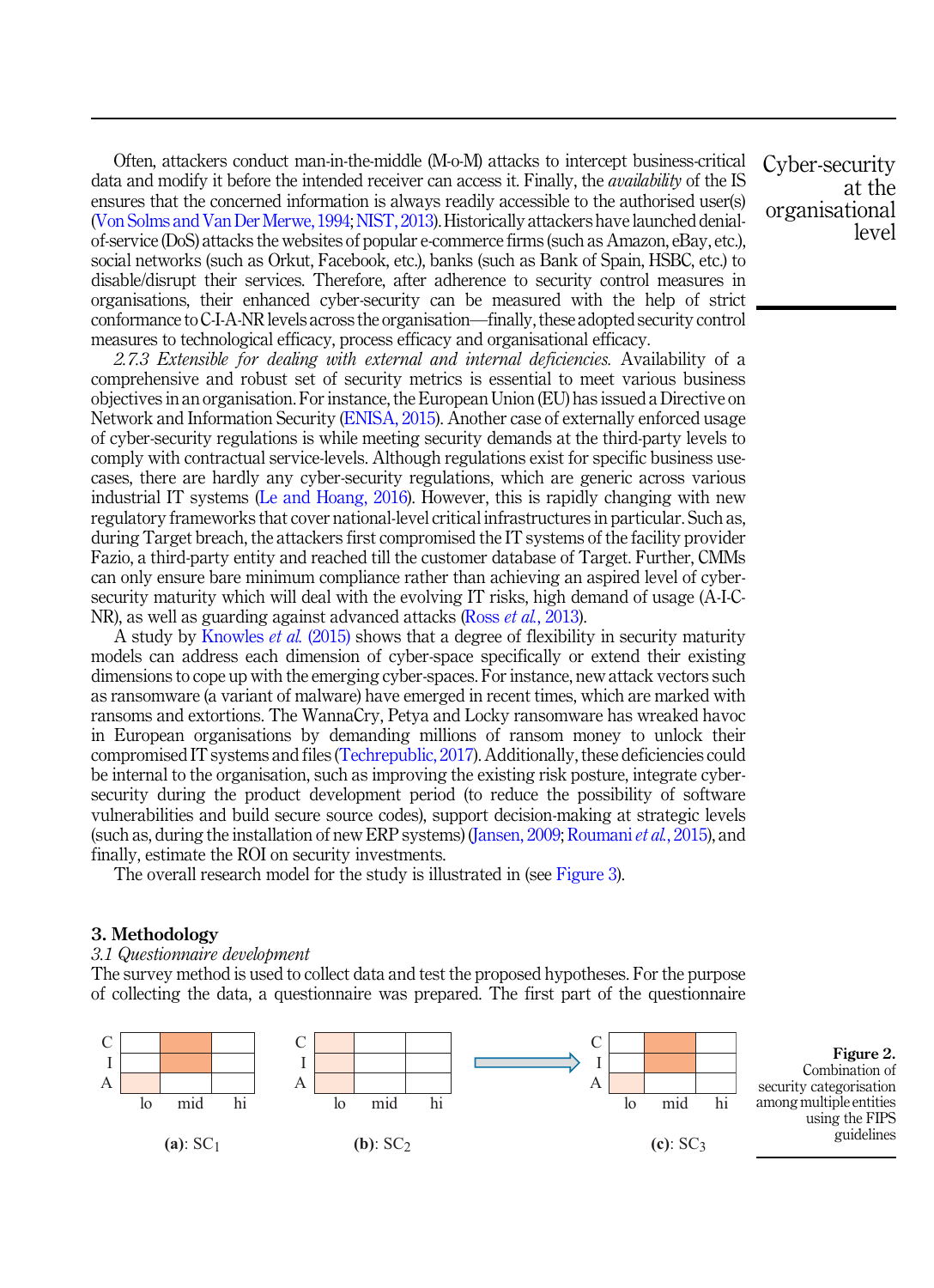

included demographics of the respondents such as sector, years of experience, education level, etc. The second part of the questionnaire included constructs and their respective measurement items. The measurement items for each construct were adopted from a thorough literature review. We used four items for "*Role of Senior Management*", five items for "*Strategies Adopted*", six items for "*Technical Measures*", three items each for "*Legal Consequences*" and "*Prospective Information Security*" and five items for "*Personality Traits*". Four items are used to measure the dependent construct"*Enhanced cyber-security*". The items are measured using a 5-point Likert scale (1: "Strongly disagree"; 5: "Strongly agree"). The authors' ensured the content validity of the questionnaire from the literature review and discussion with experts. In accordance with the suggestions from the experts, few items were re-worded, thus providing enhanced understanding and readability for respondents of the questionnaire. The measurement items of each construct are given in Appendix.

## *3.2 Data collection*

The data are collected from professionals who have experience in cyber-security in sectors such as retail, healthcare, education, etc. in Indian firms. The data are collected by the data collection firm, *NexGen Market Research* [8]. In total, 398 professionals are contacted for filling the questionnaire, from which 151 completed responses are finally used for further analysis. The overall response rate is 37.93%, which is considered as good in survey studies (Malhotra and Grover, 1998). The characteristics of the respondents are presented in Table 2. Most of the respondents are in the middle and senior positions in their respective organisations.

## *3.3 Common method bias (CMB)*

Common method bias (CMB) can be an issue in survey studies of this kind. To minimise CMB, we conducted the survey with multiple respondents such as middle and senior levels in organisations and working in different functions (Sreedevi and Saranga, 2017). Further,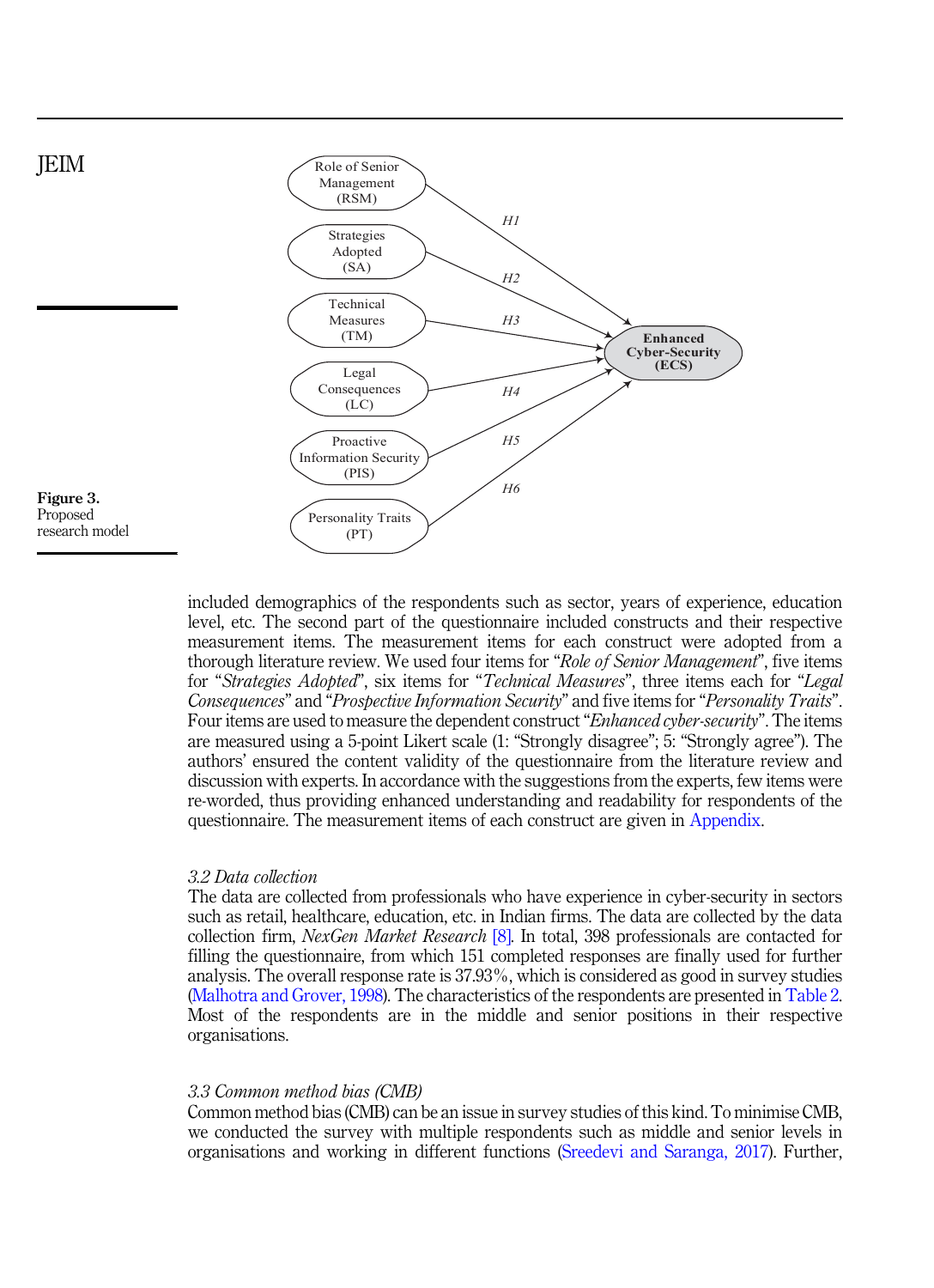|                                                                                                         | Number                                | Percentage                              | Cyber-security                                |
|---------------------------------------------------------------------------------------------------------|---------------------------------------|-----------------------------------------|-----------------------------------------------|
| Gender<br>Male<br>Female                                                                                | 116<br>35                             | 76.82<br>23.17                          | at the<br>organisational<br>level             |
| Education<br>Graduate<br>Post-graduate<br>Doctorate                                                     | 57<br>79<br>15                        | 37.74<br>52.31<br>9.93                  |                                               |
| Level in the organisation<br>Lower<br>Middle<br>Higher                                                  | $\overline{2}$<br>99<br>50            | 1.32<br>65.56<br>33.11                  |                                               |
| Experience<br>Less than 2 years<br>$2-5$ years<br>$5-10$ years<br>$10 - 20$ years<br>More than 20 years | 5<br>21<br>88<br>35<br>$\overline{2}$ | 3.31<br>13.90<br>58.27<br>23.17<br>1.32 | Table 2.<br>Characteristics of<br>respondents |

Harman's single-factor approach is used to analyse the concern of CMB (Harman, 1967; Podsakoff and Organ, 1986). According to this approach, the measurement items considered in the model are subjected to un-rotated exploratory factor analysis (EFA). The EFA shows that the first factor explains 41.86% of the total variance, thereby indicating that CMB is not an issue in the collected data (Cheng, 2011).

## *3.4 Data analysis method*

PLS-SEM technique has been used to test the hypotheses in this study. PLS-SEM has been preferred over the covariance-based SEM primarily due to the following reasons: *first*, PLS-SEM is a non-parametric method and does not have any restrictions on the normal distribution of data (Chin, 1998); *second*, PLS-SEM method provides more statistical power and does not requires large sample size and can be applied with relatively small sample sizes (Chin, 1998; Reinartz *et al.*, 2009). Smart PLS 3 software has been used in this study to carry out the analysis.

#### 4. Results

#### *4.1 Assessment of measurement model*

First, convergent validity is assessed from factor loading values. The loading of the item, PT4, was found to be less than the recommended value of 0.7. Thus, it was removed from the model. The loadings of three items SA4, SA5 and TM1 though are lesser than 0.7, but since the values are very close to 0.7, they are retained in the model. The factor loadings for all the other items are found to be more than 0.7 (Hair *et al.*, 2006) and are statistically significant. The loadings and the corresponding t-values for all the items are shown in Table 3. Further, all the constructs have an average variance extracted (AVE) values more than 0.5 (Fornell and Larcker, 1981), which further indicates adequate convergent validity. The Dijkstra– Henseler's ρ value for each of the construct is also more than 0.7 (Henseler *et al.*, 2016). Construct reliability is assessed by Cronbach's alpha and Composite Reliability (CR) values.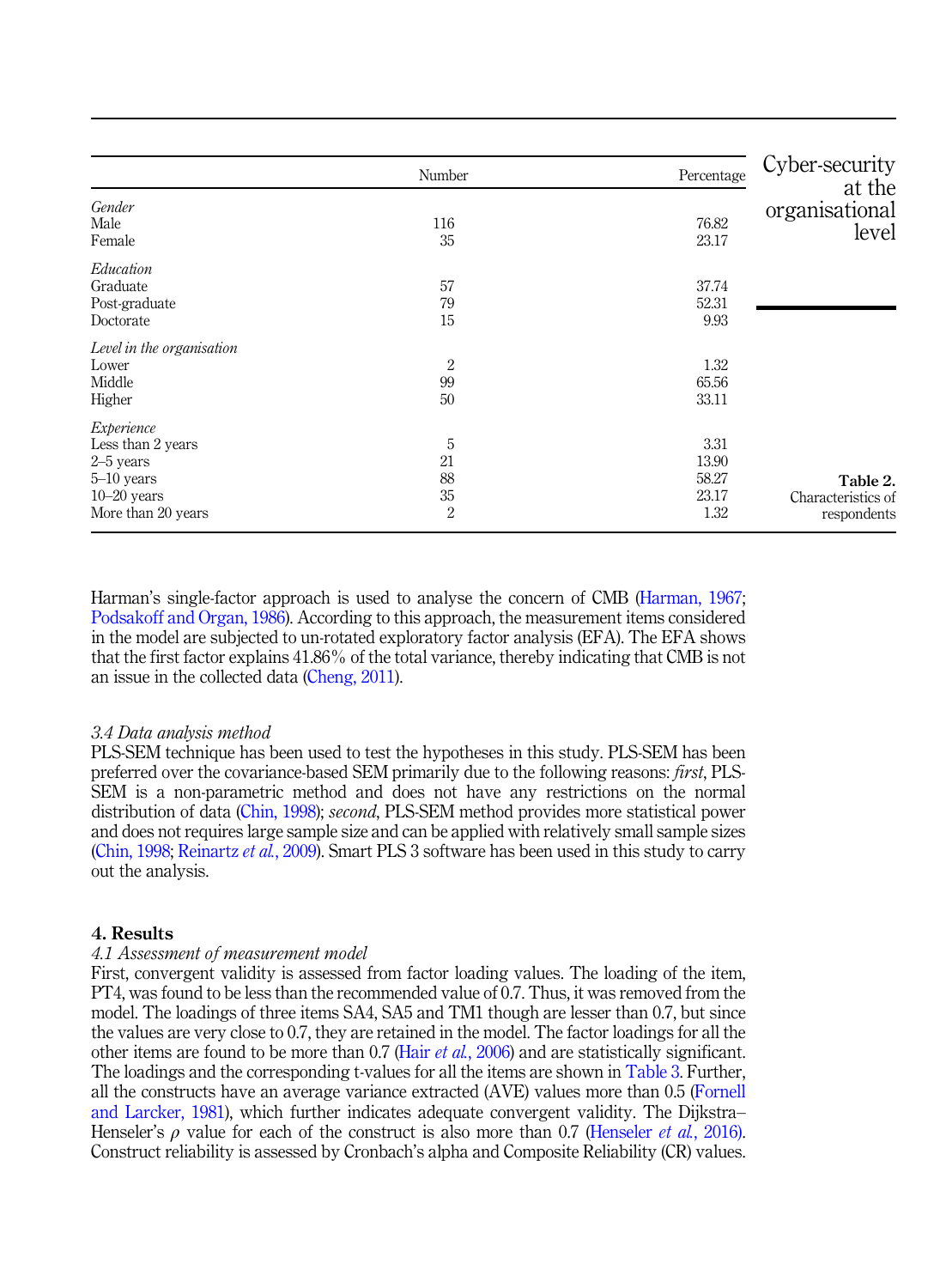| ECS<br>ECS1<br>0.732<br>ECS <sub>2</sub><br>0.729<br>ECS <sub>3</sub><br>0.785<br>ECS4<br>0.730<br>ECS <sub>5</sub><br>0.752<br>LC<br>LC1<br>0.823<br>LC <sub>2</sub><br>0.815<br>LC <sub>3</sub><br>0.822<br>PT1<br>PT<br>0.742<br>PT <sub>2</sub><br>25.927<br>0.811<br>PT <sub>3</sub><br>0.774<br>${\rm PT4}$<br>Removed<br>PT <sub>5</sub><br>0.775<br><b>PIS</b><br>PIS1<br>0.836<br>28.314<br>PIS <sub>2</sub><br>0.776<br>PIS <sub>3</sub><br>0.775<br><b>RSM</b><br>0.833<br>RSM1<br>RSM <sub>2</sub><br>0.890<br>33.484<br>RSM <sub>3</sub><br>0.771<br>14.714<br>RSM4<br>0.838<br>21.27<br>14.241<br>$\operatorname{SA}$<br>SA1<br>0.745<br>SA <sub>2</sub><br>12.360<br>0.747<br>SA <sub>3</sub><br>0.707<br>13.147<br>SA4<br>0.695<br>12.951<br>SA <sub>5</sub><br>0.694<br>13.925<br>TM<br>TM1<br>10.919<br>0.680<br>TM <sub>2</sub><br>0.730<br>15.205<br>TM <sub>3</sub><br>0.770<br>16.470<br>TM4<br>0.710<br>14.725<br>TM <sub>5</sub><br>0.770<br>16.967<br>Table 3.<br>TM <sub>6</sub><br>13.166<br>0.740<br>Factor loadings | <b>JEIM</b> | Construct | Item | Factor loading | $t$ -value |
|--------------------------------------------------------------------------------------------------------------------------------------------------------------------------------------------------------------------------------------------------------------------------------------------------------------------------------------------------------------------------------------------------------------------------------------------------------------------------------------------------------------------------------------------------------------------------------------------------------------------------------------------------------------------------------------------------------------------------------------------------------------------------------------------------------------------------------------------------------------------------------------------------------------------------------------------------------------------------------------------------------------------------------------------------|-------------|-----------|------|----------------|------------|
|                                                                                                                                                                                                                                                                                                                                                                                                                                                                                                                                                                                                                                                                                                                                                                                                                                                                                                                                                                                                                                                  |             |           |      |                | 12.884     |
|                                                                                                                                                                                                                                                                                                                                                                                                                                                                                                                                                                                                                                                                                                                                                                                                                                                                                                                                                                                                                                                  |             |           |      |                | 11.977     |
|                                                                                                                                                                                                                                                                                                                                                                                                                                                                                                                                                                                                                                                                                                                                                                                                                                                                                                                                                                                                                                                  |             |           |      |                | 19.907     |
|                                                                                                                                                                                                                                                                                                                                                                                                                                                                                                                                                                                                                                                                                                                                                                                                                                                                                                                                                                                                                                                  |             |           |      |                | 12.903     |
|                                                                                                                                                                                                                                                                                                                                                                                                                                                                                                                                                                                                                                                                                                                                                                                                                                                                                                                                                                                                                                                  |             |           |      |                | 15.349     |
|                                                                                                                                                                                                                                                                                                                                                                                                                                                                                                                                                                                                                                                                                                                                                                                                                                                                                                                                                                                                                                                  |             |           |      |                | 26.013     |
|                                                                                                                                                                                                                                                                                                                                                                                                                                                                                                                                                                                                                                                                                                                                                                                                                                                                                                                                                                                                                                                  |             |           |      |                | 25.860     |
|                                                                                                                                                                                                                                                                                                                                                                                                                                                                                                                                                                                                                                                                                                                                                                                                                                                                                                                                                                                                                                                  |             |           |      |                | 22.316     |
|                                                                                                                                                                                                                                                                                                                                                                                                                                                                                                                                                                                                                                                                                                                                                                                                                                                                                                                                                                                                                                                  |             |           |      |                | 13.373     |
|                                                                                                                                                                                                                                                                                                                                                                                                                                                                                                                                                                                                                                                                                                                                                                                                                                                                                                                                                                                                                                                  |             |           |      |                |            |
|                                                                                                                                                                                                                                                                                                                                                                                                                                                                                                                                                                                                                                                                                                                                                                                                                                                                                                                                                                                                                                                  |             |           |      |                | 15.204     |
|                                                                                                                                                                                                                                                                                                                                                                                                                                                                                                                                                                                                                                                                                                                                                                                                                                                                                                                                                                                                                                                  |             |           |      |                |            |
|                                                                                                                                                                                                                                                                                                                                                                                                                                                                                                                                                                                                                                                                                                                                                                                                                                                                                                                                                                                                                                                  |             |           |      |                | 17.439     |
|                                                                                                                                                                                                                                                                                                                                                                                                                                                                                                                                                                                                                                                                                                                                                                                                                                                                                                                                                                                                                                                  |             |           |      |                |            |
|                                                                                                                                                                                                                                                                                                                                                                                                                                                                                                                                                                                                                                                                                                                                                                                                                                                                                                                                                                                                                                                  |             |           |      |                | 18.512     |
|                                                                                                                                                                                                                                                                                                                                                                                                                                                                                                                                                                                                                                                                                                                                                                                                                                                                                                                                                                                                                                                  |             |           |      |                | 14.335     |
|                                                                                                                                                                                                                                                                                                                                                                                                                                                                                                                                                                                                                                                                                                                                                                                                                                                                                                                                                                                                                                                  |             |           |      |                | 15.077     |
|                                                                                                                                                                                                                                                                                                                                                                                                                                                                                                                                                                                                                                                                                                                                                                                                                                                                                                                                                                                                                                                  |             |           |      |                |            |
|                                                                                                                                                                                                                                                                                                                                                                                                                                                                                                                                                                                                                                                                                                                                                                                                                                                                                                                                                                                                                                                  |             |           |      |                |            |
|                                                                                                                                                                                                                                                                                                                                                                                                                                                                                                                                                                                                                                                                                                                                                                                                                                                                                                                                                                                                                                                  |             |           |      |                |            |
|                                                                                                                                                                                                                                                                                                                                                                                                                                                                                                                                                                                                                                                                                                                                                                                                                                                                                                                                                                                                                                                  |             |           |      |                |            |
|                                                                                                                                                                                                                                                                                                                                                                                                                                                                                                                                                                                                                                                                                                                                                                                                                                                                                                                                                                                                                                                  |             |           |      |                |            |
|                                                                                                                                                                                                                                                                                                                                                                                                                                                                                                                                                                                                                                                                                                                                                                                                                                                                                                                                                                                                                                                  |             |           |      |                |            |
|                                                                                                                                                                                                                                                                                                                                                                                                                                                                                                                                                                                                                                                                                                                                                                                                                                                                                                                                                                                                                                                  |             |           |      |                |            |
|                                                                                                                                                                                                                                                                                                                                                                                                                                                                                                                                                                                                                                                                                                                                                                                                                                                                                                                                                                                                                                                  |             |           |      |                |            |
|                                                                                                                                                                                                                                                                                                                                                                                                                                                                                                                                                                                                                                                                                                                                                                                                                                                                                                                                                                                                                                                  |             |           |      |                |            |
|                                                                                                                                                                                                                                                                                                                                                                                                                                                                                                                                                                                                                                                                                                                                                                                                                                                                                                                                                                                                                                                  |             |           |      |                |            |
|                                                                                                                                                                                                                                                                                                                                                                                                                                                                                                                                                                                                                                                                                                                                                                                                                                                                                                                                                                                                                                                  |             |           |      |                |            |
|                                                                                                                                                                                                                                                                                                                                                                                                                                                                                                                                                                                                                                                                                                                                                                                                                                                                                                                                                                                                                                                  |             |           |      |                |            |
|                                                                                                                                                                                                                                                                                                                                                                                                                                                                                                                                                                                                                                                                                                                                                                                                                                                                                                                                                                                                                                                  |             |           |      |                |            |
|                                                                                                                                                                                                                                                                                                                                                                                                                                                                                                                                                                                                                                                                                                                                                                                                                                                                                                                                                                                                                                                  |             |           |      |                |            |

All the constructs have Cronbach's alpha and CR values more than 0.7 (Fornell and Larcker, 1981), indicating adequate construct reliability. The AVE, CR, Dijkstra–Henseler's  $\rho$  and Cronbach's alpha values are shown in Table 4.

Discriminant validity is analysed by examining the cross-loadings of items considered in the model. The cross-loadings indicate that values load higher on the intended constructs, which indicates acceptable discriminant validity (Yadlapalli *et al.*, 2018). The cross-loadings of items are given in Table 5.

|                   | Construct  | AVE   | Cronbach's alpha | Composite reliability | Dijkstra-Henseler's $\rho$ |
|-------------------|------------|-------|------------------|-----------------------|----------------------------|
|                   | ECS        | 0.556 | 0.800            | 0.862                 | 0.801                      |
|                   | LC         | 0.673 | 0.757            | 0.861                 | 0.759                      |
|                   | PT         | 0.602 | 0.780            | 0.858                 | 0.780                      |
|                   | PIS        | 0.634 | 0.711            | 0.838                 | 0.717                      |
|                   | <b>RSM</b> | 0.696 | 0.853            | 0.901                 | 0.858                      |
| Table 4.          | SА         | 0.516 | 0.767            | 0.842                 | 0.772                      |
| Measurement model | TM         | 0.536 | 0.827            | 0.874                 | 0.830                      |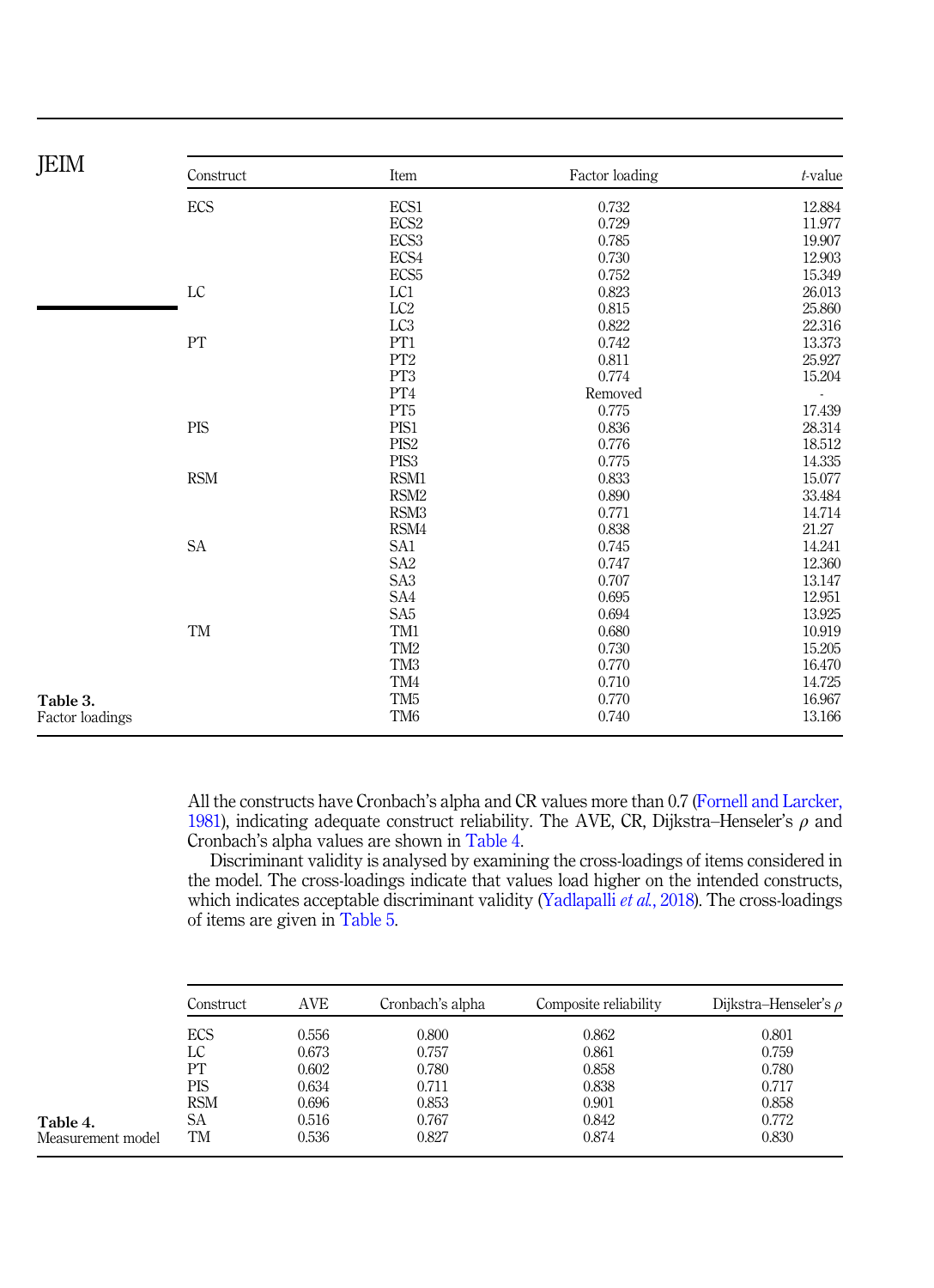|                  | ECS   | LC    | PT    | <b>PIS</b> | <b>RSM</b> | SA    | TM    | Cyber-security<br>at the |
|------------------|-------|-------|-------|------------|------------|-------|-------|--------------------------|
| ECS1             | 0.732 | 0.534 | 0.591 | 0.556      | 0.532      | 0.536 | 0.527 | organisational           |
| ECS <sub>2</sub> | 0.729 | 0.512 | 0.503 | 0.520      | 0.490      | 0.540 | 0.553 | level                    |
| ECS3             | 0.785 | 0.574 | 0.499 | 0.510      | 0.520      | 0.539 | 0.609 |                          |
| ECS4             | 0.730 | 0.588 | 0.472 | 0.610      | 0.591      | 0.586 | 0.566 |                          |
| ECS <sub>5</sub> | 0.752 | 0.480 | 0.580 | 0.528      | 0.520      | 0.543 | 0.554 |                          |
| LC1              | 0.632 | 0.823 | 0.553 | 0.532      | 0.489      | 0.507 | 0.572 |                          |
| LC <sub>2</sub>  | 0.569 | 0.815 | 0.496 | 0.479      | 0.469      | 0.417 | 0.462 |                          |
| LC <sub>3</sub>  | 0.574 | 0.822 | 0.579 | 0.603      | 0.523      | 0.589 | 0.573 |                          |
| PIS1             | 0.636 | 0.584 | 0.582 | 0.836      | 0.525      | 0.536 | 0.604 |                          |
| PIS <sub>2</sub> | 0.539 | 0.512 | 0.443 | 0.776      | 0.516      | 0.551 | 0.572 |                          |
| PIS <sub>3</sub> | 0.567 | 0.465 | 0.523 | 0.775      | 0.571      | 0.529 | 0.476 |                          |
| PT <sub>1</sub>  | 0.532 | 0.430 | 0.742 | 0.524      | 0.442      | 0.484 | 0.517 |                          |
| PT <sub>2</sub>  | 0.523 | 0.474 | 0.811 | 0.392      | 0.456      | 0.483 | 0.522 |                          |
| PT <sub>3</sub>  | 0.574 | 0.552 | 0.774 | 0.515      | 0.495      | 0.481 | 0.551 |                          |
| PT <sub>5</sub>  | 0.565 | 0.589 | 0.775 | 0.584      | 0.515      | 0.555 | 0.598 |                          |
| RSM1             | 0.514 | 0.380 | 0.463 | 0.521      | 0.833      | 0.601 | 0.482 |                          |
| RSM <sub>2</sub> | 0.638 | 0.544 | 0.551 | 0.595      | 0.890      | 0.660 | 0.590 |                          |
| RSM <sub>3</sub> | 0.589 | 0.513 | 0.486 | 0.535      | 0.771      | 0.495 | 0.481 |                          |
| RSM4             | 0.623 | 0.550 | 0.545 | 0.586      | 0.838      | 0.635 | 0.560 |                          |
| SA1              | 0.633 | 0.463 | 0.560 | 0.538      | 0.670      | 0.745 | 0.553 |                          |
| SA <sub>2</sub>  | 0.532 | 0.383 | 0.476 | 0.509      | 0.662      | 0.747 | 0.526 |                          |
| SA <sub>3</sub>  | 0.484 | 0.424 | 0.447 | 0.454      | 0.383      | 0.707 | 0.626 |                          |
| SA4              | 0.453 | 0.498 | 0.434 | 0.487      | 0.439      | 0.695 | 0.539 |                          |
| SA <sub>5</sub>  | 0.515 | 0.449 | 0.384 | 0.427      | 0.375      | 0.694 | 0.583 |                          |
| TM1              | 0.533 | 0.404 | 0.454 | 0.460      | 0.449      | 0.680 | 0.690 |                          |
| TM <sub>2</sub>  | 0.527 | 0.539 | 0.499 | 0.485      | 0.383      | 0.556 | 0.729 |                          |
| TM <sub>3</sub>  | 0.545 | 0.489 | 0.463 | 0.471      | 0.389      | 0.524 | 0.767 |                          |
| TM4              | 0.486 | 0.454 | 0.514 | 0.467      | 0.403      | 0.493 | 0.710 | Table 5.                 |
| TM <sub>5</sub>  | 0.560 | 0.479 | 0.585 | 0.499      | 0.499      | 0.537 | 0.769 | Cross-loadings of        |
| TM <sub>6</sub>  | 0.638 | 0.506 | 0.576 | 0.635      | 0.635      | 0.632 | 0.735 | measurement items        |

## *4.2 Structural model assessment*

The structural model tests the path relationships between latent constructs considered in the conceptual model. We used bootstrapping method to test the statistical significance level of path coefficients (Hair *et al.*, 2011). The path coefficient values between latent constructs, *p*-values and *t*-values are shown in Table 6. Hypotheses H1, H3, H4 and H5 are found to be statistically significant at  $p < 0.05$ , while hypothesis H6 is statistically significant at  $p < 0.1$ . Hypothesis H2 is found to be statistically insignificant.

The adjusted  $R^2$  value for the dependent construct "Enhanced cyber-security in Organisations" is found to be 0.725, which confirms that the structural model possesses

| <b>Hypothesis</b> | Path                  | Path Coeff. $(\beta)$                                                                               | <i>b</i> -value | t-value | Supported?          |
|-------------------|-----------------------|-----------------------------------------------------------------------------------------------------|-----------------|---------|---------------------|
| $H1**$            | $RSM \rightarrow ECS$ | 0.174                                                                                               | 0.023           | 2.278   | Yes                 |
| H2                | $SA \rightarrow ECS$  | 0.134                                                                                               | 0.186           | 1.324   | No                  |
| $H3**$            | $TM \rightarrow ECS$  | 0.189                                                                                               | 0.026           | 2.233   | Yes                 |
| $H4**$            | $LC \rightarrow ECS$  | 0.217                                                                                               | 0.002           | 3.115   | Yes                 |
| $H5**$            | $PIS \rightarrow ECS$ | 0.167                                                                                               | 0.025           | 2.253   | Yes                 |
| $H6*$             | $PT \rightarrow ECS$  | 0.129                                                                                               | 0.093           | 1.683   | Partially supported |
|                   |                       | <b>Note(s):</b> **Hypothesis is significant at $p < 0.05$ ; *Hypothesis is significant at $p < 0.1$ |                 |         |                     |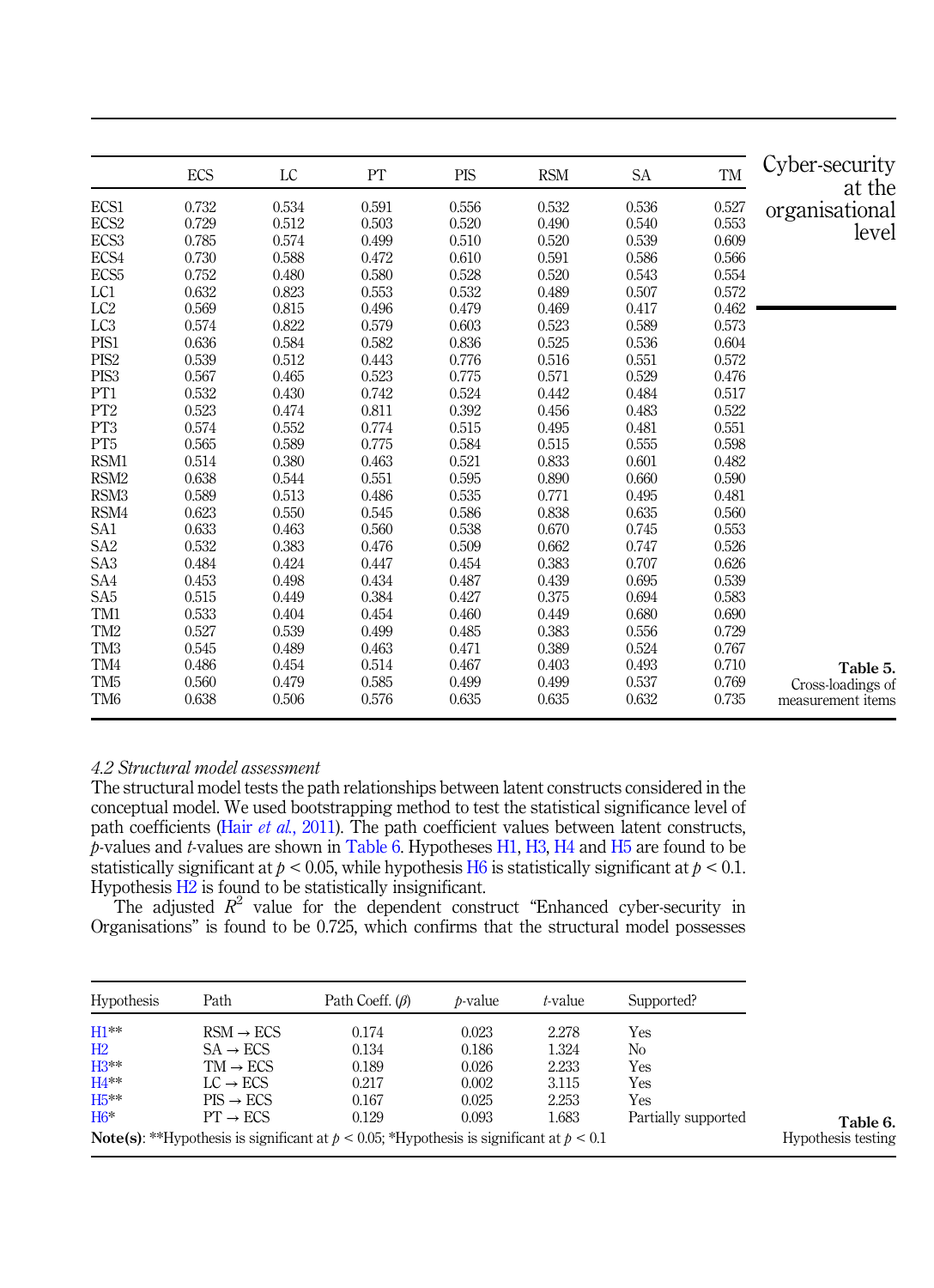**IEIM** 

substantial predictive power (Chin, 1998). The Stone-Geisser's (Q<sup>2</sup>) value of dependent construct "Enhanced cyber-security in Organisations" is greater than zero (equal to 0.357), which also confirms that the model has adequate prediction (Zhang and Yang, 2016). The model fit is corroborated from standardised mean square residual (SRMR) value, which is found to be 0.075, thereby indicating adequate model fit (Hu and Bentler, 1998).

## 5. Discussions

The digital world has made a significant amount of progress in the recent years. Today, by using digital technology, one can successfully pursue any complex task. However, any business activity that is performed on digital devices needs to be secured from the risk of being impaired by the possible cyber-attacks (Seo and Park, 2019). In this regard, IT risk management has gained greater importance in firms, and they need to identify those factors that can help in achieving an enhanced level of cyber-security in organisations. Among others, these primarily include *proactive information security measures*, the *role of senior management*,*strategies adopted for IT security*, *technical measures* and *personality traits*. This paper empirically examines the antecedents to an enhanced level of cyber-security in organisations using the data collected from 151 professionals in various sectors and by applying PLS-SEM technique.

The results show that *legal consequences*, *technical measures*, the *role of senior management* and *proactive information security measures* are the most important antecedents to improve and establish an environment of enhanced cyber-security in organisations. Among these three, *legal measure* is the most vital antecedent for an enhanced level of cyber-security ( $\beta = 0.217$ ). In this regard, organisations need to follow the law enforced surveillance methods to protect against the cyber-attacks. They should also implement an organisational process where any cyber-attack or data breach is reported to the regulatory agencies. Next, we find that *reporting prior cyber-attacks to regulatory authorities* through compliance with the existing ISGs (Hathaway *et al.*, 2012; Ghappour, 2017), *lawenforced surveillance* using proactive CTI (Samtani*et al.*, 2017), and finally, *adherence to cyberlaws* (Png *et al.*, 2008) all contribute to an enhanced cyber-resilience. These findings are congruent with the extant literature on cyber-security legal frameworks (Fischer, 2013) and relevant in the recent business environment with the announcement of privacy laws such as GDPR, SOX and HIPAA.

*Technical measures* adopted by the organisations is found to be the second most important determinant for an enhanced level of cyber-security ( $\beta = 0.189$ ). It suggests that firms need to invest in information security software and implement both proactive and reactive tools (Venter and Eloff, 2003) to prevent cyber-attacks. Proactive information security measures include digital signatures, digital certificates, anti-virus and anti-phishing scanners (Choo, 2011; Ab Rahman and Choo, 2015), whereas reactive measures include access controls, firewalls, biometrics and intrusion detection systems (Curtis and Mehravari, 2015; D'Arcy and Galletta, 2009). Next, robust incident management and response system should be present, which will lead to improved cyber-resilience in organisations (Van der Haar and Von Solms, 2003). Further, firms should perform regular vulnerability assessments and system scans to track and then remove security vulnerabilities from infected systems (Roumani*et al.*, 2015). Finally, managers should ensure that diverse OS platforms, applications and network software are installed in IT systems to minimise the chances of correlated failures (Cho *et al.*, 2011; Larsen *et al.*, 2015; Temizkan *et al.*, 2017). One of the latest studies also found that technical measures related to cyber-attack and cyber experience is an important antecedent for cyber-security in social enterprises (White *et al.*, 2020).

*Role of senior management* is found to be the third most crucial determinant for an enhanced level of cyber-security ( $\beta = 0.174$ ). Congruent to extant studies (HöNe and Eloff, 2002;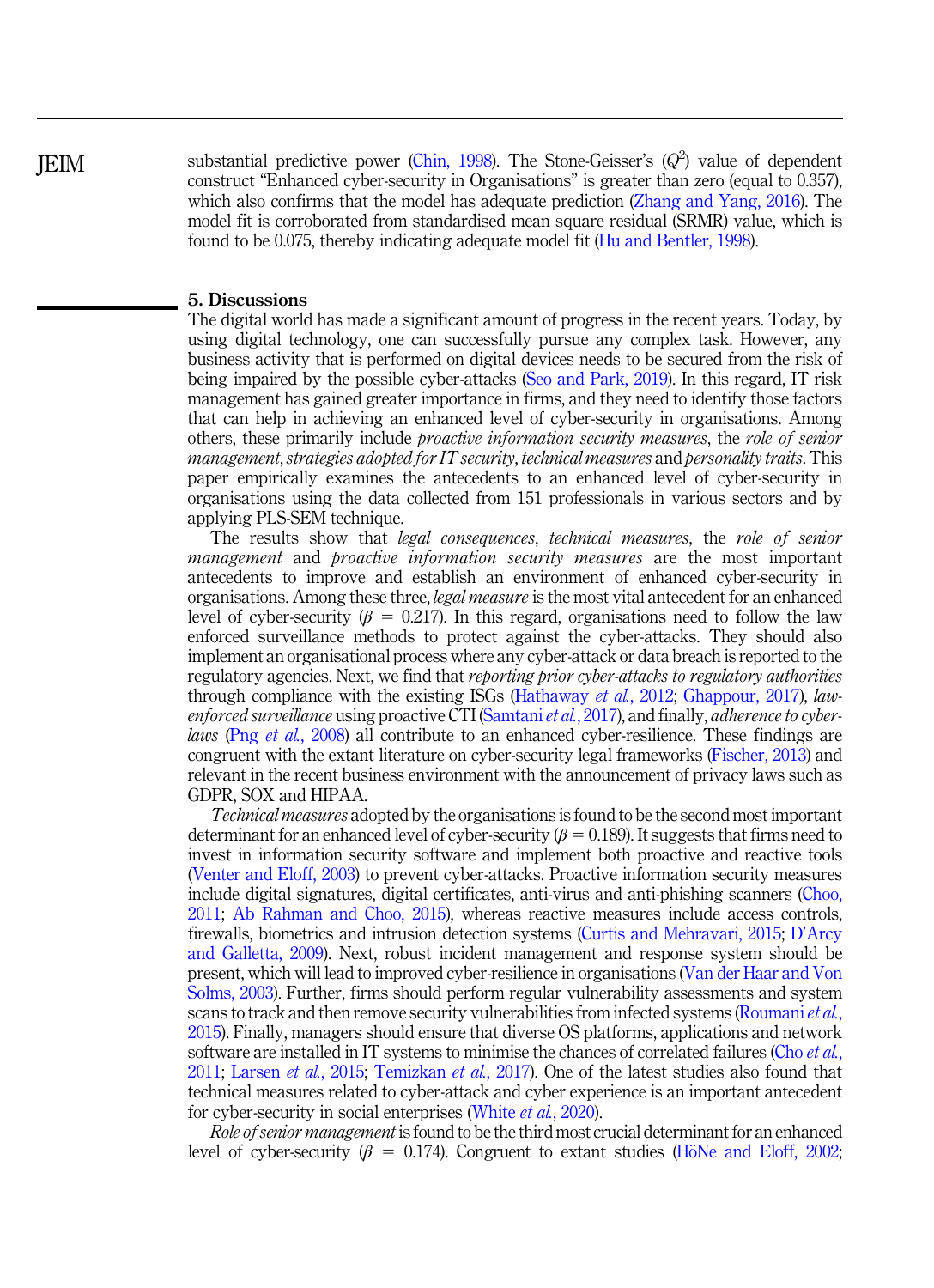McFadzean *et al.*, 2006), we found that *commitment of senior management* was the most significant contributing factor among managers. Senior managers of an organisation need to be committed to enhance the level of cyber-security. We suggest this can be achieved through the establishment of a reformed information security culture that could lead to implementable security goals (Veiga and Eloff, 2007). Whereas, in contrast to Xue *et al.* (2018), our study reported *ethical leadership behaviour* as the least essential factor among senior management. Technological measures alone cannot improve the cyber-resilience of an organisation to the desired level of maturity. Therefore, managers should regularly assess the level of incumbent cyber-security and work towards continuous improvement goals (Webb *et al.*, 2014). In this context, findings from our study echoed those reported by Boss *et al.* (2009), Dhillon and Mishra (2006) and Herath and Rao (2009). Finally, senior managers must conduct regular evaluation of employees' compliance with those ISPs (Warkentin and Johnston, 2006a, b).

*Proactive information security measures* have been observed to be the next significant determinant for enhanced cyber-security ( $\beta = 0.167$ ). In this respect, we found that most employees believe that regular reviews and updates of the existing ISPs at their organisations could lead to enhanced cyber-security. Contrary to technological measures, which are expensive and are never fail-safe, SETA exercises are efficient social remedies, which organisations can administer first and then follow with IT security tools (Whitman, 2003). Therefore, if the IT managers and software developers are convinced of the ISPs employed by the senior management, they will be practising them, which will lead to regular and relevant updates for improvement (Warkentin and Johnston, 2006a, b; Bulgurcu *et al.*, 2010). Our finding strongly resonates with those reported by extant studies in this context (Doherty and Fulford, 2006; Knapp *et al.*, 2009; Cram *et al.*, 2017). Organisations should regularly conduct exercises and training, which can provide employees with an awareness of cyber-security (Dhillon and Backhouse, 2000; Dhillon and Mishra, 2006). Our results matched with Haeussinger and Kranz (2013), who also noted that SETA exercises are capable of improving information security through increased awareness about potential IS risks and implementable ISPs.

*Personality traits* are also found to be one of the determinants for enhanced cyber-security. From results, we have found that IT managers who have the personality traits of neuroticism (among the big five personality traits) do not exert any significant impact on the enhanced level of cyber-security in organisations. This result indicates that the associated item PT4 did not load efficiently onto the construct *Personality Traits.* It also shows that the *neurotic* personality (i.e. self-conscious, moody, worries a lot, gets angry, frustrated and feels lonely) of an information security manager may not play a significantly positive role towards enhancing the cyber-security decisions in an organisation. Extant studies have reported mixed findings regarding the effect of neuroticism in cyber-security decisions. Bashir and associates (Bashir *et al.*, 2015, 2017; Wee and Bashir, 2016) found that the participants in a cyber-security competition scored the lowest on neuroticism among the Big Five Personality traits, with females scoring higher than males. On the contrary, McBride *et al.* (2012) found that neurotic individuals, who possessed a lower self-efficacy, were less likely to violate cyber-security protocols. However, other personality traits among Goldberg's Big Five, such as *extraversion*, *agreeableness*, *openness* and *conscientiousness* have sufficient influence on the adoption of ISPs, practising SETA exercises and senior managers' commitment towards an enhanced level of cyber-security in an organisation. We found the support of our results in existing research as well (Goldberg, 1992; McCrae and Costa, 1991; Bashir *et al.*, 2017), where open, agreeable, extrovert and highly intellectual individuals can bring significant changes in cyber-security levels in an organisation.

Finally, results suggest that the *strategies adopted* by the managers did not have any significant impact on the enhanced level of cyber-security. While our findings were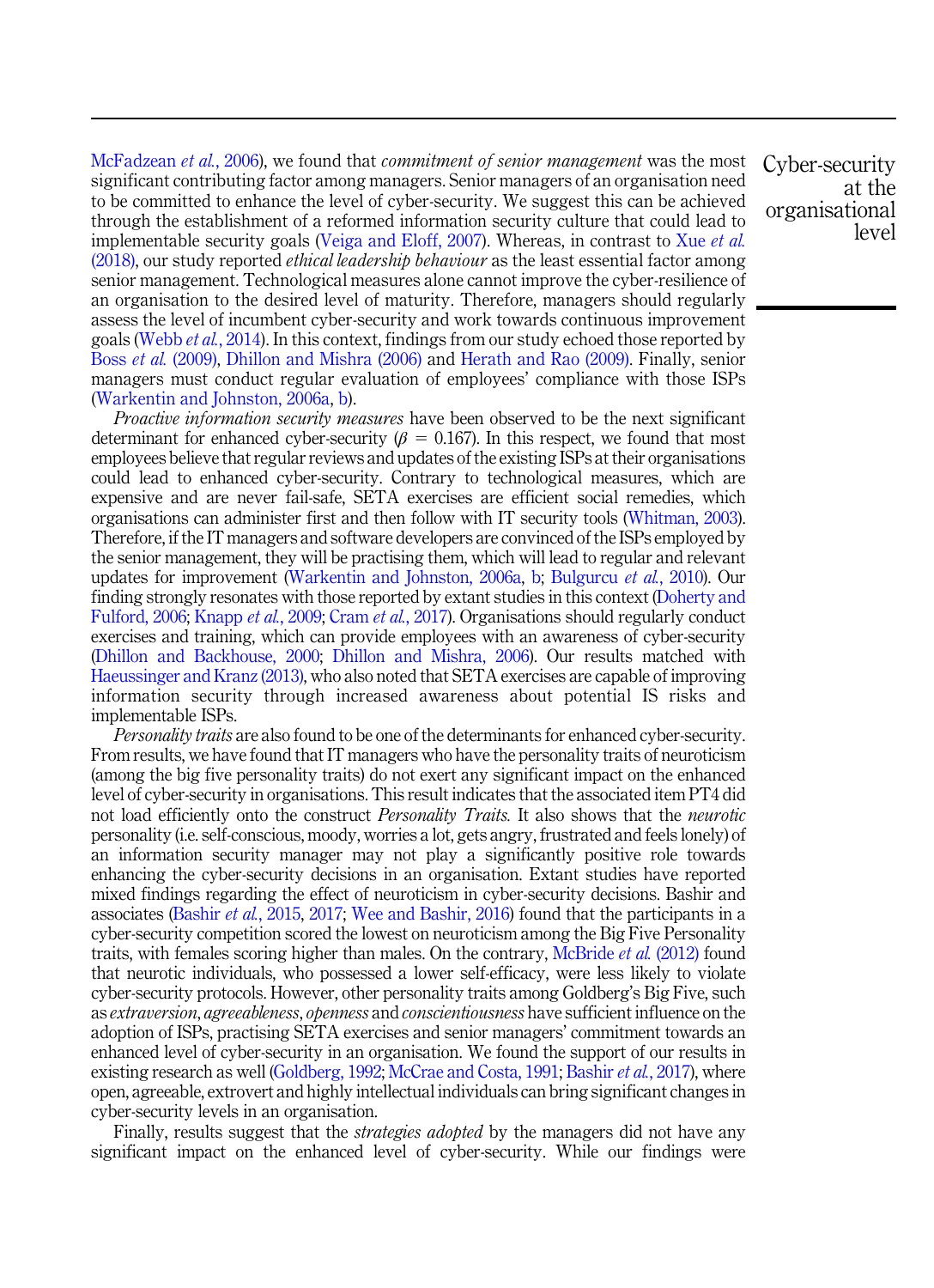**IEIM** 

contradictory to extant studies that successfully examined organisational strategies to influence the maturity levels of cyber-security (Chang and Yeh, 2006; Pérez-González et al., 2019; Nassimbeni *et al.*, 2012; Tang and Liu, 2015), we posited that the conflicting results could be due to the lack of visibility of these strategies among the respondents in our study. Additionally, the lack of any significant positive effect of IT security strategies on the enhanced level of cyber-security in organisations could be due to the choice of the industry sectors for our study, i.e. retail, education and healthcare in the Indian context. While, for studies conducted in the USA and UK: (1) the healthcare data is highly sensitive and regulated by the government due to the availability of EHRs; (2) retailers are highly efficient and regularly communicate between supply-chain partners; and (3) the education sector has seen massive interests from the common public and private organisations alike (Newhouse *et al.*, 2017; Cabaj *et al.*, 2018). In contrast, IT managers in India did not perceive IT security strategies to influence the cyber-security of organisations in a significant manner for these industry sectors. Additionally, IT managers might have adopted security strategies at the organisational level such as (i) clear vision about the cyber-security goals, (2) institutionalised IT security governance, (3) exercise risk management controls, (4) a favourable reward and incentive policy for employees and (5) mutual sharing of critical information on IT infrastructure and software among ISAC members. However, many of these organisational IT security strategies, ISGs and judgements were not explicitly visible to all the employees of an organisation, unless they were part of the linked and executable decisions. Thus, ISM needs to be established on a well-developed and inter-linked IT strategy spread across the entire organisation (Seeholzer, 2012). Finally, senior management should adopt those strategies successfully, be able to evaluate the efficacy of cyber-security maturity levels and successfully communicate its value (McFadzean *et al.*, 2011; Tang and Liu, 2015).

## 6. Conclusions

With the progress of the digital world, there needs to be an enhanced level of cyber-security in organisations. The cyber-security level depends on several factors, such as technical capabilities, human resources, information security measures, etc. In this paper, we investigate the determinants for enhanced cyber-security level in organisations. *First*, determinants are identified by thorough literature review and discussed with experts. The critical determinants are then analysed by PLS-SEM technique using the data collected from 151 professionals in sectors such as retail, education, healthcare, etc. in India. The results show legal consequences, technical measures, the role of senior management and proactive information security measures to be the most important antecedents for enhanced cybersecurity levels in organisations. The study provides managers with the factors that need to be most focused for enhanced level of cyber-security in their respective organisations. Organisations can take pre-emptive measures and work towards improving the level of cyber-security.

#### *6.1 Implications to theory and practice*

The study provides implications for research as well as practice. The study can be used for developing insights for both managers and academicians.

*Implications to Research:* The present study explores the antecedents which impact the enhanced level of cyber-security in the organisations. The results of this study have several important research implications. First, this is the first study of its kind which investigates the

Cyber-security is not only from a technical perspective but also from a human resource perspective. Second, the research found out that the legal consequences after a cyber security breach, technical measures adopted by organisations, the role of senior management and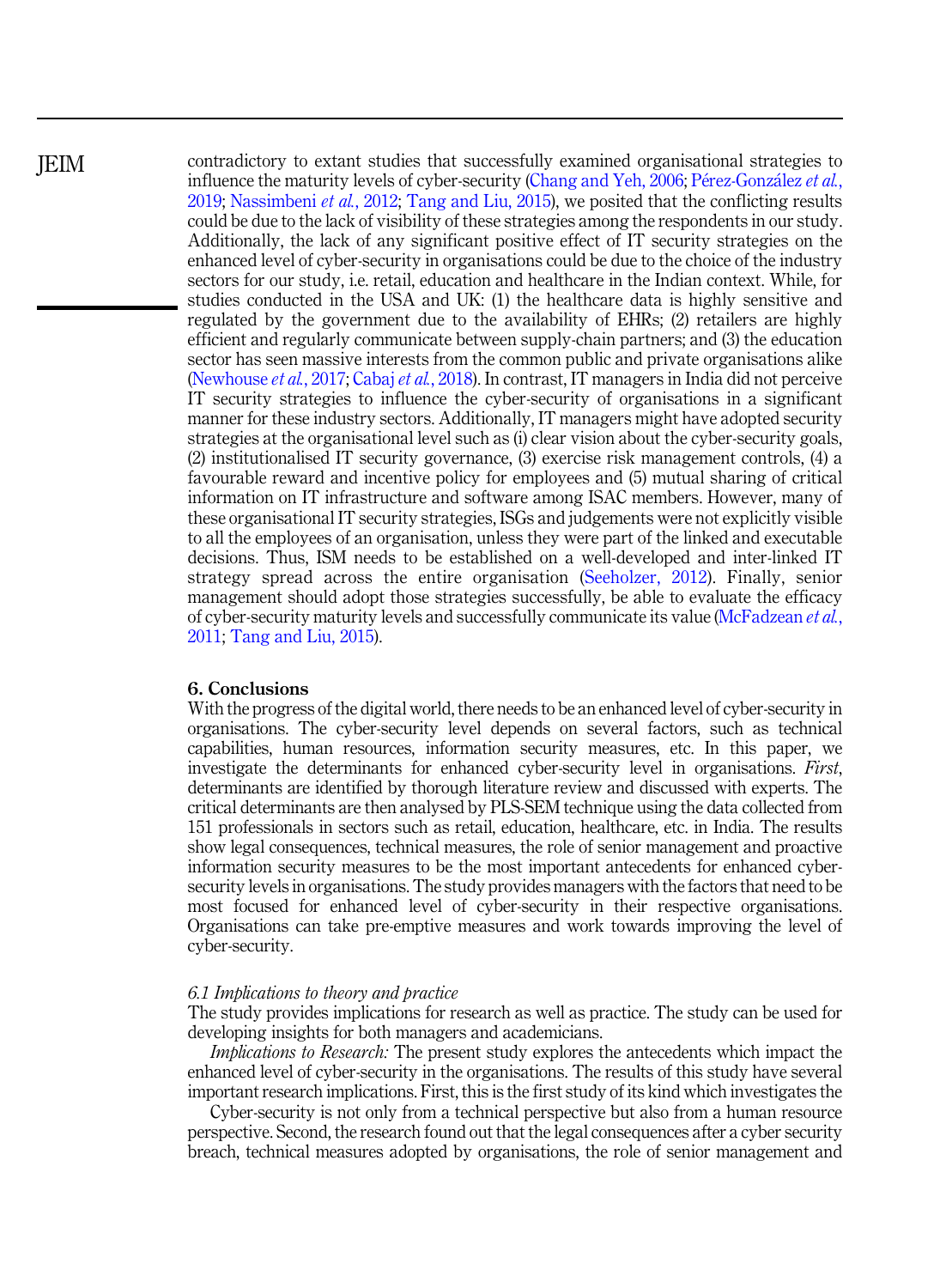proactive information security measures adopted by organizations are the most important antecedents for enhanced cyber-security levels in organisations.

*Implications to practice:* The findings of our study offer several significant managerial implications, especially for CISOs, information security managers and related departments. *First*, managers need to focus on the critical antecedents/factors that lead to an enhanced level of cyber-security in their respective organisations. While *legal consequences*, *technical measures, the role of senior management and proactive information security measures* are found to be significant, personality *traits* and *strategies adopted by the IT security managers* are relatively weaker antecedents of organisational cyber-security. Therefore, IT security managers can focus on the significant factors and their sub-factors only. The security managers can further take pre-emptive measures towards enhancing the cyber-security in their firms, thereby leading to an enhanced cyber-security environment.

*Second*, we found that *senior management plays an influencing role* in improving organisational cyber-security through regular participation, self-commitment, evaluation and ethical leadership. Across the organisation, senior managers must pledge to an improved information security culture, established legitimacy through self-participations in ISA exercises and SETA drills, leading to a display of ethical leadership and regular evaluations [9]. We found that an *enhanced effect* is visible sans the personality traits of the IT managers who executed the strategic decisions. This observation is of particular interest given the fact that novel technologies such as big-data projects are often unsuccessful after implementation because of the lack of organisational alignment (Bean and Kiron, 2013) and ineffective managerial best practices (Ross *et al.*, 2013). Our study posited a similar effect for improving the effectiveness of the antecedents of enhanced cyber-security in organisations.

*Third,* we found that *proactive information security* plays an essential role in enhancing the current level of organisational cyber-security. These processes include whether the organisation regularly conducts SETA exercises for its employees, recurrently manages cyber-incidents and vulnerabilities and logs them for predictive analysis (if required) and minimise correlated risks. Additionally, the IT infrastructure must be equipped with proactive information security measures (such as digital signatures, cryptographic keys and anti-phishing scanners) instead of reactive measures (such as access controls, firewalls, passwords and remote access, biometrics and intrusion detection systems). These findings have significant implications for the parent organisation as well as auxiliary IT hardware and software industries and managed security service providers (MSSP). While business organisations gradually become less dependent on reactive measures, this will create new demand in the market for proactive hardware and software (such as spear-phishing filters [10]), MSSPs, as well as for cyber-security professionals to impart SETA training [11].

*Fourth,* we have shown that the *legal consequences* of cyber-attacks are the most influential antecedent of enhancing cyber-security in organisations. This finding has interesting but diverse implications for the legislative department of a business organisation and that may vary across countries. In India, the sole governing cyber-law is the Information Technology Act (2000) [12], while companies in the UK must adhere to the Computer Misuse Act (1990), the General Data Protection Regulation, the Data Protection Act (2018) and the Network and Information Systems Regulation (2018) [13]. In contrast, there exists a robust and effective state and federal framework for cyber-legislation in the USA [14] [15]. In each of these countries, the defence institutions, govt. departments and the military offices primarily control cyber-security legislation and policies. Therefore, we recommend the *inclusivity* of business organisations, as they participate in commercial transactions and are often targets for malicious attacks. Additionally, there are enormous scopes for legal consultants, private and public organisations to contribute towards up-to-date and robust cyber-laws and policies.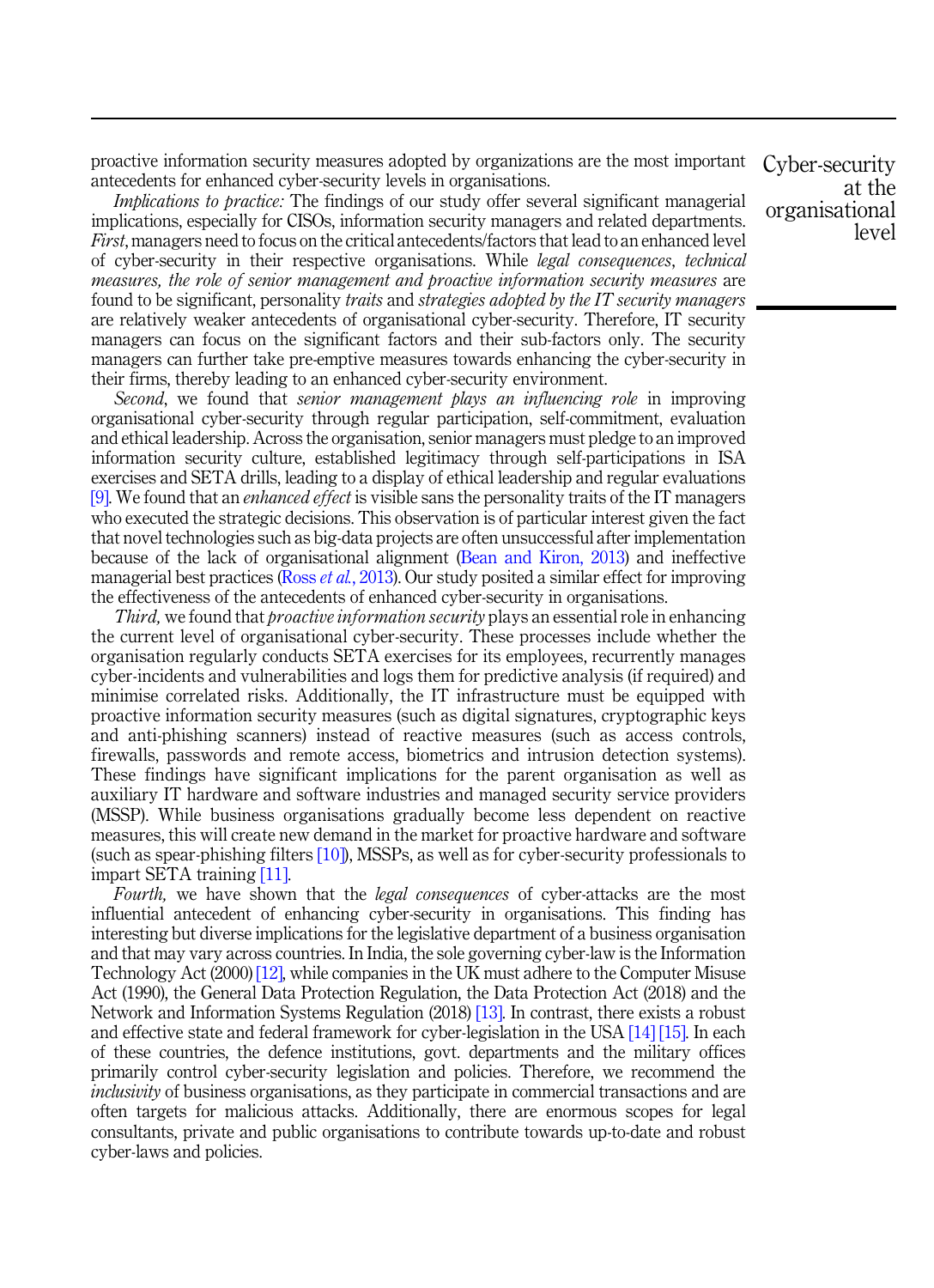## *6.2 Limitations and future directions*

Beyond our contributions to the extant research, we recognise that our study has few limitations. These limitations may hold the potential in contributing towards the future research studies in this area. We have collected only the quantitative data for capturing the enhanced level of security. The collection of qualitative data would give additional insights concerning the enhanced level of cyber-security. Also, the data was collected from users who are based in India; hence the results cannot be generalised in the global context. The study can be extended by collecting data from other sectors, and results can be compared with this study to check whether there are any differences in antecedents for enhanced cyber-security among different sectors. Finally, interrelationships between the antecedents can be identified using techniques such as interpretive structural modelling, analytic network process, DEMATEL, etc.

#### **Notes**

- 1. https://www.forbes.com/sites/maggiemcgrath/2014/01/10/target-data-breach-spilled-info-on-asmany-as-70-million-customers/#6d374f4de795
- 2. http://www.homedepotbreachsettlement.com/
- 3. https://www.cnbc.com/2017/02/15/yahoo-sends-new-warning-to-customers-about-databreach.html
- 4. https://www.vox.com/2014/12/14/7387945/sony-hack-explained
- 5. https://resources.infosecinstitute.com/category/enterprise/securityawareness/security-threats-byindustry/#gref
- 6. Compliance FAQs: Federal Information Processing Standards (FIPS): https://www.nist.gov/ standardsgov/compliance-faqs-federal-information-processing-standards-fips
- 7. Current Federal Information Processing Standards (FIPS): https://www.nist.gov/itl/current-fips
- 8 http://www.nexgenint.com/
- 9. Why senior leaders are the front line against cyberattacks (McKinsey Digital): https://www. mckinsey.com/business-functions/mckinsey-digital/our-insights/why-senior-leaders-are-the-frontline-against-cyberattacks
- 10. Spear Phishing Market is expected to grow to USD 1,401.6 million by 2022 (PRNews): https://www. prnewswire.com/news-releases/spear-phishing-market-is-expected-to-grow-to-usd-14016-millionby-2022-300468847.html
- 11. The curious case of India's cyber-security skills gap and prevailing opportunities (DataQuest): https://www.dqindia.com/the-curious-case-of-indias-cybersecurity-skills-gap-and-prevailingopportunities/
- 12. Cyber-laws in India: https://www.meity.gov.in/content/cyber-laws
- 13. A comparison of legal and regulatory approaches to cyber-security in India and the United Kingdom: https://cis-india.org/internet-governance/files/india-uk-legal-regulatory-approaches.pdf
- 14. Federal Laws Relating to cyber-security: https://fas.org/sgp/crs/natsec/R42114.pdf
- 15. cyber-security Issues and Challenges: In Brief: https://fas.org/sgp/crs/misc/R43831.pdf

## References

- Ab Rahman, N.H. and Choo, K.K.R. (2015), "A survey of information security incident handling in the cloud", *Computers and Security*, Vol. 49, pp. 45-69.
- Ahmadi, H., Nilashi, M. and Ibrahim, O. (2015), "Organizational decision to adopt hospital information system: an empirical investigation in the case of Malaysian public hospitals", *International Journal of Medical Informatics*, Vol. 84 No. 3, pp. 166-188.

**IEIM**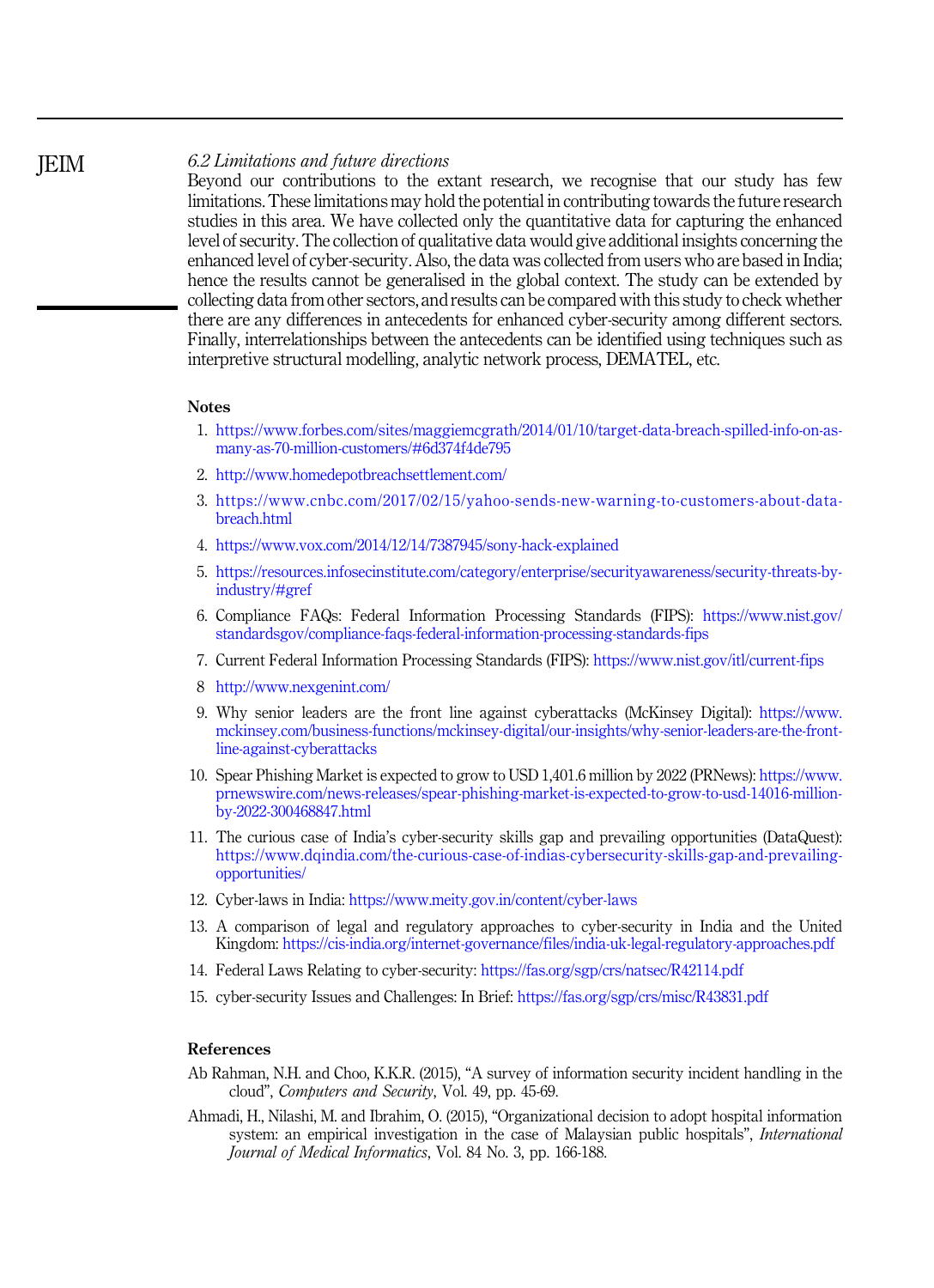|                 | Albrecht, J.P. (2016), "How the GDPR will change the world", <i>European Data Protection Law Review</i> , |  |  |
|-----------------|-----------------------------------------------------------------------------------------------------------|--|--|
| Vol. 2, p. 287. |                                                                                                           |  |  |

- Allport, G.W. and Odbert, H.S. (1936), "Trait-names: a psycho-lexical study", *Psychological Monographs*, Vol. 47 No. 1, p. i, doi: 10.1037/h0093360.
- Appiah, G., Amankwah-Amoah, J. and Liu, Y.L. (2020), "Organizational architecture, resilience and cyber-attacks", *IEEE Transactions on Engineering Management*. doi: 10.1109/TEM.2020.3004610.
- Arachchilage, N.A.G. and Love, S. (2014), "Security awareness of computer users: a phishing threat avoidance perspective", *Computers in Human Behavior*, Vol. 38, pp. 304-312.
- Baets, W. (1992), "Aligning information systems with business strategy", *The Journal of Strategic Information Systems*, Vol. 1 No. 4, pp. 205-213.
- Barton, K.A., Tejay, G., Lane, M. and Terrell, S. (2016), "Information system security commitment: a study of external influences on senior management", *Computers and Security*, Vol. 59, pp. 9-25.
- Bashir, M., Lambert, A., Wee, J.M.C. and Guo, B. (2015), "An examination of the vocational and psychological characteristics of cybersecurity competition participants", *{USENIX} Summit on Gaming, Games, and Gamification in Security Education (3GSE 15)*, USENIX, Washington, DC.
- Bashir, M., Wee, C., Memon, N. and Guo, B. (2017), "Profiling cybersecurity competition participants: self-efficacy, decision-making and interests predict effectiveness of competitions as a recruitment tool", *Computers and Security*, Vol. 65, pp. 153-165.
- Baskerville, R.L. and Dhillon, G. (2008), "Information systems security strategy", in Straub, D., Goodman, S. and Baskerville, R. (Eds), *Information Security-Policy, Processes, and Practices*, p. 15.
- Bean, R. and Kiron, D. (2013), "Organizational alignment is key to big data success", *MIT Sloan Management Review*, Vol. 54 No. 3, pp. 1-6.
- Bharadwaj, A., El Sawy, O.A., Pavlou, P.A. and Venkatraman, N. (2013), "Digital business strategy: toward a next generation of insights", *MIS Quarterly*, Vol. 37 No. 2, pp. 471-482.
- Biswas, B. and Mukhopadhyay, A. (2018), "G-RAM framework for software risk assessment and mitigation strategies in organisations", *Journal of Enterprise Information Management*, Vol. 31 No. 2, pp. 276-299.
- Biswas, B. and Patra, S. (2018), "Forecasting problems in cybersecurity: applying econometric techniques to measure IT risk", in Gupta, B.B. (Ed.), *Computer and Cyber Security: Principles, Algorithm, Applications, and Perspectives*, CRC Press, Taylor and Francis Group, Boca Raton, Florida.
- Biswas, B., Mukhopadhyay, A. and Gupta, G. (2018), "Leadership in action: how top hackers behave a big-data approach with text-mining and sentiment analysis", *Proceedings of the 51st Hawaii International Conference on System Sciences*, pp. 1752-1761.
- Borrett, M., Carter, R. and Wespi, A. (2014), "How is cyber threat evolving and what do organisations need to consider?", *Journal of Business Continuity and Emergency Planning*, Vol. 7 No. 2, pp. 163-171.
- Boss, S.R., Kirsch, L.J., Angermeier, I., Shingler, R.A. and Boss, R.W. (2009), "If someone is watching, I'll do what I'm asked: mandatoriness, control, and information security", *European Journal of Information Systems*, Vol. 18 No. 2, pp. 151-164.
- Breaux, T.D. and Baumer, D.L. (2011), "Legally "reasonable" security requirements: a 10-year FTC retrospective", *Computers and Security*, Vol. 30 No. 4, pp. 178-193.
- Briggs, S.R. (1992), "Assessing the five-factor model of personality description", *Journal of Personality*, Vol. 60 No. 2, pp. 253-293.
- Brown, M.E., Treviño, L.K. and Harrison, D.A. (2005), "Ethical leadership: a social learning perspective for construct development and testing", *Organizational Behavior and Human Decision Processes*, Vol. 97 No. 2, pp. 117-134.
- Brynes, C. (2005), "The gartner goup: information security trends 2005–2007", Retrieved from available at: https://www.gartner.com/.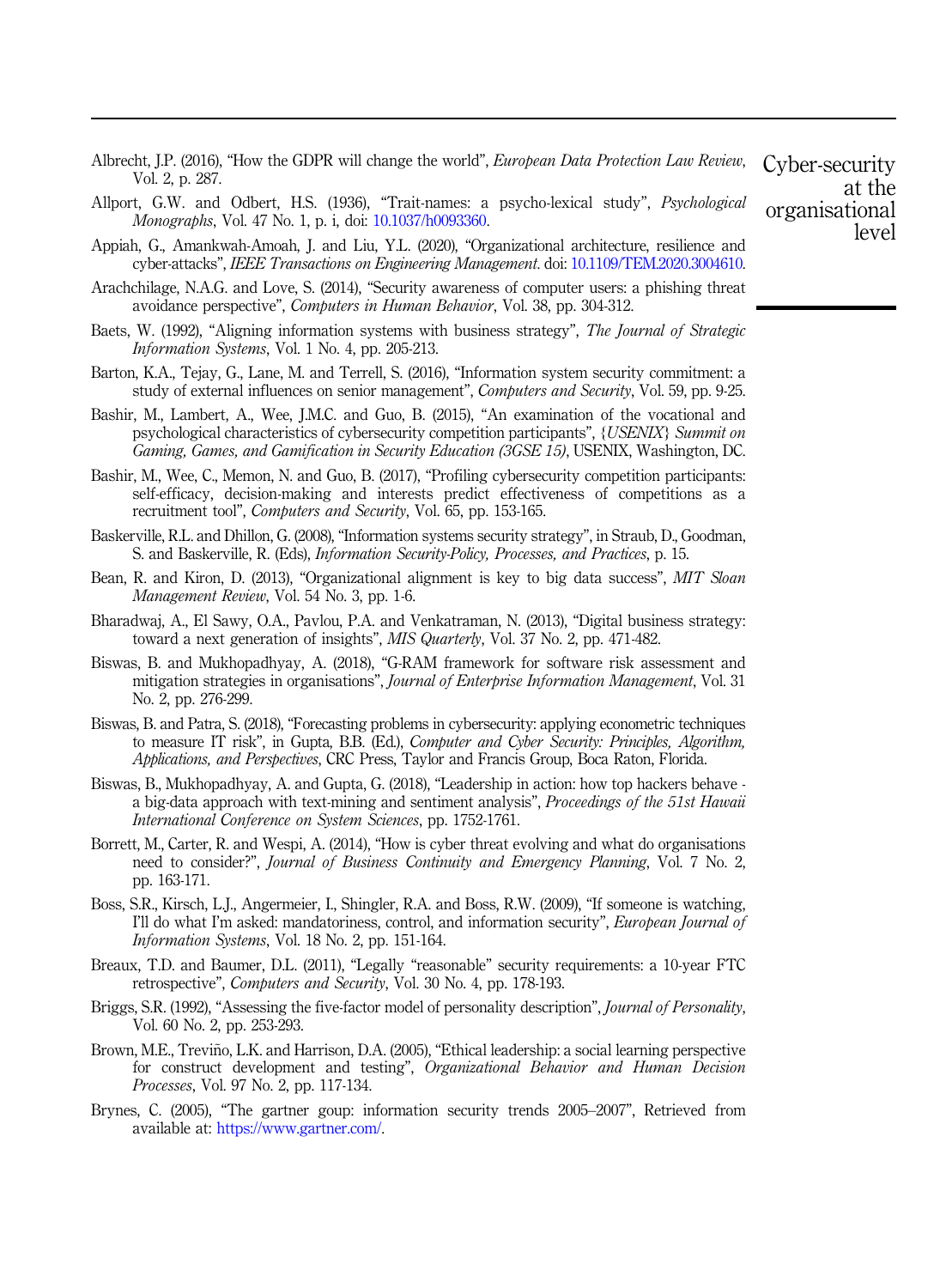- Bulgurcu, B., Cavusoglu, H. and Benbasat, I. (2010), "Information security policy compliance: an empirical study of rationality-based beliefs and information security awareness", *MIS Quarterly*, Vol. 34 No. 3, pp. 523-548.
- Cabaj, K., Domingos, D., Kotulski, Z. and Respício, A. (2018), "Cybersecurity education: evolution of the discipline and analysis of master programs", *Computers and Security*, Vol. 75, pp. 24-35.
- Carayannis, E.G., Grigoroudis, E., Rehman, S.S. and Samarakoon, N. (2019), "Ambidextrous cybersecurity: the seven pillars (7Ps) of cyber resilience", *IEEE Transactions on Engineering Management*. doi: 10.1109/TEM.2019.2909909.
- Cavusoglu, H., Mishra, B. and Raghunathan, S. (2004), "The effect of internet security breach announcements on market value: Capital market reactions for breached firms and internet security developers", *International Journal of Electronic Commerce*, Vol. 9 No. 1, pp. 70-104.
- Chang, A.J.T. and Yeh, Q.J. (2006), "On security preparations against possible IS threats across industries", *Information Management and Computer Security*, Vol. 14 No. 4, pp. 343-360.
- Chen, P.Y., Kataria, G. and Krishnan, R. (2011), "Correlated failures, diversification, and information security risk management", *MIS Quarterly*, Vol. 35 No. 2, pp. 397-422.
- Chen, J., Tan, R., Xing, G., Wang, X. and Fu, X. (2012), "Fidelity-aware utilization control for cyberphysical surveillance systems", *IEEE Transactions on Parallel and Distributed Systems*, Vol. 23 No. 9, pp. 1739-1751.
- Cheng, J.H. (2011), "Inter-organisational relationships and knowledge sharing in green supply chains—moderating by relational benefits and Guanxi", *Transportation Research Part E: Logistics and Transportation Review*, Vol. 47 No. 6, pp. 837-849.
- Chin, W.W. (1998), "The partial least squares approach to structural equation modeling", *Modern methods for Business Research*, Vol. 295 No. 2, pp. 295-336.
- Cho, J., Park, I. and Michel, J.W. (2011), "How does leadership affect information systems success? The role of transformational leadership", *Information and Management*, Vol. 48 No. 7, pp. 270-277.
- Choo, K.K.R. (2011), "The cyber threat landscape: challenges and future research directions", *Computers and Security*, Vol. 30 No. 8, pp. 719-731.
- COBIT, C. (2005), *IT Governance Institute. Control Objectives for Information and Related Technology (COBIT 4.0)*, Information Systems Audit and Control Association (ISACA).
- Cram, W.A., Proudfoot, J.G. and D'Arcy, J. (2017), "Organisational information security policies: a review and research framework", *European Journal of Information Systems*, Vol. 26 No. 6, pp. 605-641.
- Cremonini, M. and Nizovtsev, D. (2009), "Risks and benefits of signaling information system characteristics to strategic attackers", *Journal of Management Information Systems*, Vol. 26 No. 3, pp. 241-274.
- Crossler, R.E. and Bélanger, F. (2006), "September)The effect of computer self-efficacy on security training effectiveness", *Proceedings of the 3rd annual conference on Information security curriculum development*, pp. 124-129.
- Curtis, P.D. and Mehravari, N. (2015), "Evaluating and improving cybersecurity capabilities of the energy critical infrastructure", *Technologies for Homeland Security (HST), 2015 IEEE International Symposium*, pp. 1-6.
- D'Arcy, J., Hovav, A. and Galletta, D. (2009), "User awareness of security countermeasures and its impact on information systems misuse: a deterrence approach", *Information Systems Research*, Vol. 20 No. 1, pp. 79-98.
- Debreceny, R.S. (2013), "Research on IT governance, risk, and value: challenges and opportunities", *Journal of Information Systems*, Vol. 27 No. 1, pp. 129-135.
- Dhillon, G. and Backhouse, J. (2000), "Information system security management in the new millennium [technical opinion]", *Communications of the ACM*, Vol. 43 No. 7, pp. 125-128.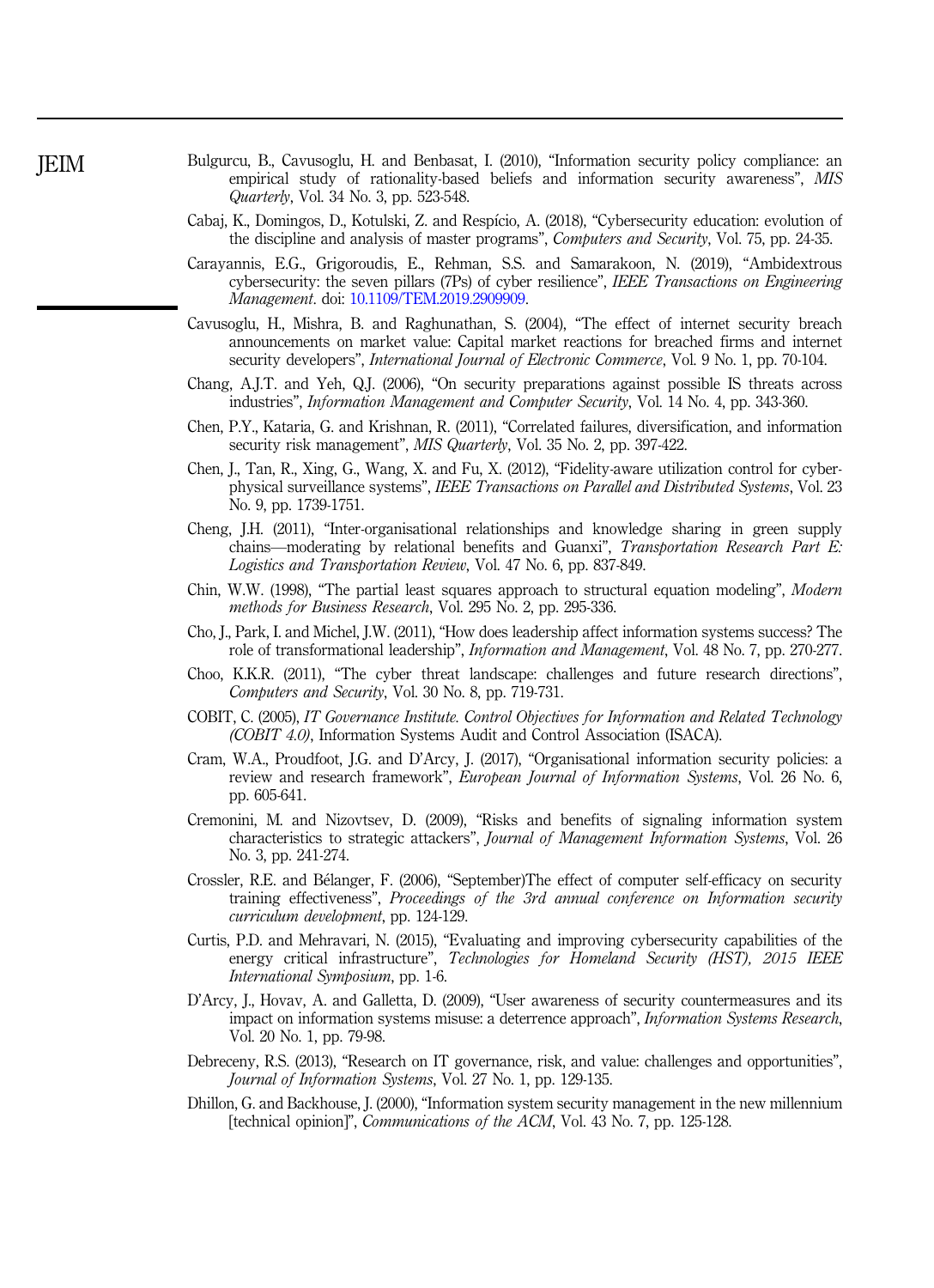Dhillon, G. and Mishra, S. (2006), "The impact of the Sarbanes-Oxley (SOX) act on information security", in Warkentin, M. and Vaughn, R. (Eds), *Enterprise Information Systems Assurance and System Security: Managerial and Technical Issues*, Idea Group Publishing, Hershey, PA, pp. 62-79.

Dhillon, G. and Torkzadeh, G. (2006), "Value-focused assessment of information system security in organizations", *Information Systems Journal*, Vol. 16 No. 3, pp. 293-314.

- Doherty, N.F. and Fulford, H. (2006), "Aligning the information security policy with the strategic information systems plan", *Computers and Security*, Vol. 25 No. 1, pp. 55-63.
- Doll, W.J. (1985), "Avenues for top management involvement in successful MIS development", *MIS Quarterly*, Vol. 9 No. 1, pp. 17-36.
- Dora, M., Kumar, M., Van Goubergen, D., Molnar, A. and Gellynck, X. (2013), "Operational performance and critical success factors of lean manufacturing in European food processing SMEs", *Trends in Food Science and Technology*, Vol. 31 No. 2, pp. 156-164.
- Dora, M., Kumar, M. and Gellynck, X. (2016), "Determinants and barriers to lean implementation in food-processing SMEs–a multiple case analysis", *Production Planning and Control*, Vol. 27.1, pp. 1-23.
- Dzazali, S., Sulaiman, A. and Zolait, A.H. (2009), "Information security landscape and maturity level: case study of Malaysian Public Service (MPS) organisations", *Government Information Quarterly*, Vol. 26 No. 4, pp. 584-593.
- Ehrlich, I. (1996), "Crime, punishment, and the market for offenses", The *Journal of Economic Perspectives*, Vol. 10 No. 1, pp. 43-67.
- Ekelund, S. and Iskoujina, Z. (2019), "Cybersecurity economics–balancing operational security spending", *Information Technology and People*, Vol. 32 No. 5, pp. 1318-1342.
- Emm, D. and Unuchek, R. (2017), "Kaspersky security Bulletin: review of the Year 2017", available at: https://securelist.com/ksb-review-of-the-year-2017/83338/.
- ENISA (2015), "The directive on security of network and information systems (NIS Directive)", available at: https://ec.europa.eu/digital-single-market/en/news/directive-security-network-andinformation-systems-nis-directive.
- Fielder, A., Panaousis, E., Malacaria, P., Hankin, C. and Smeraldi, F. (2016), "Decision support approaches for cyber security investment", *Decision Support Systems*, Vol. 86, pp. 13-23.
- Fischer, E.A. (2013), *Federal Laws Relating to Cybersecurity: Overview and Discussion of Proposed Revisions*, Congressional Research Service, Library of Congress, Washington, DC.
- Fornell, C. and Larcker, D.F. (1981), "Evaluating structural equation models with unobservable variables and measurement error", *Journal of Marketing Research*, Vol. 18 No. 1, pp. 39-50.
- Franke, U. and Brynielsson, J. (2014), "Cyber situational awareness–a systematic review of the literature", *Computers and Security*, Vol. 46, pp. 18-31.
- Gal-Or, E. and Ghose, A. (2005), "The economic incentives for sharing security information", *Information Systems Research*, Vol. 16 No. 2, pp. 186-208.
- Garrity, J.T. (1963), "Top management and computer profits", *Harvard Business Review*, No. 4, pp. 6-12.
- Garcia, M., Bessani, A., Gashi, I., Neves, N. and Obelheiro, R. (2014), "Analysis of operating system diversity for intrusion tolerance", *Software: Practice and Experience*, Vol. 44 No. 6, pp. 735-770.
- General Data Protection Regulation (GDPR) (2018), available at: https://gdpr-info.eu/.
- Ghappour, A. (2017), "Searching places Unknown: law enforcement jurisdiction on the dark web", *Stanford Law Review*, Vol. 69, p. 1075.
- Goldberg, L.R. (1992), "The development of markers for the Big-Five factor structure", *Psychological Assessment*, Vol. 4 No. 1, pp. 26-42.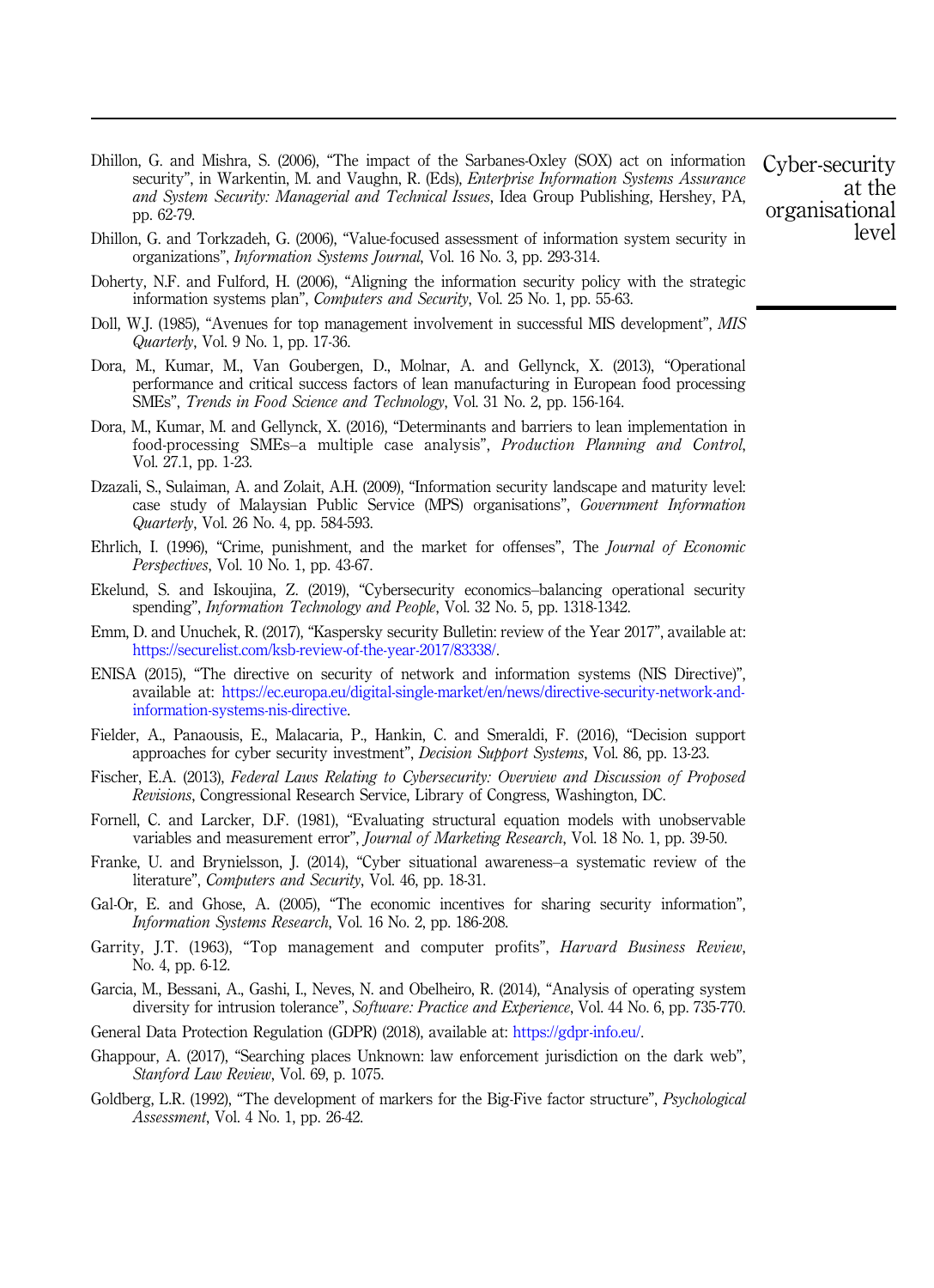| Gordon, L.A. and Loeb, M. (2003), "Expenditures on competitor analysis and information security: a |  |  |  |
|----------------------------------------------------------------------------------------------------|--|--|--|
| managerial accounting perspective", in Bhimani, A. (Ed.), <i>Management Accounting in the New</i>  |  |  |  |
| <i>Economy</i> , Oxford University Press, New York, pp. 95-111.                                    |  |  |  |

- Gordon, L.A., Loeb, M.P., Lucyshyn, W. and Richardson, R. (2005), "CSI/FBI computer crime and security survey", *Computer Security Journal*, Vol. 21 No. 3.
- Haeussinger, F. and Kranz, J. (2013), "Information security awareness: its antecedents and mediating effects on security compliant behavior", *Proceedings of International Conference on Information Systems*, 2013, Milano.
- Hair, J., Black, W., Babin, B., Anderson, R. and Tatham, R. (2006), *Multivariate Data Analysis*, Pearson Prentice Hall, Uppersaddle River, New Jerssey, NJ.
- Hair, J.F., Ringle, C.M. and Sarstedt, M. (2011), "PLS-SEM: Indeed a silver bullet", *Journal of Marketing Theory and Practice*, Vol. 19 No. 2, pp. 139-152.
- Harman, H.H. (1967), *Modem Factor Analysis*, University of Chicago, Chicago.
- Hathaway, O.A., Crootof, R., Levitz, P., Nix, H., Nowlan, A., Perdue, W. and Spiegel, J. (2012), The law of cyber-attack, *California Law Review*, pp. 817-885.
- Hausken, K. (2007), "Information sharing among firms and cyber-attacks", *Journal of Accounting and Public Policy*, Vol. 26 No. 6, pp. 639-688.
- Henseler, J., Hubona, G. and Ray, P.A. (2016), "Using PLS path modeling in new technology research: updated guidelines", *Industrial Management and Data Systems*, Vol. 116 No. 1, pp. 2-20.
- Herath, T. and Rao, H.R. (2009), "Encouraging information security behaviors in organisations: role of penalties, pressures and perceived effectiveness", *Decision Support Systems*, Vol. 47 No. 2, pp. 154-165.
- HöNe, K. and Eloff, J.H.P. (2002), "What makes an effective information security policy?", *Network Security*, Vol. 2002 No. 6, pp. 14-16.
- Holgate, J.A., Williams, S.P. and Hardy, C.A. (2012), "Information security governance: investigating diversity in critical infrastructure organizations", *Bled eConference*, pp. 379-393.
- Hosseini, S., Azgomi, M.A. and Rahmani, A.T. (2016), "Malware propagation modeling considering software diversity and immunization", *Journal of Computational Science*, Vol. 13, pp. 49-67.
- Hu, L.T. and Bentler, P.M. (1998), "Fit indices in covariance structure modeling: Sensitivity to underparameterized model misspecification", *Psychological Methods*, Vol. 3 No. 4, pp. 424-453.
- Hu, Q., Dinev, T., Hart, P. and Cooke, D. (2012), "Managing employee compliance with information security policies: the critical role of top management and organisational culture", *Decision Sciences*, Vol. 43 No. 4, pp. 615-660.
- Hui, K.L., Kim, S.H. and Wang, Q.H. (2017), "Cybercrime deterrence and international legislation: evidence from distributed denial of service attacks", *MIS Quarterly*, Vol. 41 No. 2, p. 497.
- Humphrey, W.S. (1989), *Managing the Software Process*, Addison-Wesley Longman Publishing, Reading, Massachusetts.
- Huselid, M.A. (1995), "The impact of human resource management practices on turnover, productivity, and corporate financial performance", *Academy of Management Journal*, Vol. 38 No. 3, pp. 635-672.
- IBM Security Framework and Risk Assessment (2007), available at: https://www.ibm.com/security/ services/security-framework-and-risk-assessment.

ISACA (2009), *The RiskIT Framework: RiskIT Based on COBIT*, ISACA, Rolling Meadows, IL.

- ISO/IEC 27001:2005, available at: https://www.iso.org/standard/42103.html.
- IT Governance Institute (2006), *IT Control Objectives for Sarbanes-Oxley: The Role of IT in the Design and Implementation of Internal Control over Financial Reporting*, ISACA, Rolling Meadows, IL.
- Jansen, W. (2009), *Directions in Security Metrics Research, NISTIR 7564*, National Institute of Standards and Technology, Gaithersburg, MD.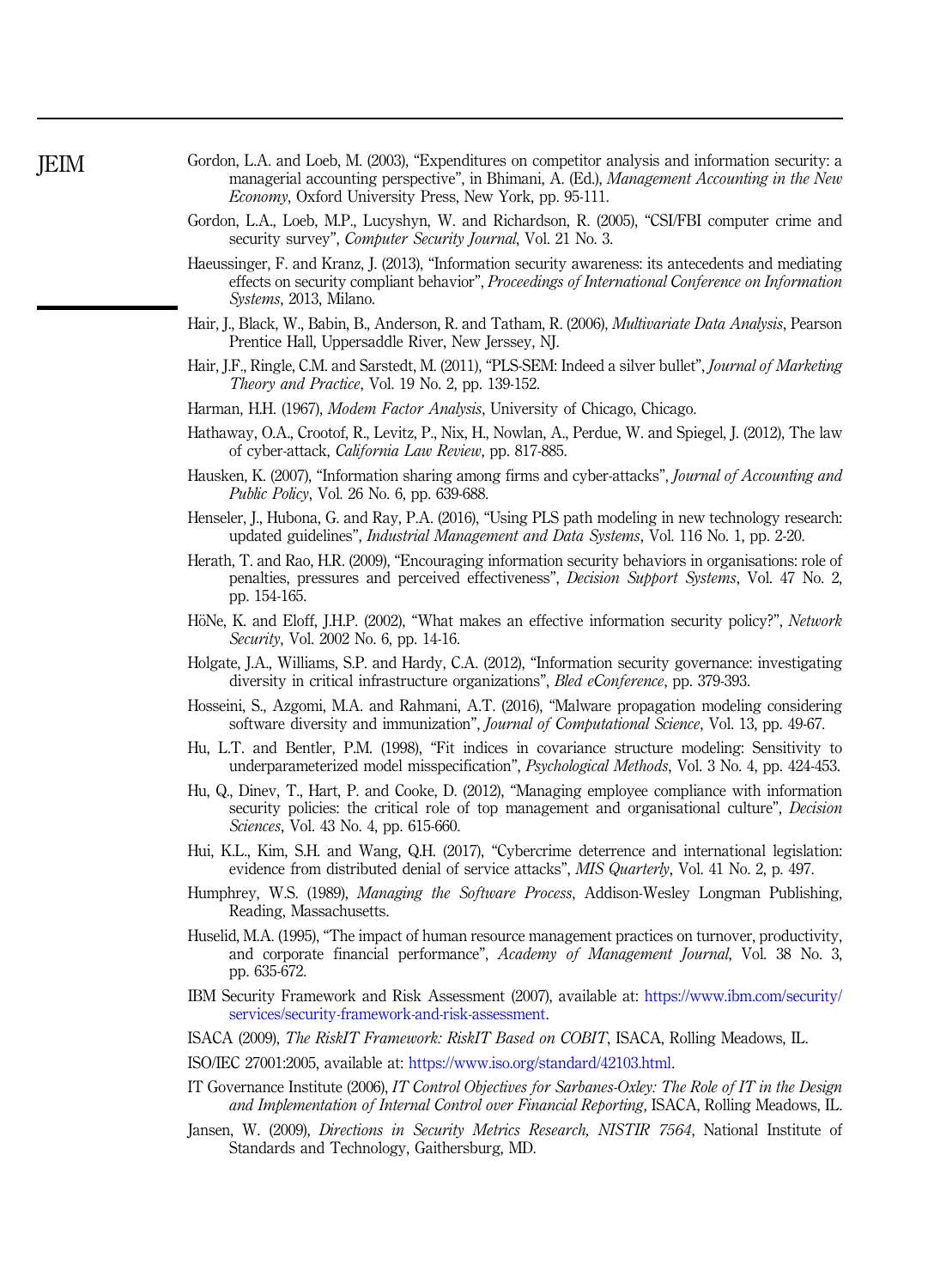- Jarvenpaa, S.L. and Ives, B. (1991), "Executive involvement and participation in the management of information technology", *MIS Quarterly*, Vol. 15 No. 2, pp. 205-227.
- Kacmar, K.M., Bachrach, D.G., Harris, K.J. and Zivnuska, S. (2011), "Fostering good citizenship through ethical leadership: Exploring the moderating role of gender and organisational politics", *Journal of Applied Psychology*, Vol. 96 No. 3, p. 633.
- Kankanhalli, A., Teo, H.-H., Tan, B.C.Y. and Wei, K.-K. (2003), "An integrative study of information systems security effectiveness", *International Journal of Information Management*, Vol. 23 No. 2, pp. 139-154.
- Ke, W. and Wei, K.K. (2008), "Organizational culture and leadership in ERP implementation", *Decision Support Systems*, Vol. 45 No. 2, pp. 208-218.
- Kirsch, L. and Boss, S. (2007), "The last line of defense: motivating employees to follow corporate security guidelines", *ICIS 2007 Proceedings*, Vol. 103.
- Knapp, K.J., Morris, R.F., Marshall, T.E. and Byrd, T.A. (2009), "Information security policy: an organisational level process model", *Computers and Security*, Vol. 28 No. 7, pp. 493-508.
- Knowles, W., Prince, D., Hutchison, D., Disso, J.F.P. and Jones, K. (2015), "A survey of cyber security management in industrial control systems", *International Journal of Critical Infrastructure Protection*, Vol. 9, pp. 52-80.
- Lagerström, R., Baldwin, C., MacCormack, A., Sturtevant, D. and Doolan, L. (2017), "Exploring the relationship between architecture coupling and software vulnerabilities", *International Symposium on Engineering Secure Software and Systems*, Cham, Springer, pp. 53-69.
- Larsen, P., Brunthaler, S. and Franz, M. (2015), "Automatic software diversity", *IEEE Security and Privacy*, Vol. 13 No. 2, pp. 30-37.
- Le, N.T. and Hoang, D.B. (2016), "Can maturity models support cyber security?", *2016 IEEE 35th International Performance Computing and Communications Conference (IPCCC)*, pp. 1-7.
- Lee, J. and Lee, Y. (2002), "A holistic model of computer abuse within organizations", *Information Management and Computer Security*, Vol. 10 No. 2, pp. 57-63.
- Liu, D., Ji, Y. and Mookerjee, V. (2011), "Knowledge sharing and investment decisions in information security", *Decision Support Systems*, Vol. 52 No. 1, pp. 95-107.
- Lowry, P.B. and Moody, G.D. (2015), "Proposing the control-reactance compliance model (CRCM) to explain opposing motivations to comply with organisational information security policies", *Information Systems Journal*, Vol. 25 No. 5, pp. 433-463.
- Malhotra, M.K. and Grover, V. (1998), "An assessment of survey research in POM: from constructs to theory", *Journal of Operations Management*, Vol. 16 No. 4, pp. 407-425.
- Martin, G., Martin, P., Hankin, C., Darzi, A. and Kinross, J. (2017), "Cybersecurity and healthcare: how safe are we?", *BMJ*, Vol. 358, p. 3179.
- Mayer, D.M., Kuenzi, M. and Greenbaum, R.L. (2010), "Examining the link between ethical leadership and employee misconduct: the mediating role of ethical climate", *Journal of Business Ethics*, Vol. 95 No. 1, pp. 7-16.
- McBride, M., Carter, L. and Warkentin, M. (2012), "Exploring the role of individual employee characteristics and personality on employee compliance with cybersecurity policies", *RTI International-Institute for Homeland Security Solutions*, Vol. 5 No. 1, p. 1.
- McCormac, A., Zwaans, T., Parsons, K., Calic, D., Butavicius, M. and Pattinson, M. (2017), "Individual differences and information security awareness", *Computers in Human Behavior*, Vol. 69, pp. 151-156.
- McCrae, R.R. and Costa, P.T. (1991), "Adding Liebe und Arbeit: the full five-factor model and wellbeing", *Personality and Social Psychology Bulletin*, Vol. 17 No. 2, pp. 227-232.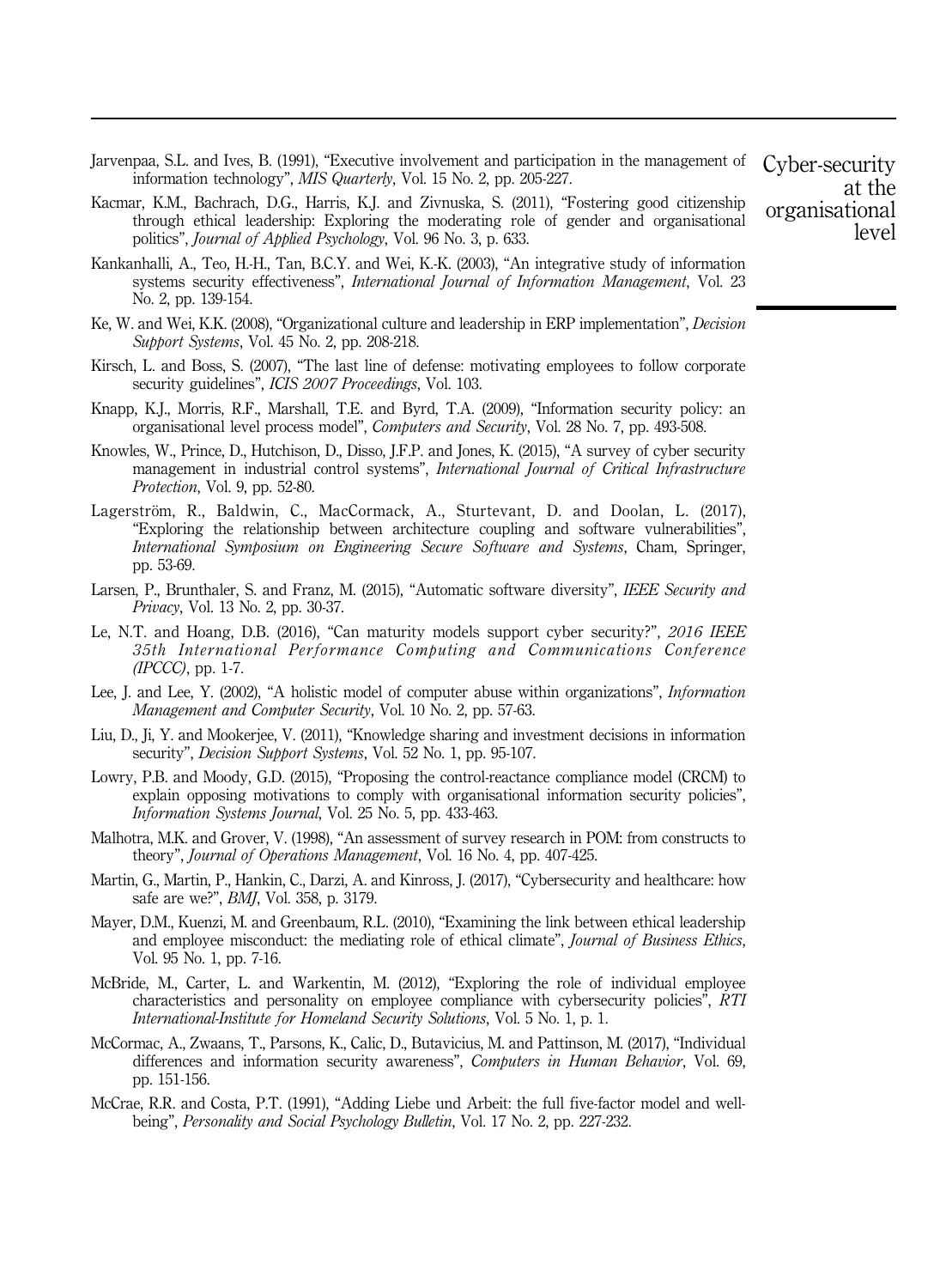- McFadzean, E., Ezingeard, J.-N. and Birchall, D. (2006), "Anchoring information security governance research: Sociological groundings and future directions", *Journal of Information System Security*, Vol. 2 No. 3, pp. 3-48.
- McFadzean, E., Ezingeard, J.-N. and Birchall, D. (2011), "Information assurance and corporate strategy: a Delphi study of choices, challenges, and developments for the future", *Information Systems Management*, Vol. 28 No. 2, pp. 102-129.
- Mirtsch, M., Pohlisch, J. and Blind, K., "International diffusion of the information security management system standard ISO/IEC 27001: exploring the role of culture", *Proceedings of the 28th European Conference on Information Systems (ECIS), An Online AIS Conference*, June 15-17, 2020.
- Mishra, S. and Dhillon, G. (2006), "Information systems security governance research: a behavioral perspective", *1st Annual Symposium on Information Assurance, Academic Track of 9th Annual NYS Cyber Security Conference*, pp. 27-35.
- Moulton, R. and Coles, R.S. (2003), "Applying information security governance", *Computers and Security*, Vol. 22 No. 7, pp. 580-584.
- Mulki, J.P., Jaramillo, J.F. and Locander, W.B. (2009), "Critical role of leadership on ethical climate and salesperson behaviors", *Journal of Business Ethics*, Vol. 86 No. 2, pp. 125-141.
- Nassimbeni, G., Sartor, M. and Dus, D. (2012), "Security risks in service offshoring and outsourcing", *Industrial Management and Data Systems*, Vol. 112 No. 3, pp. 405-440.
- Newhouse, W., Keith, S., Scribner, B. and Witte, G. (2017), *National Initiative for Cybersecurity Education (NICE) Cybersecurity Workforce Framework*, NIST Special Publication, Gaithersburg, MD, Vol. 800, p. 181.
- Nist, J.T.F.T.I. (2013), *Security and Privacy Controls for Federal Information Systems and Organizations*, Technical Report, available at: https://nvlpubs.nist.gov/nistpubs/ SpecialPublications/NIST.SP.800-53r4.pdf.
- NIST (2014), *The National Institute of Standards and Technology Handbook 44 2014 Edition*, available at: https://www.nist.gov/pml/weights-and-measures/nist-handbook-44-2014-edition.
- Onwubiko, C. and Ouazzane, K. (2019), "Cyber onboarding is 'broken'", June, *2019 International Conference on Cyber Security and Protection of Digital Services (Cyber Security)*, IEEE, pp. 1-13.
- Osatuyi, B. (2015), "Personality traits and information privacy concern on social media platforms", *The Journal of Computer Information Systems*, Vol. 55 No. 4, pp. 11-19.
- Pahnila, S., Siponen, M. and Mahmood, A. (2007), "Employees' behavior towards IS security policy compliance", January, *2007 40th Annual Hawaii International Conference on System Sciences (HICSS*'*07)*, IEEE, p. 156b.
- Palmer, M.E., Robinson, C., Patilla, J.C. and Moser, E.P. (2001), "Information security policy framework: best practices for security policy in the e-commerce age", *Information Systems Security*, Vol. 10 No. 2, pp. 1-15.
- Pérez-González, D., Preciado, S.T. and Solana-Gonzalez, P. (2019), "Organizational practices as antecedents of the information security management performance", *Information Technology and People*, Vol. 32 No. 5, pp. 1262-1275.
- Png, I.P., Wang, C.Y. and Wang, Q.H. (2008), "The deterrent and displacement effects of information security enforcement: international evidence", *Journal of Management Information Systems*, Vol. 25 No. 2, pp. 125-144.
- Podsakoff, P.M. and Organ, D.W. (1986), "Self-reports in organisational research: Problems and prospects", *Journal of Management*, Vol. 12 No. 4, pp. 531-544.
- Puhakainen, P. and Siponen, M. (2010), "Improving employees' compliance through information systems security training: an action research study", *MIS Quarterly*, Vol. 34 No. 4, pp. 757-778.
- Ratten, V. (2019), "The effect of cybercrime on open innovation policies in technology firms", *Information Technology and People*, Vol. 32 No. 5, pp. 1301-1317.

**IEIM**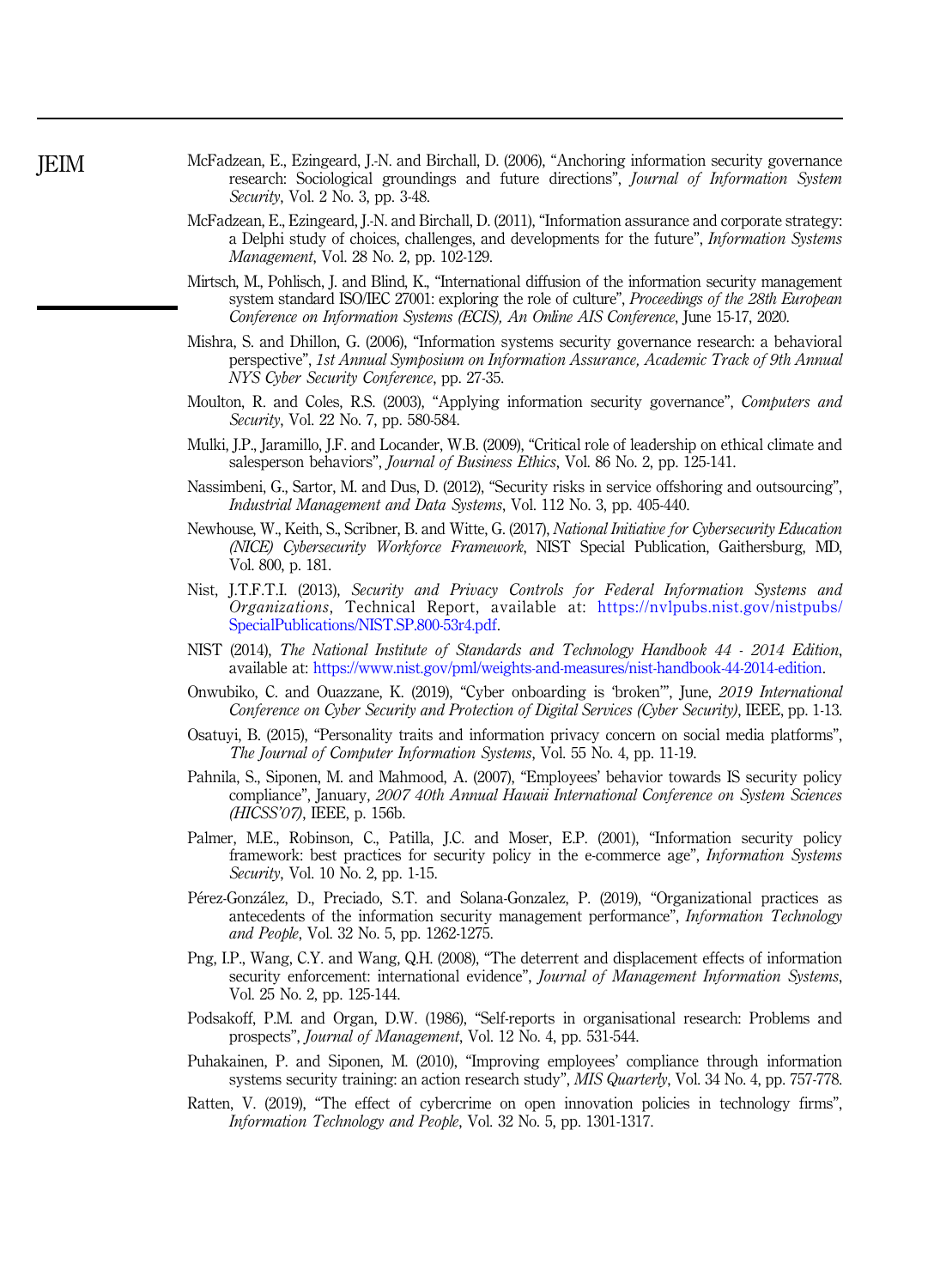- Reinartz, W., Haenlein, M. and Henseler, J. (2009), "An empirical comparison of the efficacy of covariance-based and variance-based SEM", *International Journal of Research in Marketing*, Vol. 26 No. 4, pp. 332-344.
- Ross, J.W. (2009), *Generating Business Value From Information Technology. Center for Information Systems Research (CISR)*, MIT Sloan School of Management, available at: https://ocw.mit.edu/ courses/sloan-school-of-management/15-571-generating-business-value-from-informationtechnology-spring-2009/lecture-notes/MIT15\_571s09\_lec10.pdf.
- Ross, J.W., Beath, C.M. and Quaadgras, Anne (2013), "You may not need big data after all", *Harvard Business Review*, Vol. 91 No. 12, pp. 90-104.
- Roumani, Y., Nwankpa, J.K. and Roumani, Y.F. (2015), "Time series modeling of vulnerabilities", *Computers and Security*, Vol. 51, pp. 32-40.
- Ruan, K. (2017), "Introducing cybernomics: a unifying economic framework for measuring cyber risk", *Computers and Security*, Vol. 65, pp. 77-89.
- Safa, N.S. and Von Solms, R. (2016), "An information security knowledge sharing model in organizations", *Computers in Human Behavior*, Vol. 57, pp. 442-451.
- Samtani, S., Chinn, R., Chen, H. and Nunamaker, J.F. Jr (2017), "Exploring emerging hacker assets and key hackers for proactive cyber threat intelligence", *Journal of Management Information Systems*, Vol. 34 No. 4, pp. 1023-1053.
- Seeholzer, R. (2012), "Information security strategy: in search of a role", *Proceedings of the 18th Americas Conference on Information Systems (AMCIS)*, Seattle, USA.
- Seo, B.G. and Park, D.H. (2019), "The effect of message framing on security behavior in online services: focusing on the shift of time orientation via psychological ownership", *Computers in Human Behavior*, Vol. 93, pp. 357-369.
- Shin, Y., Sung, S.Y., Choi, J.N. and Kim, M.S. (2015), "Top management ethical leadership and firm performance: mediating role of ethical and procedural justice climate", *Journal of Business Ethics*, Vol. 129 No. 1, pp. 43-57.
- Shropshire, J., Warkentin, M. and Sharma, S. (2015), "Personality, attitudes, and intentions: predicting initial adoption of information security behavior", *Computers and Security*, Vol. 49, pp. 177-191.
- Sipior, J.C., Bierstaker, J., Borchardt, P. and Ward, B.T. (2018), "A ransomware case for use in the classroom", *Communications of the Association for Information Systems*, Vol. 43 No. 1, p. 32.
- Siponen, M., Mahmood, M.A. and Pahnila, S. (2014), "Employees' adherence to information security policies: an exploratory field study", *Information and Management*, Vol. 51 No. 2, pp. 217-224.
- Skopik, F., Settanni, G. and Fiedler, R. (2016), "A problem shared is a problem halved: a survey on the dimensions of collective cyber defense through security information sharing", *Computers and Security*, Vol. 60, pp. 154-176.
- Smith, M.D. and Paté-Cornell, M.E. (2018), "Cyber risk analysis for a smart grid: how smart is smart enough? a multiarmed bandit approach to cyber security investment", *IEEE Transactions on Engineering Management*, Vol. 65 No. 3, pp. 434-447.
- Solove, D.J. (2003), "Reconstructing electronic surveillance law", *The George Washington Law Review*, Vol. 72, p. 1264.
- Sreedevi, R. and Saranga, H. (2017), "Uncertainty and supply chain risk: the moderating role of supply chain flexibility in risk mitigation", *International Journal of Production Economics*, Vol. 193, pp. 332-342.
- Steinke, J., Bolunmez, B., Fletcher, L., Wang, V., Tomassetti, A.J., Repchick, K.M. and Tetrick, L.E. (2015), "Improving cybersecurity incident response team effectiveness using teams-based research", *IEEE Security and Privacy*, Vol. 13 No. 4, pp. 20-29.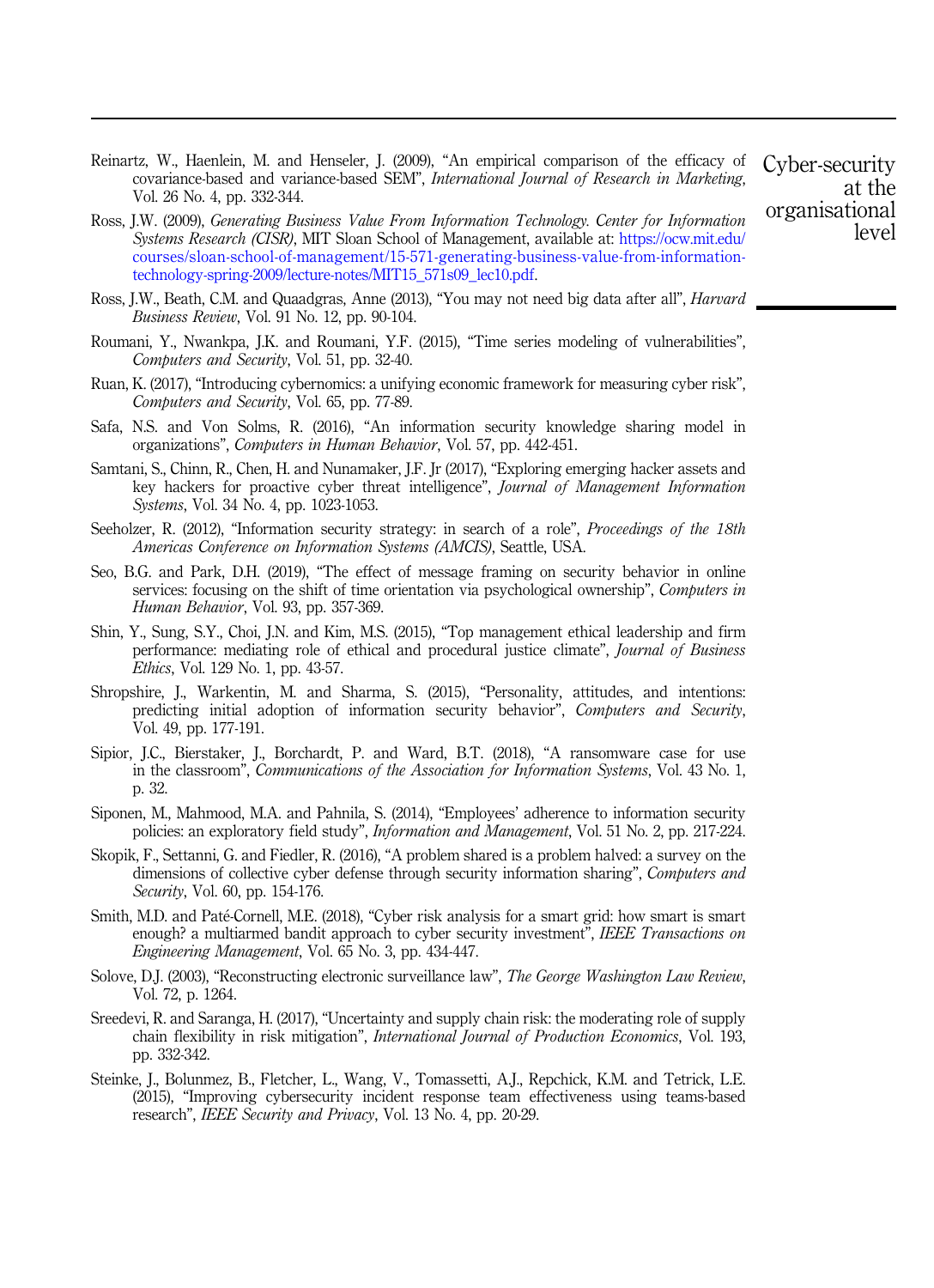| Stockton, P.N. and Golabek-Goldman, M. (2013), "Curbing the market for cyber weapons", The Yale |  |  |                                         |  |  |  |  |  |  |
|-------------------------------------------------------------------------------------------------|--|--|-----------------------------------------|--|--|--|--|--|--|
|                                                                                                 |  |  | Law and Policy Review, Vol. 32, p. 239. |  |  |  |  |  |  |

- Straub, D.W. and Welke, R.J. (1998), "Coping with systems risk: security planning models for management decision making", *MIS Quarterly*, Vol. 22 No. 4, pp. 441-469.
- Sureshkumar, V., Amin, R., Vijaykumar, V.R. and Sekar, S.R. (2019), "Robust secure communication protocol for smart healthcare system with FPGA implementation", *Future Generation Computer Systems*, Vol. 100, pp. 938-951.
- Taib, R., Yu, K., Berkovsky, S., Wiggins, M. and Bayl-Smith, P. (2019), "Social Engineering and organisational Dependencies in phishing attacks", *IFIP Conference on Human-Computer Interaction*, Cham, Springer, pp. 564-584.
- Tang, C. and Liu, J. (2015), "Selecting a trusted cloud service provider for your SaaS program", *Computers and Security*, Vol. 50, pp. 60-73.
- Techrepublic (2017), "The top 10 worst ransomware attacks of 2017, so far", available at: https://www. techrepublic.com/article/the-top-10-worst-ransomware-attacks-of-2017-so-far/.
- Temizkan, O., Park, S. and Saydam, C. (2017), "Software diversity for improved network security: optimal distribution of software-based shared vulnerabilities", *Information Systems Research*, Vol. 28 No. 4, pp. 828-849.
- Tyler, T.R. and Blader, S.L. (2005), "Can businesses effectively regulate employee conduct? The antecedents of rule following in work settings", *Academy of Management Journal*, Vol. 48 No. 6, pp. 1143-1158.
- United States Computer Emergency Readiness Team (US-CERT) (2019), "National cyber awareness system alerts", available at: https://us-cert.cisa.gov/ncas/alerts.
- Von Solms, S.H. and Van Der Merwe, I. (1994), "The management of computer security profiles using a rule-oriented approach", *Computers and Security*, Vol. 13 No. 8, pp. 673-680.
- Van der Haar, H. and Von Solms, R. (2003), "A model for deriving information security control attribute profiles", *Computers and Security*, Vol. 22 No. 3, pp. 233-244.
- Van Schaik, P., Jansen, J., Onibokun, J., Camp, J. and Kusev, P. (2018), "Security and privacy in online social networking: risk perceptions and precautionary behavior", *Computers in Human Behavior*, Vol. 78, pp. 283-297.
- Veiga, A.D. and Eloff, J.H. (2007), "An information security governance framework", *Information Systems Management*, Vol. 24 No. 4, pp. 361-372.
- Venter, H.S. and Eloff, J.H. (2003), "A taxonomy for information security technologies", *Computers and Security*, Vol. 22 No. 4, pp. 299-307.
- Von Solms, S.B. (2005), "Information Security Governance–compliance management vs operational management", *Computers and Security*, Vol. 24 No. 6, pp. 443-447.
- Von Solms, B. and Von Solms, R. (2004), "The 10 deadly sins of information security management", *Computers and Security*, Vol. 23 No. 5, pp. 371-376.
- Warkentin, M. and Johnston, A.C. (2006a), "IT security governance and centralized security controls", *Enterprise Information Systems Assurance and System Security: Managerial and Technical Issues*, Idea Group Publishing, Hershey, PA, pp. 16-24, 2006.
- Warkentin, M. and Johnston, A.C. (2006b), "IT security governance and centralized security controls", in Warkentin, M. and Vaughn, R. (Eds), *In Enterprise Information Assurance and System Security: Managerial and Technical Issues*, Idea Group Publishing, Hershey, Pennsylvaniya, PA, pp. 16-24.
- Webb, J., Ahmad, A., Maynard, S.B. and Shanks, G. (2014), "A situation awareness model for information security risk management", *Computers and Security*, Vol. 44, pp. 1-15.
- Wee, C. and Bashir, M. (2016), "Understanding the personality characteristics of cybersecurity competition participants to improve the effectiveness of competitions as recruitment tools", in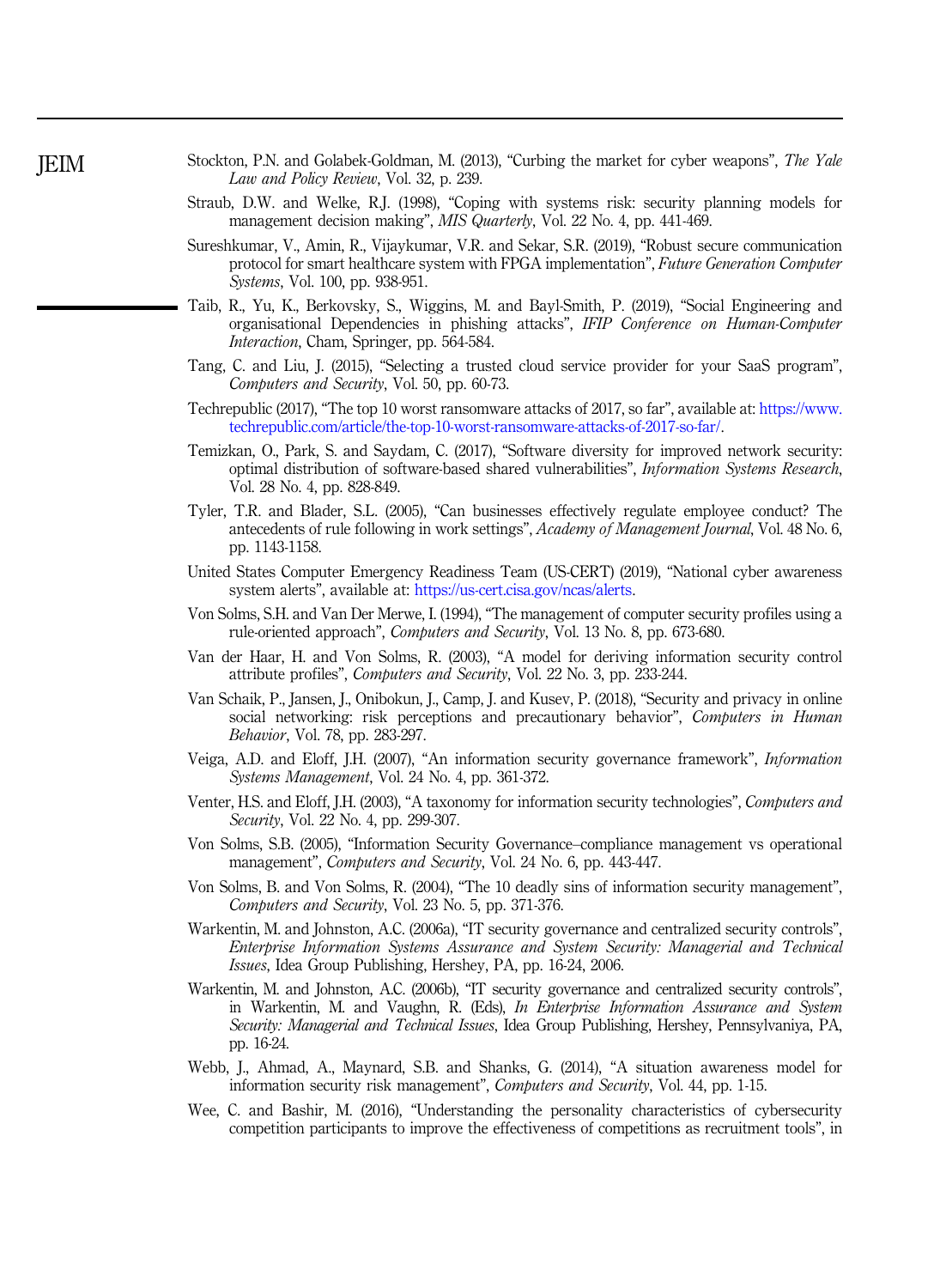Nicholson, D. (Ed.), *Advances in Human Factors in Cybersecurity. Advances in Intelligent Systems and Computing*, Springer, Cham, Vol. 501, doi: 10.1007/978-3-319-41932-9\_10.

- Werlinger, R., Hawkey, K. and Beznosov, K. (2009), "An integrated view of human, organizational, and technological challenges of IT security management", *Information Management and Computer Security*, Vol. 17 No. 1, pp. 4-49.
- White, G.B., "The community cyber security maturity model", *Technologies for Homeland Security (HST), 2011 IEEE International Conference on. 2011*, IEEE.
- White, G.R., Allen, R.A., Samuel, A., Abdullah, A. and Thomas, R.J. (2020), "Antecedents of cybersecurity implementation: a study of the cyber-preparedness of UK social enterprises", *IEEE Transactions on Engineering Management*. doi: 10.1109/TEM.2020.2994981.
- Whitman, M.E. (2003), "Enemy at the gate: threats to information security", *Communications of the ACM*, Vol. 46 No. 8, p. 91.
- Whitman, M.E., Townsend, A.M. and Aalberts, R.J. (2001), "Information systems security and the need for policy", *Information Security Management: Global Challenges in the New Millennium*, Idea Publishing Group, Hershey, PA, pp. 9-18.
- Williams, K.R. and Hawkins, R. (1986), "Perceptual research on general deterrence: a critical review", *Law and Society Review*, pp. 545-572.
- Xue, B., Xu, F. and Warkentin, M. (2018), "Critical role of ethical leadership on information security climate and employee ISP violation behavior", *Proceedings of the 13th Pre-ICIS Workshop on Information Security and Privacy (WISP)*, San Francisco, Vol. 1, available at: https://aisel.aisnet. org/wisp2018/16/.
- Yadlapalli, A., Rahman, S. and Gunasekaran, A. (2018), "Socially responsible governance mechanisms for manufacturing firms in apparel supply chains", *International Journal of Production Economics*, Vol. 196, pp. 135-149.
- Yusof, M.M., Kuljis, J., Papazafeiropoulou, A. and Stergioulas, L.K. (2008), "An evaluation framework for Health Information Systems: human, organization and technology-fit factors (HOT-fit)", *International Journal of Medical Informatics*, Vol. 77 No. 6, pp. 386-398.
- Zhang, H. and Yang, F. (2016), "On the drivers and performance outcomes of green practices adoption: an empirical study in China", *Industrial Management and Data Systems*, Vol. 116 No. 9, pp. 2011-2034.

#### Appendix

#### Constructs and measurement items

- (1) Enhanced cyber-security (ECS)
- ECS1: Does your organisation regularly perform cyber-security assessment exercise?
- ECS2: Does your organisation follow the security control measures such as those of Confidentiality, Integrity, Authenticity and Non-Repudiation?
- ECS3: Has the implemented security controls in your organisation lead to technological efficacy, process efficacy and organisational efficacy?
- ECS4: Is the current model extensible for dealing with emerging cyberspaces (external deficiencies), that may lead to enhanced cyber-security in your organisation?
- ECS5: Can the existing risk management framework incorporate system drawbacks (internal deficiencies) to upgrade the current cyber-security level in your organisation?
- (2) Legal consequences (LC)
- LC1: Do you think that if the firms reported prior cyber-attacks to regulatory authorities, it could lead to enhanced cyber-security in organisations?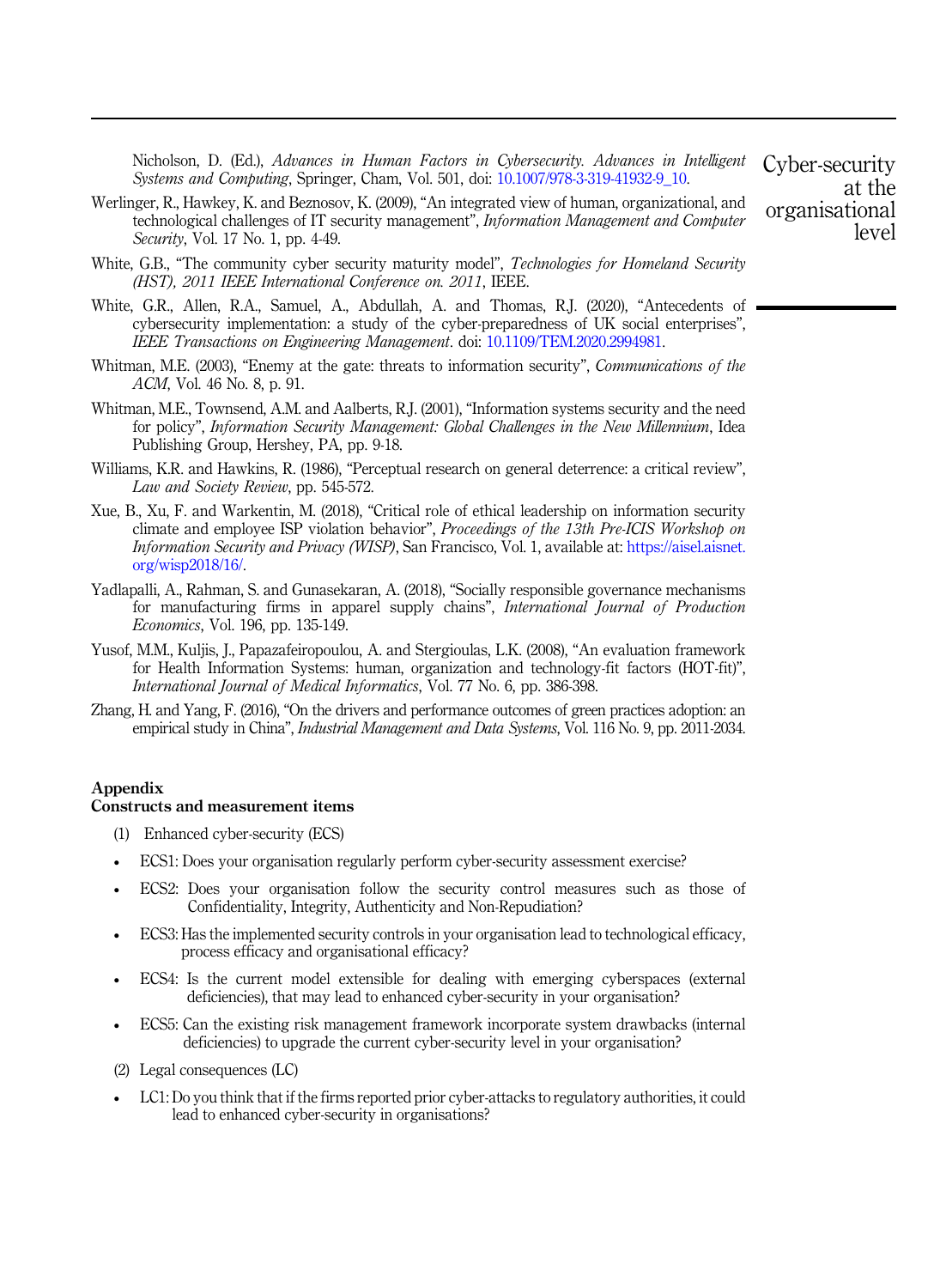| <b>JEIM</b> | LC2: Is your company following the law enforced surveillance method to protect against cyber-<br>attacks?                                                                                                                  |
|-------------|----------------------------------------------------------------------------------------------------------------------------------------------------------------------------------------------------------------------------|
|             | LC3: Is your company following the law enforced by the central government regarding data<br>protection?                                                                                                                    |
|             | (3) Personality traits (PT)                                                                                                                                                                                                |
|             | PT1: Do you think the information security manager in your company is extrovert by nature?                                                                                                                                 |
|             | PT2: Do you think the information security manager in your company is agreeable by nature?                                                                                                                                 |
|             | PT3: Do you think the information security manager in your company is open to new ideas<br>regarding information security?                                                                                                 |
|             | PT4: Do you think the information security manager in your company is moody in nature and<br>experience his feelings as anxiety, worry, fear, anger, frustration, envy, jealousy, guilt,<br>depressed mood and loneliness? |
|             | PT5: Do you think the information security manager in your company has the quality to do his<br>work/ duty well and thoroughly?                                                                                            |
|             | (4) Proactive information security (PIS)                                                                                                                                                                                   |
|             | PIS1: Do you think that the IT security team regularly review and update the draughted Internet<br>Service Policies at your company?                                                                                       |
|             | PIS2: Does your company have generic Security Education, Training and Awareness (SETA)<br>programs?                                                                                                                        |
|             | PIS3: Do you believe that your company has proactive information security measures?                                                                                                                                        |
|             | (5) Role of senior management (RSM)                                                                                                                                                                                        |
|             | RSM1: Whether senior management of your company is committed to ensuring a high level of<br>cyber-security?                                                                                                                |
|             | RSM2: Does the regular participation of senior management in information security initiatives<br>lead to an enhanced level of cyber-security in your company?                                                              |
|             | RSM3: Does a regular evaluation of compliance with information security policies is conducted<br>by senior management in your company?                                                                                     |
|             | RSM4: Does ethical leadership among senior management enhances the level of cyber-security in<br>your company?                                                                                                             |
|             | (6) Strategies adopted (SA)                                                                                                                                                                                                |
|             | SA1: Do the senior managers of the firm possess a clear vision about information security in the<br>organisation?                                                                                                          |
|             | SA2: Are the business goals of your company lead to executable IT Security goals?                                                                                                                                          |
|             | SA3: Whether there are sufficient information security risk management controls at the strategic<br>level in your company?                                                                                                 |
|             | SA4: Does the management adopt a reward policy for employees who comply with information<br>security protocols?                                                                                                            |
|             | SA5: Is your company actively contributing to the information sharing and analysis enter by<br>sharing of relevant, actionable cyber-threat information to other companies?                                                |
|             | Technical measures (TM)<br>(7)                                                                                                                                                                                             |
|             | TM1: Does your company invest in tools such as those of digital signatures; cryptographic keys?                                                                                                                            |